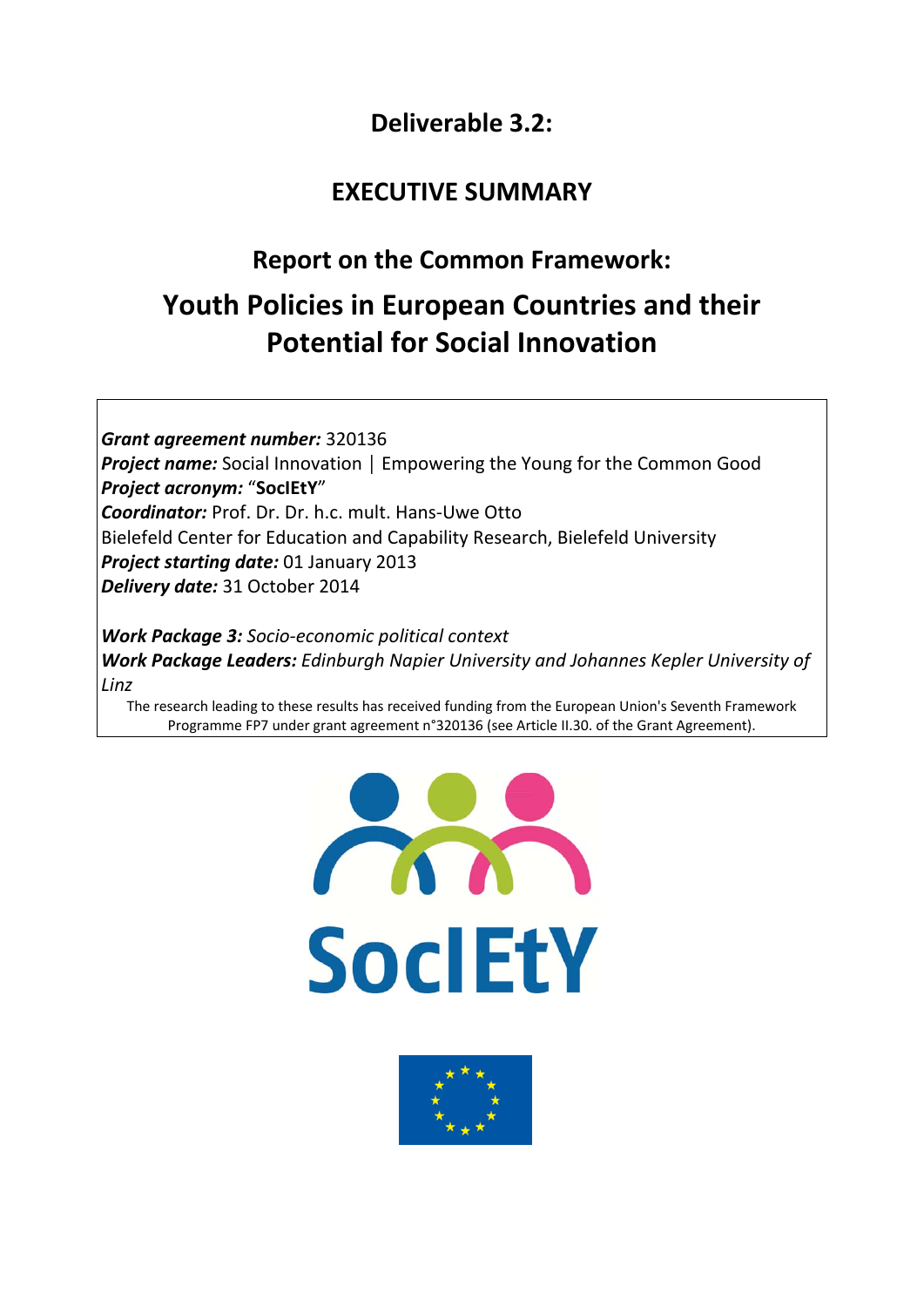# **The "SocIEtY" consortium**

| No.          | Institute                                                                                                                      | Country           | <b>Scientist in</b><br>charge   |
|--------------|--------------------------------------------------------------------------------------------------------------------------------|-------------------|---------------------------------|
| $\mathbf{1}$ | Coordinator: BIELEFELD UNIVERSITY<br>Bielefeld Center for Education and Capability<br>Research                                 | Germany           | Hans-Uwe Otto                   |
| 2            | <b>EDINBURGH NAPIER UNIVERSITY</b><br><b>Employment Research Institute</b>                                                     | United<br>Kingdom | <b>Robert Raeside</b>           |
| 3            | CENTER FOR RESEARCH ON QUALIFICATIONS<br>Céreq                                                                                 | France            | Josiane Vero                    |
| 4            | <b>AARHUS UNIVERSITY</b><br>Department of Education and Pedagogy                                                               | Denmark           | Niels Rosendal<br>Jensen        |
| 5            | UNIVERSITY OF PAVIA<br>Department of Political and Social Sciences                                                             | Italy             | Enrica Chiappero-<br>Martinetti |
| 6            | UNIVERSITY OF AMSTERDAM<br>Amsterdam Institute for Social Science<br>Research                                                  | Netherlands       | Jan Willem<br>Duyvendak         |
| 7            | <b>UNIVERSITY OF GHENT</b><br>Department of Social Welfare Studies                                                             | Belgium           | Rudi Roose                      |
| 8            | UNIVERSITY OF VALENCIA<br>Group of Studies on Development,<br><b>Cooperation and Ethics</b>                                    | Spain             | Alejandra Boni                  |
| 9            | <b>UNIVERSITY OF BUCHAREST</b><br><b>Faculty of Sociology and Social Work</b>                                                  | Romania           | Adrian-Nicolae<br>Dan           |
| 10           | <b>BBJ CONSULT AG</b>                                                                                                          | Belgium           | Regine Schröer                  |
| 11           | <b>FORBA</b><br>Working Life Research Centre                                                                                   | Austria           | <b>Bettina Haidinger</b>        |
| 12           | JOHANNES KEPLER UNIVERSITY OF LINZ<br>Department of Theoretical Sociology and<br><b>Social Analysis</b>                        | Austria           | Roland Atzmüller                |
| 13           | UNIVERSITY OF APPLIED SCIENCES WESTERN<br>SWITZERLAND<br>Centre for the Study of Capabilities in Social<br>and Health Services | Switzerland       | Jean-Michel<br>Bonvin           |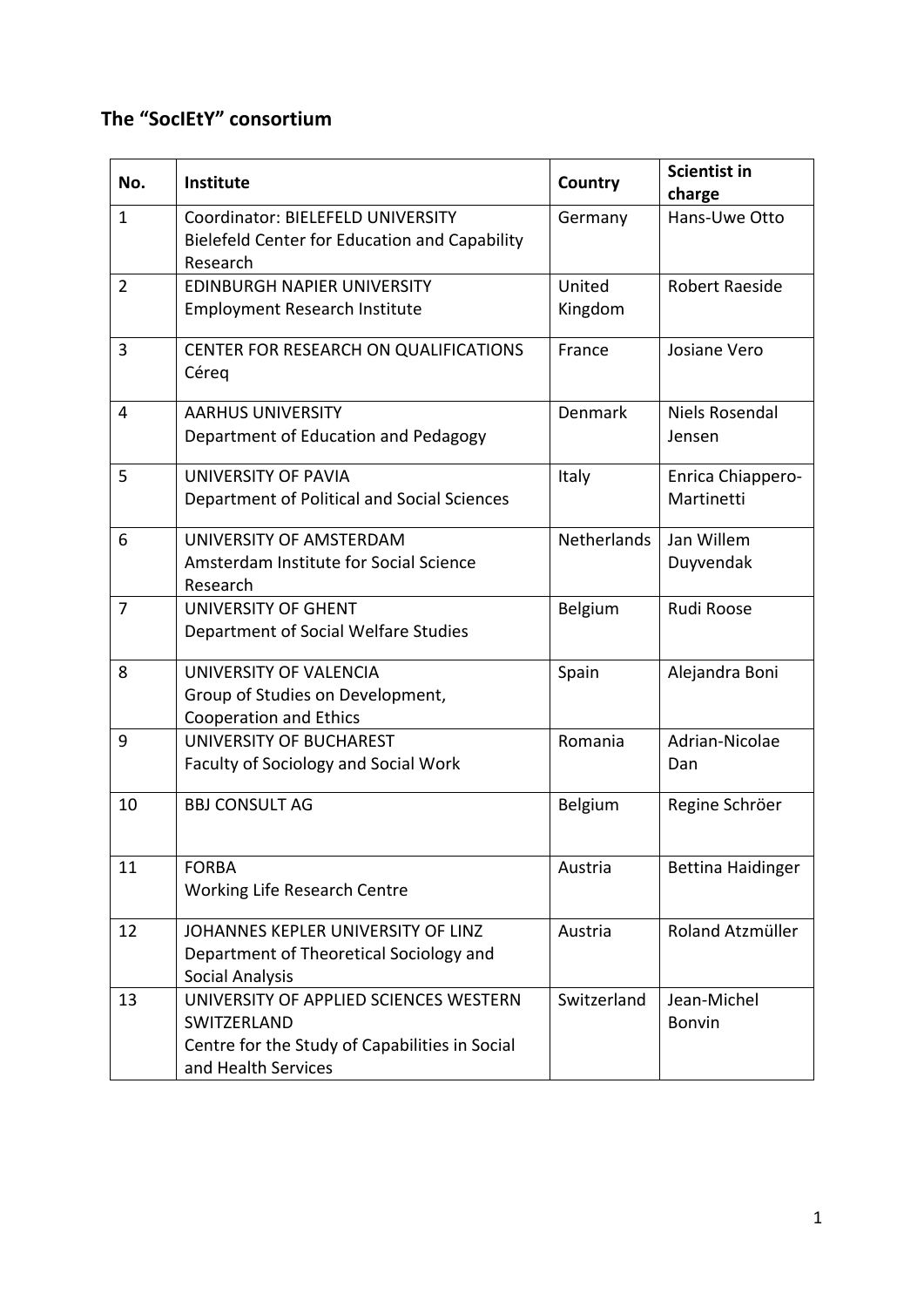# **Authors of this report**

| Chapter                             | <b>Authors</b>                          | <b>Institute</b>                | Country  |
|-------------------------------------|-----------------------------------------|---------------------------------|----------|
| Chapter 1: Introduction and         | Valerie Egdell,                         | <b>EDINBURGH NAPIER</b>         | United   |
| <b>Comparative Perspective</b>      | Roland Atzmüller,                       | <b>UNIVERSITY</b>               | Kingdom, |
|                                     | Helen Graham and                        | <b>Employment Research</b>      | Austria  |
|                                     | <b>Robert Raeside</b>                   | Institute and                   |          |
|                                     |                                         | <b>JOHANNES KEPLER</b>          |          |
|                                     |                                         | UNIVERSITY OF LINZ              |          |
|                                     |                                         | Department of Theoretical       |          |
|                                     |                                         | Sociology and Social            |          |
|                                     |                                         | Analysis                        |          |
| Chapter 2: Educational              | Helen Graham and                        | <b>EDINBURGH NAPIER</b>         | United   |
| Outcomes Across the EU              | <b>Robert Raeside</b>                   | <b>UNIVERSITY</b>               | Kingdom  |
|                                     |                                         | <b>Employment Research</b>      |          |
|                                     |                                         | Institute                       |          |
| Chapter 3: Youth                    | Enrica Chiappero                        | UNIVERSITY OF PAVIA             | Italy    |
| Unemployment Within and             | Martinetti, Alberta                     | Department of Political         |          |
| Across the Countries of the         | M.C Spreafico and                       | and Social Sciences             |          |
| EU-15 throughout the                | Agnese Peruzzi                          |                                 |          |
| <b>Economic Crisis</b>              |                                         |                                 |          |
| Chapter 4: Mapping                  | Céline Goffette and                     | <b>CENTER FOR RESEARCH</b>      | France   |
| Capability-Unfriendly Jobs          | Josiane Vero                            | ON QUALIFICATIONS               |          |
| of Young Europeans Before           |                                         | Céreg                           |          |
| And During The Crisis<br>Chapter 5: |                                         | UNIVERSITY OF PAVIA             |          |
| Multidimensional Youth              | Enrica Chiappero<br>Martinetti, Alberta | Department of Political         | Italy    |
| Inequality across European          | M.C Spreafico and                       | and Social Sciences             |          |
| <b>Regional Clusters</b>            | Agnese Peruzzi                          |                                 |          |
| Chapter 6: Politics of              | Thomas Ley                              | <b>BIELEFELD UNIVERSITY</b>     | Germany  |
| Participation? Soft and             |                                         | <b>Bielefeld Center for</b>     |          |
| <b>Hard Policies In German</b>      |                                         | <b>Education and Capability</b> |          |
| <b>Youth Policies</b>               |                                         | Research                        |          |
| Chapter 7: The Socio-               | Valerie Egdell,                         | <b>EDINBURGH NAPIER</b>         | United   |
| <b>Economic Political Context</b>   | Robert Raeside and                      | <b>UNIVERSITY</b>               | Kingdom  |
| for Addressing Youth                | Helen Graham                            | <b>Employment Research</b>      |          |
| Unemployment in Scotland            |                                         | Institute                       |          |
| Chapter 8: An overview of           | Véronique Simon                         | <b>CENTER FOR RESEARCH</b>      | France   |
| the French national youth           | and Thierry Berthet                     | ON QUALIFICATIONS               |          |
| policies and socio-                 |                                         | Céreq and CNRS                  |          |
| economic political context          |                                         |                                 |          |
| Chapter 9: Danish Report            | Christian Christrup                     | <b>AARHUS UNIVERSITY</b>        | Denmark  |
| on the Socio-Economic               | Kjeldsen and Niels                      | Department of Education         |          |
| <b>Political Context</b>            | Rosendal Jensen                         | and Pedagogy                    |          |
| Chapter 10: Youth                   | Giuseppe Acconcia,                      | UNIVERSITY OF PAVIA             | Italy    |
| <b>Unemployment and Public</b>      | Alberta M.C.                            | Department of Political         |          |
| Policies in Italy                   | Spreafico, Enrica                       | and Social Sciences and         |          |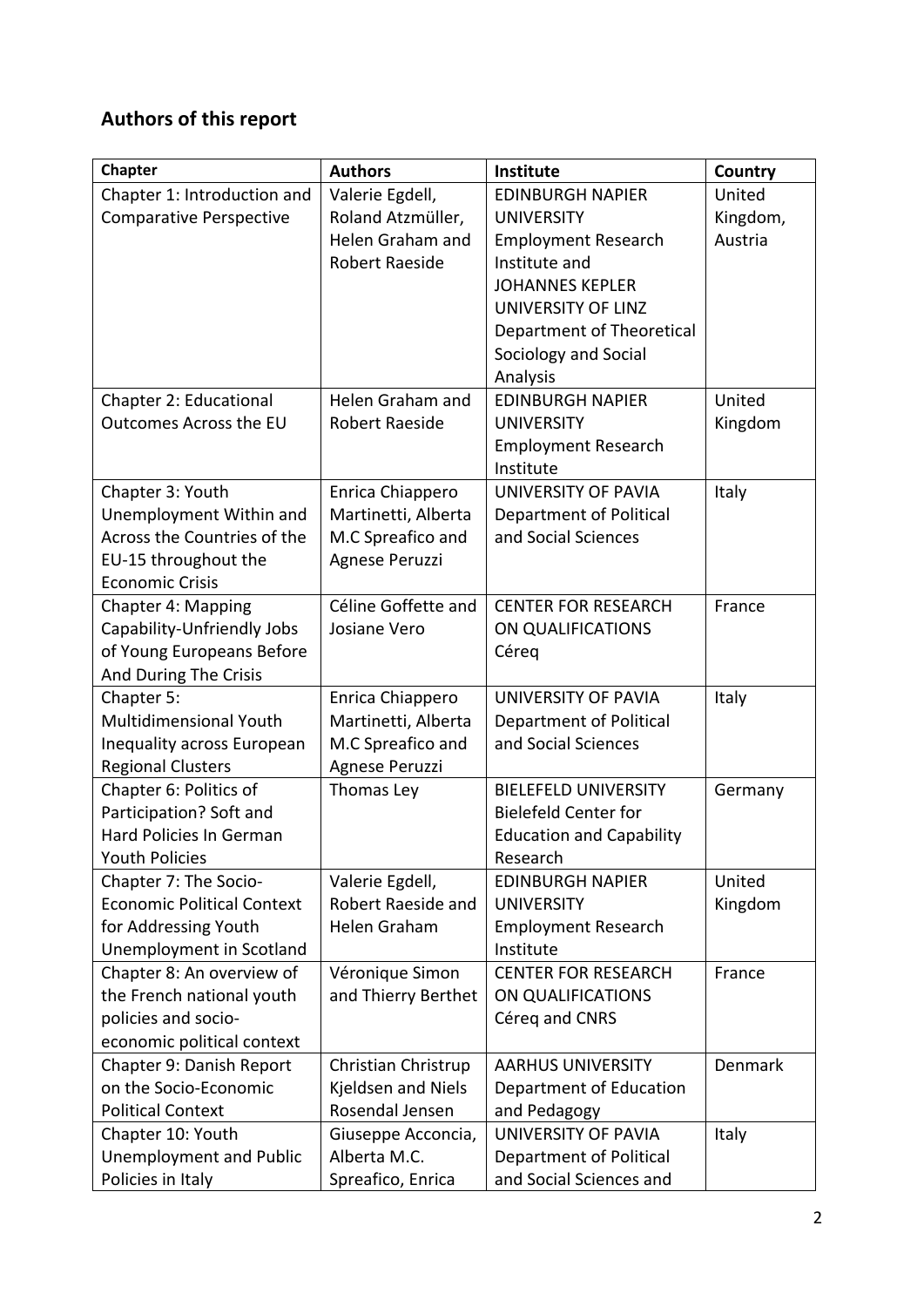|                                   | Chiappero              | <b>BOCCONI UNIVERSITY and</b> |             |
|-----------------------------------|------------------------|-------------------------------|-------------|
|                                   | Martinetti and         | <b>IUSS</b>                   |             |
|                                   | Paolo R. Graziano      |                               |             |
| Chapter 11: Socio-                | Evelyne                | <b>UNIVERSITY OF</b>          | Netherlands |
| economic political context:       | Baillergeau, Nicole    | AMSTERDAM                     |             |
| The Netherlands                   | Cuijpers, in           | Amsterdam Institute for       |             |
|                                   | cooperation with       | Social Science Research       |             |
|                                   | Jan Willem             |                               |             |
|                                   | Duyvendak              |                               |             |
| Chapter 12: Belgian Report        | Caroline               | UNIVERSITY OF GHENT           | Belgium     |
| on the Socio-Economic             | Vandekinderen and      | Department of Social          |             |
| <b>Political Context</b>          | Rudi Roose             | <b>Welfare Studies</b>        |             |
| Chapter 13: The Socio-            | Andrés Hueso and       | UNIVERSITY OF VALENCIA        | Spain       |
| <b>Economic Political Context</b> | Alejandra Boni         | Group of Studies on           |             |
| of the Young in Spain             |                        | Development,                  |             |
|                                   |                        | <b>Cooperation and Ethics</b> |             |
| Chapter 14: The socio-            | Adrian Dan, Oana       | <b>UNIVERSITY OF</b>          | Romania     |
| economic political context        | <b>Banu and Marian</b> | <b>BUCHAREST</b>              |             |
| for addressing youth              | Ursan                  | Faculty of Sociology and      |             |
| employment in Romania             |                        | Social Work                   |             |
| Chapter 15: Youth poverty,        | Alban Knecht,          | <b>JOHANNES KEPLER</b>        | Austria     |
| youth inequality, and youth       | Karin Kuchler and      | UNIVERSITY OF LINZ            |             |
| policy in Austria. Experts'       | Roland Atzmüller       | Department of Theoretical     |             |
| perception of youth               |                        | Sociology and Social          |             |
| poverty and inequality -          |                        | Analysis                      |             |
| active labour market              |                        |                               |             |
| policies and youth work -         |                        |                               |             |
| opportunities of                  |                        |                               |             |
| participation - social            |                        |                               |             |
| innovation                        |                        |                               |             |
| Chapter 16: The Socio-            | Benoit Beuret,         | UNIVERSITY OF APPLIED         | Switzerland |
| <b>Economic Political Context</b> | Jean-Michel            | <b>SCIENCES WESTERN</b>       |             |
| for Addressing Youth              | Bonvin and             | SWITZERLAND                   |             |
| Unemployment In                   | Stephan Dahmen         | Centre for the Study of       |             |
| Switzerland                       |                        | Capabilities in Social and    |             |
|                                   |                        | <b>Health Services</b>        |             |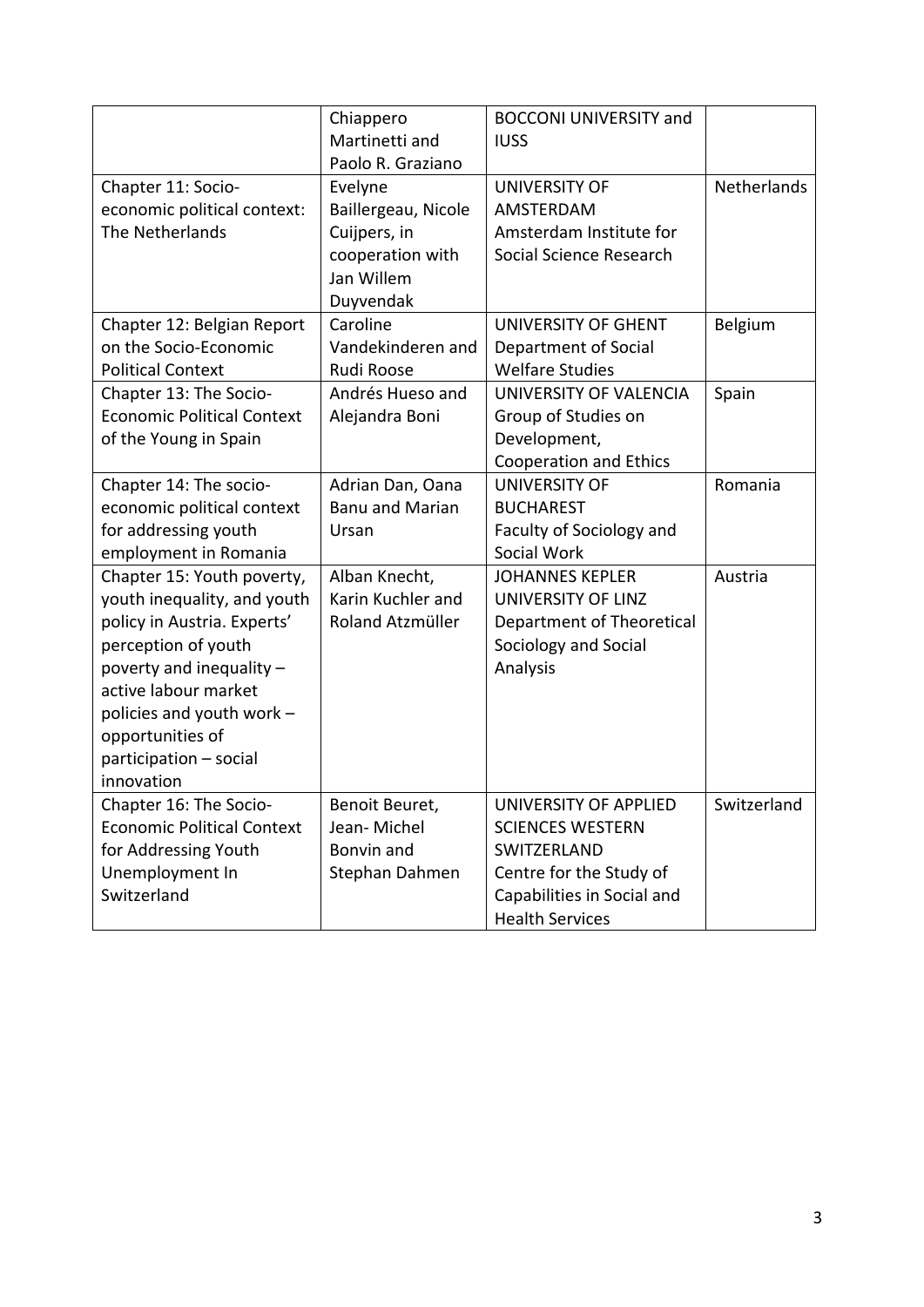# **Contents**

| Chapter 3: Youth Unemployment Within and Across the Countries of the EU15 throughout the                                                                                                        |
|-------------------------------------------------------------------------------------------------------------------------------------------------------------------------------------------------|
| Chapter 4: Mapping Capability-Unfriendly Jobs of Young Europeans Before and During The                                                                                                          |
| Chapter 5: Multidimensional Youth Inequality across European Regional Clusters  16                                                                                                              |
| Chapter 6: Politics of Participation? Soft and Hard Policies in German Youth Policies 19                                                                                                        |
| Chapter 7: The Socio-Economic Political Context for Addressing Youth Unemployment in                                                                                                            |
| Chapter 8: An Overview of the French National Youth Policies and Socio-Economic Political                                                                                                       |
|                                                                                                                                                                                                 |
|                                                                                                                                                                                                 |
|                                                                                                                                                                                                 |
|                                                                                                                                                                                                 |
| Chapter 13: The Socio-Economic Political Context of the Young in Spain 37                                                                                                                       |
| Chapter 14: The Socio-Economic Political Context for Addressing Youth Employment in                                                                                                             |
| Chapter 15: Youth Poverty, Youth Inequality, and Youth Policy in Austria. Experts' Perception of<br>Youth Poverty and Inequality - Active Labour Market Policies and Youth Work - Opportunities |
| Chapter 16: The Socio-Economic Political Context for Addressing Youth Unemployment in                                                                                                           |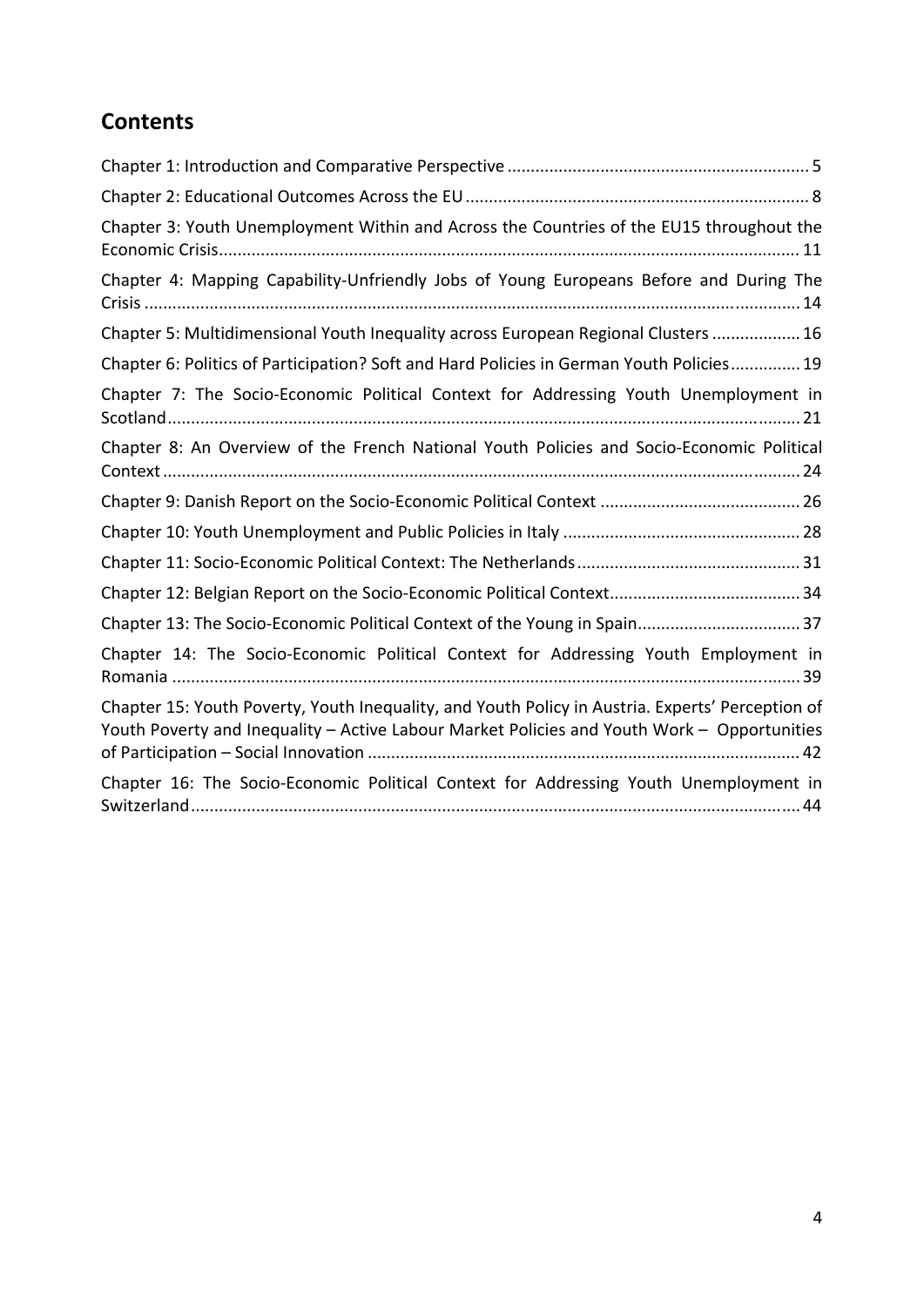# **Chapter 1: Introduction and Comparative Perspective**

*Valerie Egdell\*, Roland Atzmüller<sup>+</sup> , Helen Graham\* and Robert Raeside\**

\*EDINBURGH NAPIER UNIVERSITY Employment Research Institute

+ JOHANNES KEPLER UNIVERSITY OF LINZ Department of Theoretical Sociology and Social Analysis

# **The SocIEtY Project**

The aim of the SocIEtY research project seeks to: (1) Improve the quality of life of disadvantaged young people through social innovation; (2) Identify opportunities to reduce inequalities; and (3) Extend and build knowledge and tools for the ultimate policy goal of a 'good life for all'.

The project explores how young people aged 15‐24 live in different European countries today; and examines what can be done to create social and institutional opportunities which will better enable them to live the lives they have reason to value. Using Amartya Sen's Capability Approach<sup>1</sup> as a framework, the project develops a broad knowledge base to foster socially innovative policymaking. The Capability Approach is centred on the freedom and opportunity individuals have to make choices that they value.

Employing quantitative and qualitative methods SocIEtY builds knowledge on how existing policies and social practices of networks of social support tackle the problems faced by disadvantaged young people; how far, and in what ways, young people's ideas, experiences, aspirations and voices can be included in policymaking; and how social innovation can link these two issues, leading to social inclusion and to smart, sustainable and inclusive growth.

### **Aims and Objectives of Work Package 3**

The focus of Work Package 3 is on the national (and where appropriate regional) youth policies, and particularly the participation of young people, in the *areas of employment, education and lived experiences.* Work Package 3 analyses the socio‐political context within which realistic decisions are made. Where possible the focus is on the 15-24 years age group.

The specific Work Package 3 *objectives* are:

- 1. To identify and evaluate relevant existing youth policies in relation to disadvantage and analyse how inequalities are defined and measured in each partner country.
- 2. To identify which actors are responsible for the development and delivery of policy and what the relationship is between the state and various actors.

<sup>1</sup> Sen, A. (1985) *Commodities and capabilities*. Amsterdam: Elsevier | Sen, A. (1990) Justice: Means versus Freedoms. *Philosophy and Public Affairs*, 19(2), pp. 111‐21 | Sen, A. (1992) *Inequality Re‐ examined*. New York: Russell Sage Foundation | Sen, A. (1998) *Development as freedom.* New York: Knopf Press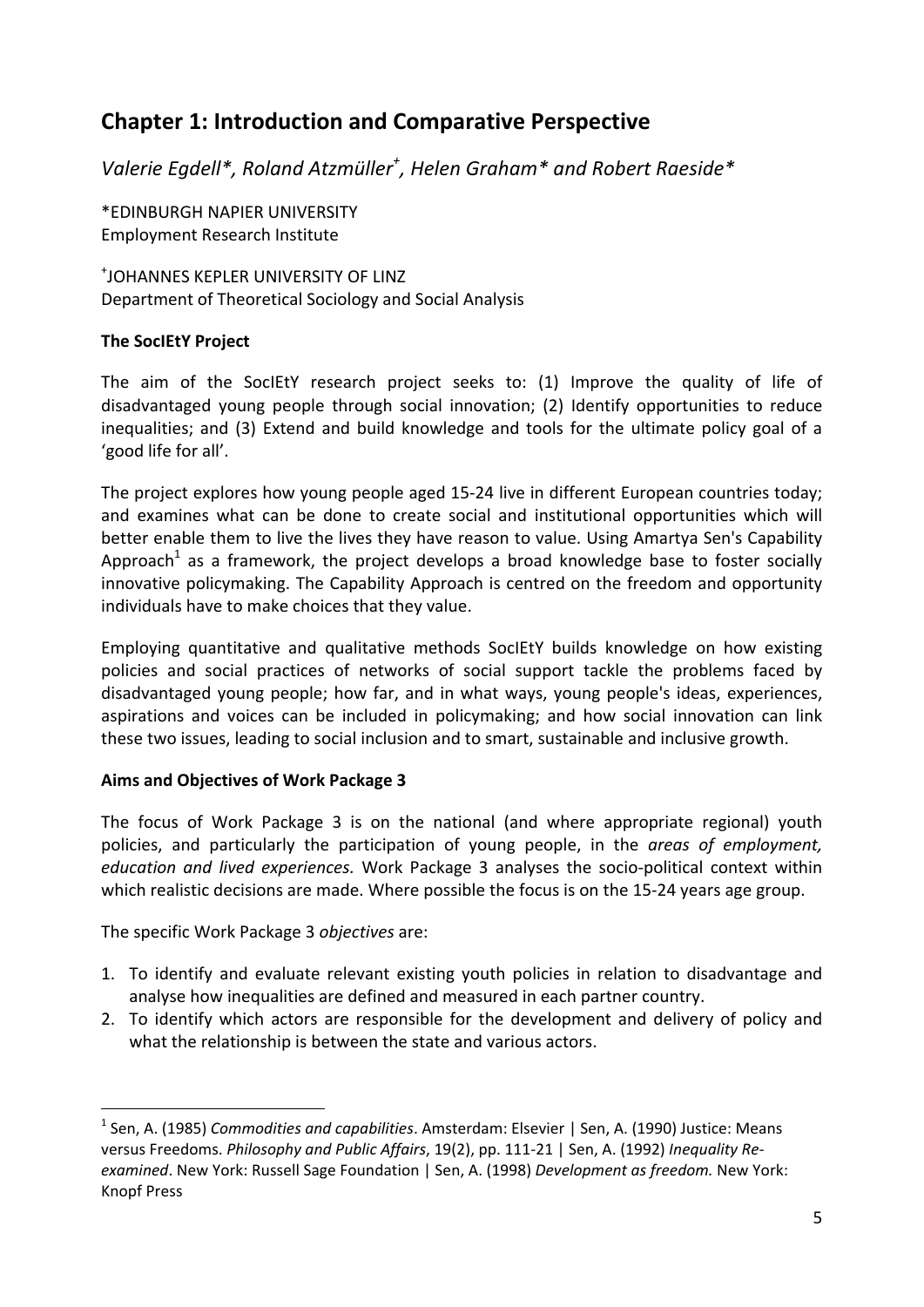- 3. To identify social innovation and the role of social innovation in the delivery and development of existing and new youth policy.
- 4. To analyse the differing socio‐economic conditions within which the different policies operate, through longitudinal analysis of key statistics from EU‐SILC and EU LFS data, as well as other datasets, from a Capability Approach perspective.

### **Methodology**

Both quantitative and qualitative methods were employed. A secondary data analysis, using EU‐SILC and EU LFS as well as other datasets was used to expand the informational basis and to clarify the picture of existing inequalities and policies with regard to youth in general, and youth and transition in particular countries. For the collection of available national data; and analysis of the main strategies to support vulnerable and disadvantaged young people and identification of possibilities of social innovation within European social models literature reviews, policy and documentary analysis and expert interviews were undertaken.

#### **Common themes and comparative perspective**

There are some common themes that emerge from the results presented in the chapters.

The first chapters (2‐5) presented in this report analyse the *differing socio‐economic conditions within which the different policies operate*, through analysis of key statistics from EU‐SILC, EU LFS, the EUROSTAT online database, the Flash EuroBarometer survey "Youth on the Move" (No 319a) the OECD online database and the World Development Indicators, from a Capability Approach perspective. These chapters provide valuable *insights into the capability enhancing resources and valued outcomes of young people across Europe*. The analyses show the *importance of both context and individual characteristics for participation, and the way in which context mediates the impact of individual characteristics*. Previous measures and assessments have focused on youth disadvantage and inequality from a market centred and one dimensional perspective, which do not take account of the wider contexts of young people's lives. Context and individual characteristics are also important for understanding the impact of the economic crisis on young people's participation, which has varied across countries. It is also notable that the *clustering of countries identified in these analyses, with respect to the outcomes of interest, challenges the conventional clustering based on European social or welfare state models*. This may be due to the impact of the economic crisis, although convergence between regimes had already been observed prior to the crisis. These chapters also *raise questions about the normative assumptions that underpin the way in which youth disadvantage is conceptualised*. For example most studies of youth unemployment have focused on the national or individual level, neglecting within and between country regional differences. In addition, much of the focus in policy to tackle youth unemployment is on the headline employment rate indicator and the need to increase employment rates; rather than the decreasing quality of employment in Europe.

Chapters 6 to 16 show that in most countries *youth is not always a distinct national government policy area*. Youth policy is often fragmented, covering multiple policy areas and political levels. In all of the countries there are *difficulties in creating one coherent or common definition of disadvantage* and that multiple measures are used. There are however convergences in the factors of disadvantage that are highlighted in policy and/or by stakeholders in the reports. These *understandings of disadvantage often focus on individual*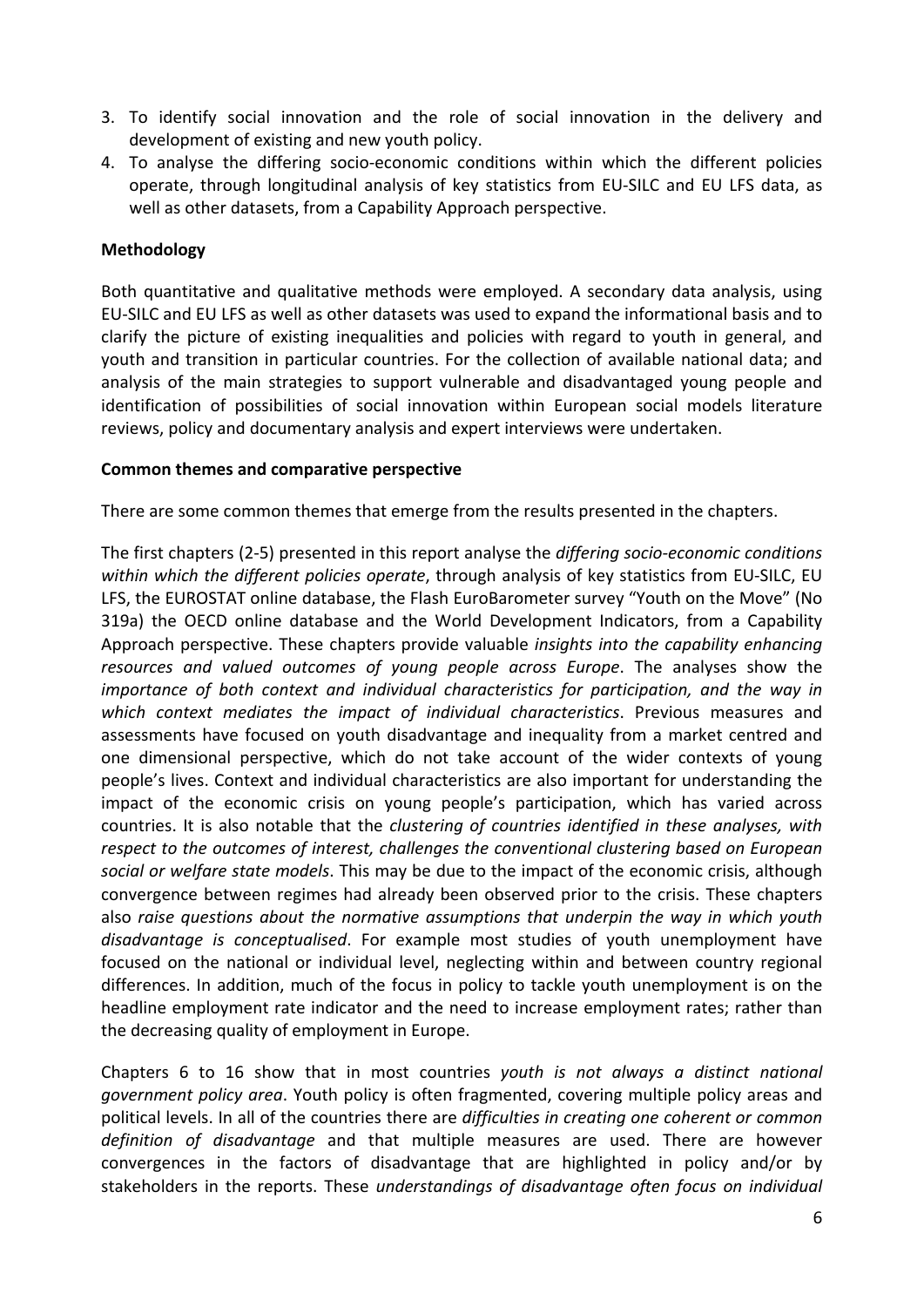*and family attributes and deficits only*. Individuals and their families are often ascribed the responsibility for their situation, by for example the state, politics, society, media, rather than disadvantage being caused by wider socio‐economic factors. *Still lacking, is a public discourse about the role of socio‐economic and political constraints of opportunities*. Supply side oriented measures dominate discourse and policies. No country reported economic growth measures to improve demand for young people in the labour market. In most countries there are no systematic policies to raise incentives for companies to employ young people, to adapt work and training processes, to train trainers etc.

*Programmes and measures to address youth disadvantage are often framed within a school‐ based and employment‐centred transition regime*. There is a strong focus in these programmes on education and training (human capital formation) and employability skills and a developing a work ethic (being punctual, being reliable, etc.). As such, policies target individuals and their abilities, competencies and willingness to train and work. The policy responses generally do not seem to take into account that achievements of young people in the labour market and in formal education rely on a wide diversity of factors, some of which lie beyond the sphere of formal education and job training. As such it seems that disadvantage is not always understood from an intersectional or cumulative perspective; and does not seem to take into account of subjective factors.

*In some countries there is a lack of institutional or formal forms of participation or participation is not incentivised. In other countries there are well‐developed participation policies or networks of organisations*. However, the research findings identify that participation, where it occurs, occurs through formal channels and on adult's terms, rather than necessarily the terms of young people. It seems obvious that these forms of participation are not able to include and address the situation of vulnerable youth in an adequate way. No country reported systematic attempts to create more informal ways of participation for young people in policy, programmes and measures, or in community life. Generally it seems that only 'organised' youth/those who are engaged in educational or political structures have voice.

The research findings identify that *social innovation is not a term that stakeholder necessarily engage with*. Those who use the term/are familiar with it provide broad definitions about change and meeting un‐met needs. *Social innovation was seen as both a top‐down and bottom‐up process across the case studies*. So far no example of a general shake up of the educational and transition system in European countries could be found even though youth are among the groups affected most by the crisis and the subsequent cuts in social policy. *There is a lack of a systemic (i.e. government wide) innovative approach in government at a national level*, which raises concerns about the long‐term institutionalisation and funding of socially innovative policies. Some examples of policy innovation were given, as well as funding streams that seek to encourage innovation. Where there have been reforms and new policies implemented questions can be raised about whether these are socially innovative changes. Social innovation and/or good practice often cited as happening at the local level, often supported by third sector organisations. As such third sector organisations and advocacy organisation can be framed as key actors in revealing the 'new social needs' of young people.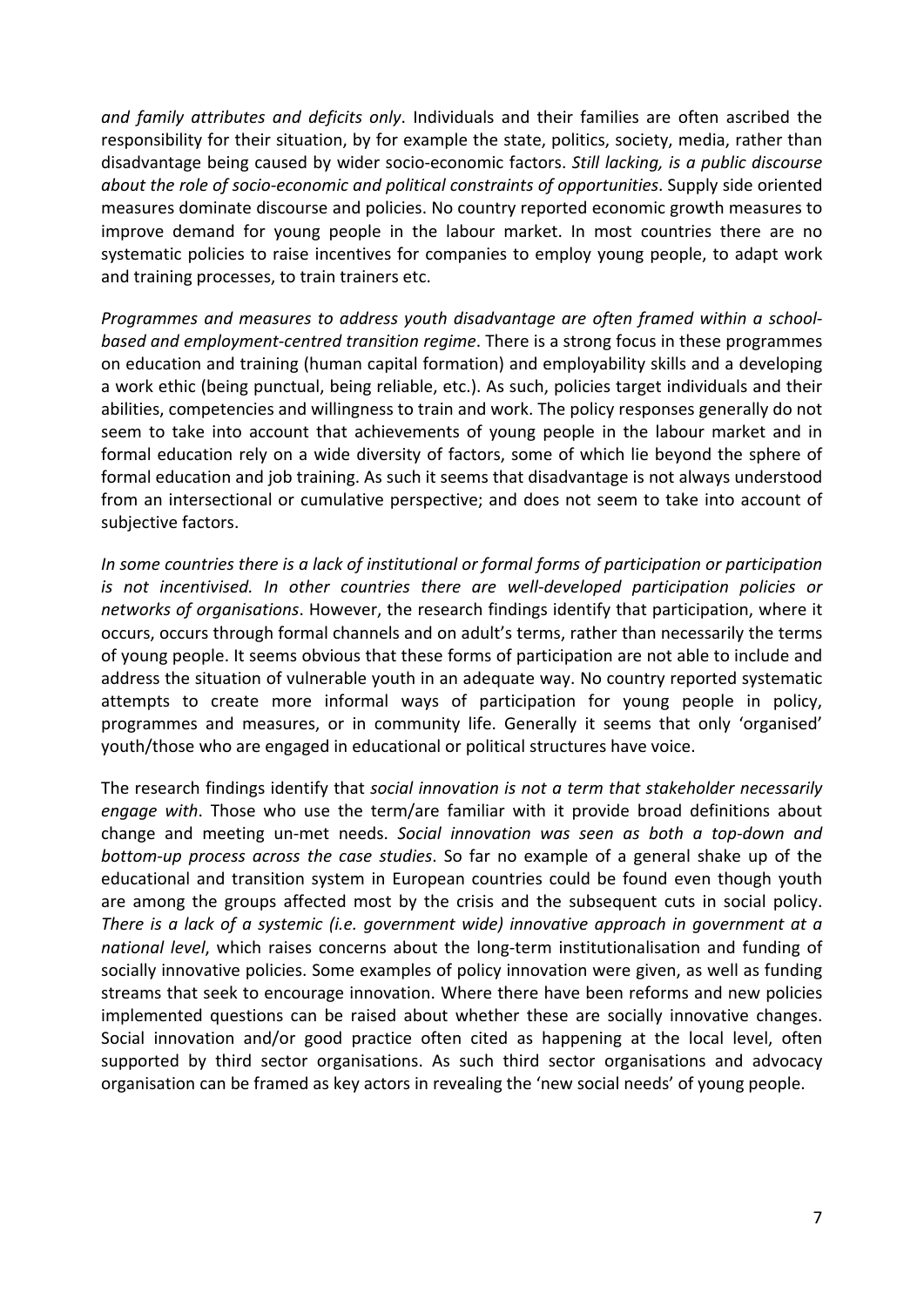# **Chapter 2: Educational Outcomes Across the EU**

# *Helen Graham and Robert Raeside*

EDINBURGH NAPIER UNIVERSITY Employment Research Institute

### **Introduction**

This report examines educational participation and achievement among young people (aged 16-29) across Europe, and the factors associated with these outcomes and the individual, family, neighbourhood and national level. A growing number of young people across Europe are engaged neither with the labour market nor in education (NEET), and education has a significant impact on this; those with low levels of education are three times more likely than those with tertiary education to be NEET and more than twice as likely as those with secondary education. Thus, the participation and achievement in education of young people is an issue of key concern for policymakers across Europe.

The report takes a capabilities approach, in which education is conceptualised as a capability enhancing resource and valued outcome, with young people's capacity to access it and to succeed restricted or enhanced by a number of conversion factors. The analysis considers the ways in which young people's capabilities may be enhanced or diminished, such that they are empowered to choose education or prevented from doing so by the conversion factors that moderate their ability to move from resources to functionings. These conversion factors are hypothesised to operate as barriers or enablers at the level of the young person themselves, the immediate environment in which they find themselves, and the wider macro level environment.

Three main questions are addressed in this research:

*Q1. How does participation in education among 16‐18 year olds vary between countries; how has it varied over time; and what factors are associated with the participation of this age group in education?*

*Q2. How does participation in education among 19‐29 year olds vary between countries; how has it varied over time; and what factors are associated with the participation of this age group in education?*

*Q3. How does low educational attainment among 19‐29 year olds vary between countries; how has it varied over time; and what factors are associated with the low educational attainment?*

# **Methods**

The analysis uses micro data from the EU Survey of Income and Living Conditions (EU‐SILC), from the years 2005, 2008 and 2011. This household survey, which now covers 31 European countries, is collated by Eurostat from cross‐sectional and longitudinal surveys within each country. The database provides information on income and deprivation at the household level, as well as data on education, health and labour market outcomes for all individuals over the age of 16 in the household. The EU‐SILC micro data was combined with macro level indicators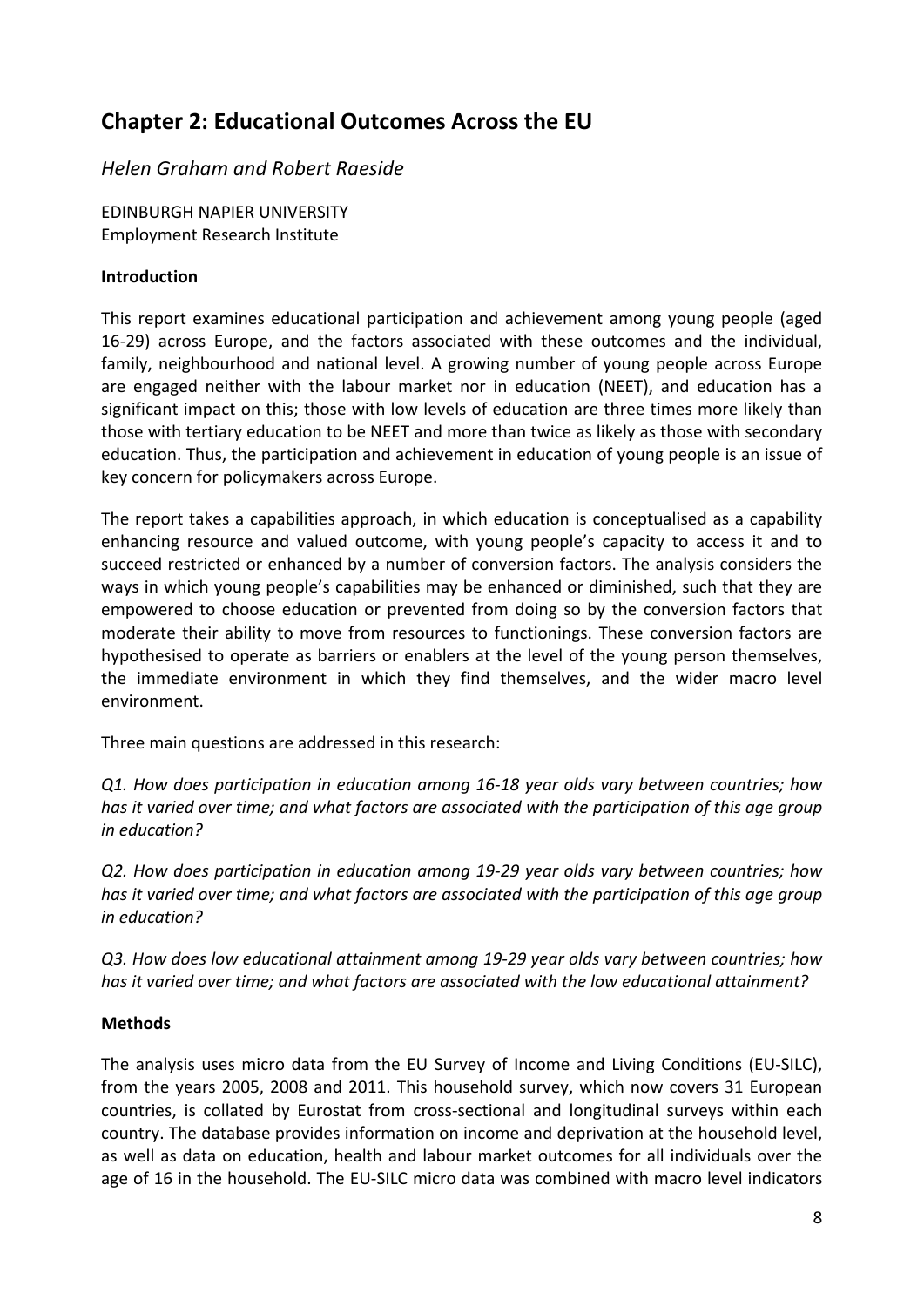of possible influences on educational outcomes. These were obtained from figures published by Eurostat and the OECD.

Macro‐level similarities between countries' approaches to education were explored with factor analysis, and groups of countries are identified using hierarchical cluster analysis of these factors. Descriptive analysis and logistic and multilevel regression modelling is used to explore associations between the outcomes and conversion factors of interest.

#### **Macro level influences on educational participation and outcomes**

Factor analysis condensed a large number of macro level variables into seven factors that might influence educational outcomes: education spending; education performance; orientation to science, technology and research; and ICT infrastructure. Macro level variables representing the prevailing economic climate were also used in the analysis.

These factors were used to classify countries into clusters with similar macro level characteristics. Three such clusters were identified: Northern Europe (Austria, Belgium, Denmark, Finland, France, Germany, Luxembourg, Netherlands, Sweden and the UK); Eastern Europe and Island Economies (Bulgaria, Estonia, Latvia, Lithuania, Poland, Romania, Cyprus and Malta); and Transitional Economies (Greece, Ireland, Italy, Portugal, Spain, Czech Republic, Hungary, Slovakia and Slovenia). These groupings are different from, and more contemporary than, those formed by the Esping‐Andersen typology of 1990.

#### **Participation in education among 16‐18 year olds**

There was little evidence of any noticeable trend in participation over time (2005 to 2011), or anything that could be interpreted as a 'recession effect'. Participation in education among this age group was found to be particularly low in the Northern European cluster, relative to the others. This is something of a paradox, considering the generally high levels of investment in education in these countries, and that they tend to fare relatively well on other potentially important conversion factors such as deprivation. Although there are significant differences between countries, it is hard to identify important macro level features, as participation seemed to be uncorrelated with features that might be expected to be capability enhancing. Counter‐intuitively, participation was found to be negatively associated with education expenditure. It is also worth noting that there is a substantial gender gap in participation, which is much more likely among young women, even after controlling for a range of micro and macro level factors.

#### **Participation in education among 19‐29 year olds**

For this age group, again it was difficult to identify any notable trends in participation over time, or pinpoint any kind of recession effect. The regression modelling suggested again a substantial gender gap, and material factors at the household level also played a role. There was found to be a strong negative association between early family formation and participation in education; those who are living on their own single or couple parent household are much less likely to be participating in education. This could suggest that the two are not compatible, or it may reflect patterns of social stratification, or simply differences in the choices made by young people. Differences were found to exist between country clusters after controlling for individual and household factors, with those in the Northern Europe cluster this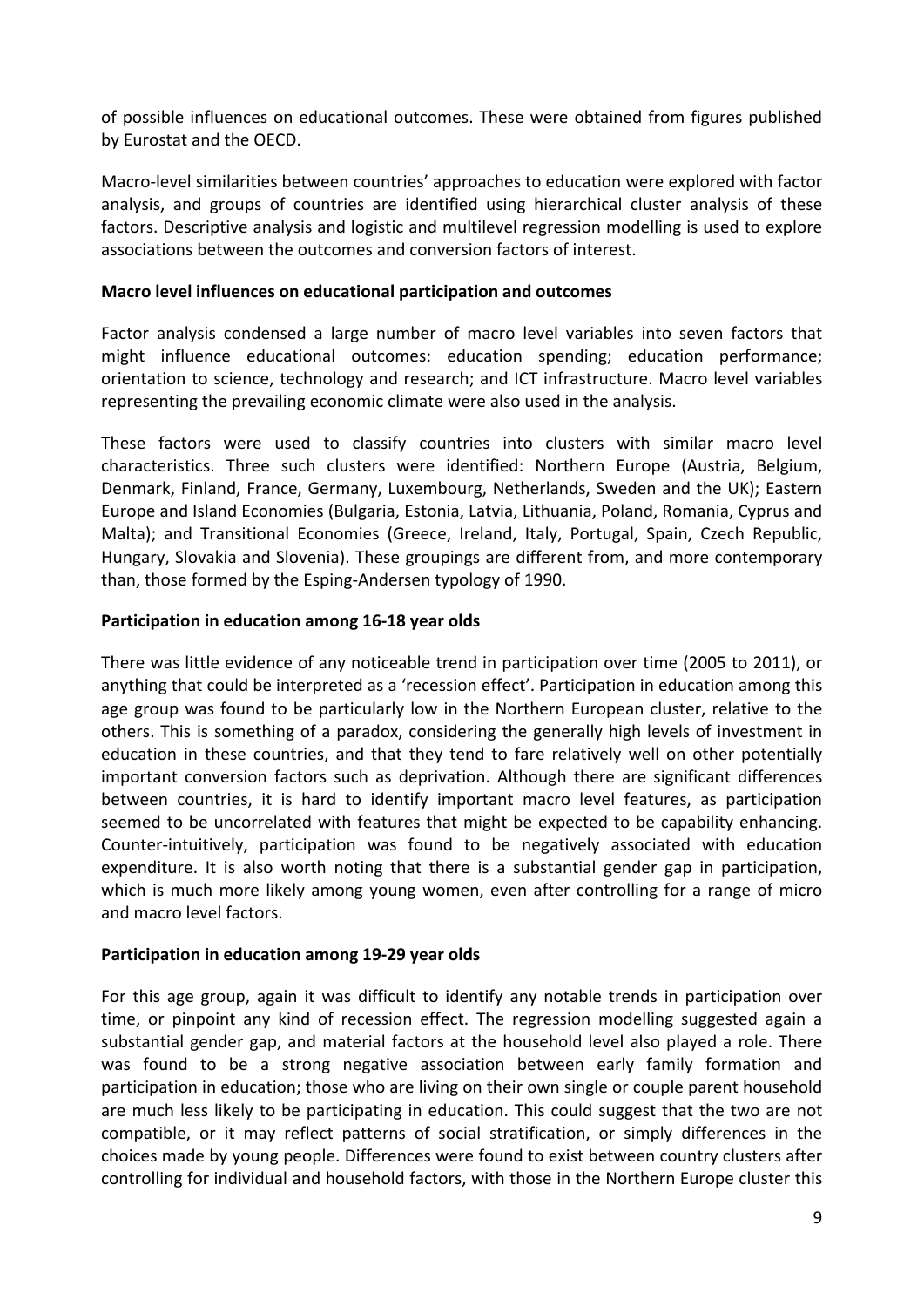time found to be more likely to participate than those in Transition countries. Multilevel modelling suggested that a country's science orientation could play a role in influencing educational participation, although again an unexpectedly negative relationship was found between educational participation and expenditure.

#### **Achievement in education among 19‐29 year olds**

For this outcome, the micro level factors emerged as the stronger predictors of low achievement than the macro level factors used in this analysis. Gender, migration, health, household income and life course stage all had similar effects to those found on participation. Very modest differences were found between country clusters (with those in Northern Europe slightly more likely to gain qualifications), and none of the macro level variables used in the multilevel model were found to be significant.

#### **Discussion and Conclusions**

The analysis confirms a number of ways in which young people's capability to pursue, and achieve in, education may be limited by their personal and household circumstances, and by the prevailing policy and economic conditions in the country in which they live. Young men, migrants, and those with poor health face particular barriers in education, and material factors and family background continue to play a role in shaping educational opportunities. There is also evidence of some role of macro level policy and economic factors in shaping participation, although cross‐national differences in participation do not necessarily seem to correspond with the extent to which these macro level conditions might be thought to enhance educational capabilities.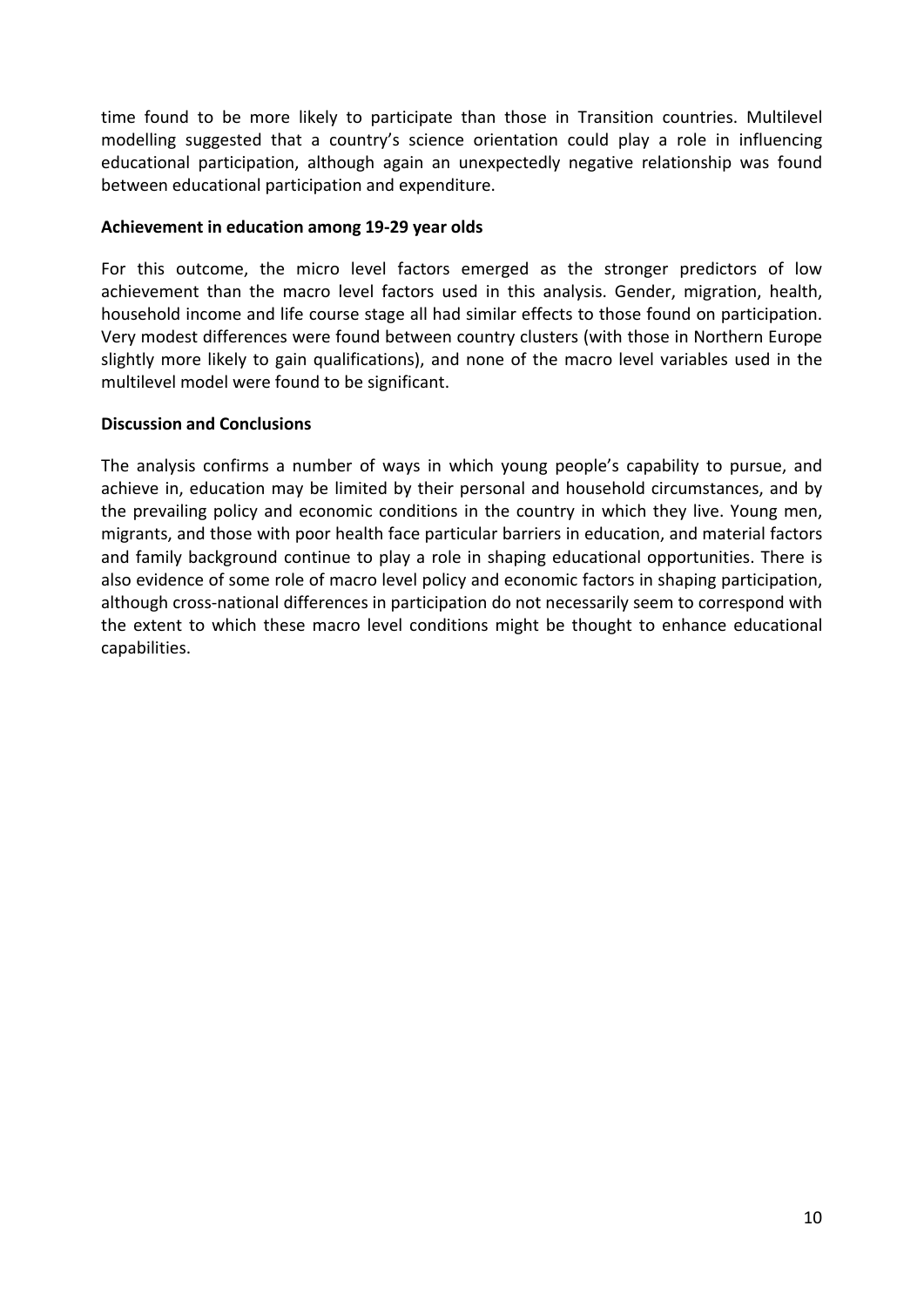# **Chapter 3: Youth Unemployment Within and Across the Countries of the EU15 throughout the Economic Crisis**

*Enrica Chiappero Martinetti, Alberta M.C Spreafico and Agnese Peruzzi* 

UNIVERSITY OF PAVIA Department of Political and Social Sciences

### **Rationale for the Research**

This report explores youth unemployment rates across the EU15. A series of investigations illustrate rankings, trends, dispersion dynamics and determinants of regional, as well as national, youth unemployment rates and variations that occurred throughout the crisis. While multiple policies and analyses have been developed to study and address the effects of the crisis on youth unemployment, too often they focus on the aggregate national level of analysis, underestimating within‐country differences. However, regional contexts within nations largely differ, giving rise to diversified needs and interventions. On the other hand, there may also be important regional similarities across-countries, with the possibility of sharing of best practices or of disclosing effectively tailored local policies.

The study complements mainstream national analyses of youth unemployment by providing evidence on the absolute and relative levels, changes and trends of youth unemployment within and across the countries of the EU15. It also contributes to the scientific and political debate on European regional convergence and cohesion by analyzing it in terms of youth labour market differentials instead of income per capita and income growth, as it is typically done. This is particularly relevant at a time when youth unemployment has become a top priority on the agenda of the majority of European countries and a component of the European Cohesion policy and European Social funds are directly aimed at reducing regional disparities in the employment sector.

### **Data and Methodology**

- The analyses focus on a sample composed of the EU‐15 countries and associated 82 regions, for a pre‐crisis year (2007) and two years (2011 and 2013) in which to see prior and subsequent effects of the on‐going crisis.
- Aggregate data at the regional and national level was drawn from: the EUROSTAT online database, the OECD online database and the World Development Indicators.
- Elaborate descriptive analyses explore youth unemployment rates across the EU15 before and throughout the crisis. The magnitude of youth unemployment, together with changing patterns and trends, are first investigated from an aggregate European perspective, then focusing on a national and cross‐country analysis, and finally a more detailed intra‐national and inter-national investigation is carried out. A series of graphical representations and coropleth maps are used to illustrate the changing distribution of youth unemployment rates within and across countries of the EU15.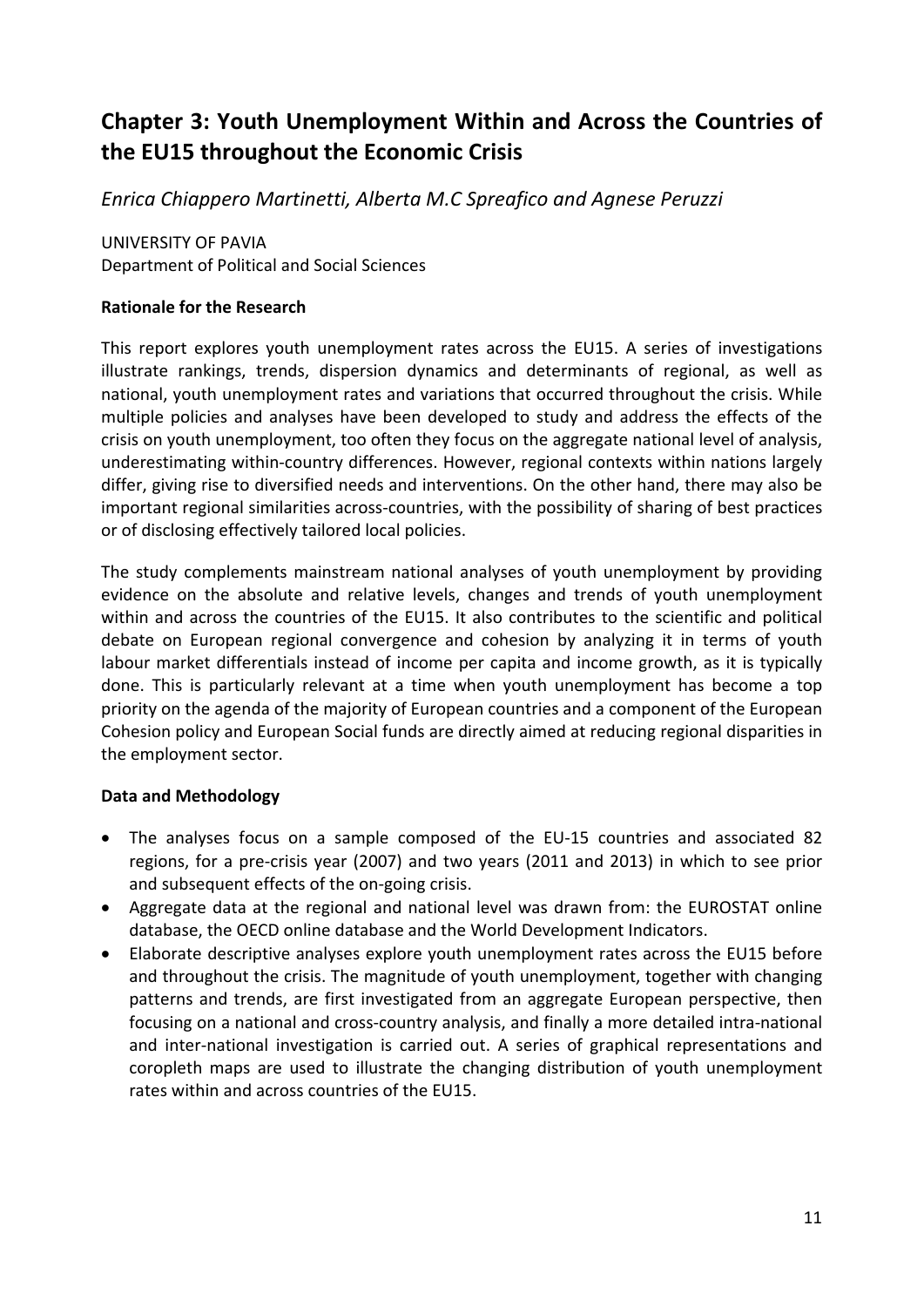- National and European regional  $\sigma$ -convergence<sup>2</sup> and  $\beta$ -convergence<sup>3</sup> are empirically investigated.
- A multi-level analysis also investigates the impact of the crisis and the determinants of youth unemployment at the regional and national level.

### **Main Findings**

# *Throughout the crisis in the EU15 there has been a conspicuous macro‐regional average increase in youth unemployment.*

- Throughout the economic crisis the EU15 scenario markedly changed in terms of youth unemployment rates. Overall, there has been a conspicuous macro‐regional average rise in youth unemployment, although each country had a distinct path.
- In 2007 the average youth unemployment rate was of 15 per cent; by 2011 it had increased by 5.7 percentage points, reaching a value of 20.7 per cent. In the second part of the crisis, from 2011 to 2013, it kept escalating, although less so – finally recording a mean value of 22.8 per cent.

# *A group of Mediterranean Countries had particularly significant and continuous rises in youth unemployment. In marked contrast, Germany registered a progressive reduction. Other countries had diverse trends in a first phase of the crisis, from 2007 to 2011, than subsequently, from 2011 to 2013.*

- A marked polarization emerged between a group of Mediterranean countries (Greece, Spain, Portugal and Italy) that recorded prominently rising youth unemployment rates and Germany, which conversely, progressively reduced its youth unemployment from 2007 to 2013.
- Together with Germany, Austria, the Netherlands and Denmark managed to always keep their rates below the yearly EU15 average.
- From 2007 to 2011, youth unemployment rates in Ireland had one of the most substantial relative increases, of over 220%. This rise brought Ireland from being one of the relatively best performing countries before the crisis to one of the worst. However, Ireland, differently from Spain, Greece, Portugal and Italy, managed to start reversing this trend in a second phase of the crisis, from 2011 to 2013, recording a relative decrease of 7%.
- Ireland, Denmark, Luxemburg, the U.K. and Finland also had rising youth unemployment rates from 2007 to 2011, but reduced them by 2013.

  $2$  The notion of σ-convergence is drawn upon the literature studying European cohesion whereby when the absolute differences of per capita income between regions decrease over time, there is evidence of σ‐convergence. On the contrary, increased divergence implies that the standard deviation of regional income per capita has increased over time. In the context of this paper, σ-convergence is redefined as the fall of absolute dispersion of youth unemployment rates, instead of per capita income, across regions within one country, or across countries within the EU15.

<sup>&</sup>lt;sup>3</sup> The concept of  $\beta$ -convergence, denoting a process whereby entities that were relatively disadvantaged improve faster than those that were relatively advantaged is also tailored to the study of youth unemployment so that: a relatively greater reduction in youth unemployment rates in t+1 in the regions recording higher rates in t, determines a positive β‐convergence. On the other hand, if the regions starting with relatively higher youth unemployment rates also have a higher growth‐rate, β‐ convergence is not occurring.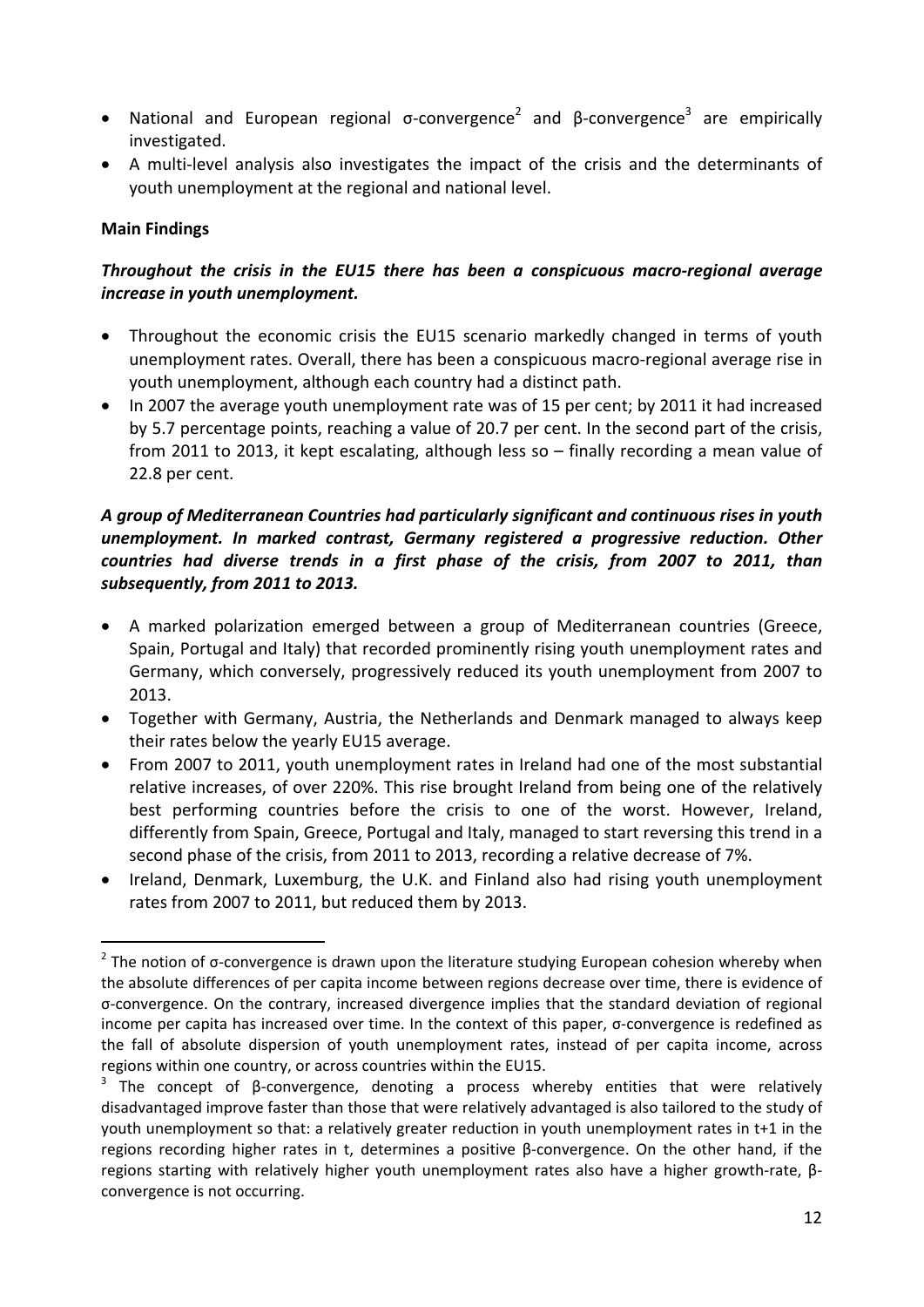### *Regional differences within countries, as well as similarities across countries, were present in 2007 and regional dispersion generally increased throughout the crisis.*

- Noticeable intra‐national regional differences and cross‐country regional similarities in youth unemployment rates were present both before, as well as during the economic crisis. Thus, adopting a regional perspective to complement a national and European one is justified and should be taken into account for effectively tailoring policies.
- Throughout the crisis, σ‐convergence in average national youth unemployment rates across the countries of the EU15 markedly decreased.
- Across the EU15, most countries that started off with lower youth unemployment rates before the crisis, kept performing better than those that began with higher rates: thus, overall macro‐regional β‐convergence did not occur.
- From 2007 to 2013, within-country σ-convergence in terms of regional youth unemployment rates decreased in most nations, although to different extents and starting from diverse levels.
- β‐convergence increased exclusively in Germany, as all regions decreased their youth unemployment rates and the regions that had higher rates before the crisis, mostly regions from former Eastern Germany, decreased their rates to a greater extent than those that were initially better off.
- The opposite of β‐convergence, and thus an increased intra‐national inequality, occurred in Austria, Belgium, Spain, Ireland, Portugal and the U.K., where a polarization between regions starting with lower youth unemployment rates that increased their rates to a lesser extent than those initially most disadvantaged, was exasperated by the crisis.

# *Diverse structural conditions unequally managed to respond to the crisis beyond the initially generally adverse contingent affects.*

- The crisis had a robust impact on youth unemployment: a time‐period in which the crisis is on‐going, as year 2013, results being associated to a significant increase in youth unemployment compared to the 2007 pre‐crisis scenario. This effect is highly significant and differentiated both within and across countries.
- A rise in adult unemployment, proxy of the underlying labour‐market structural and cyclical capacity, is significantly associated to an even greater increase in youth unemployment.
- An increase in national gross fixed capital formation is highly significantly associated to a decrease in youth unemployment rates.
- Increased labour market strictness is significantly associated to a decrease in youth unemployment rates, however the result presented here is highly driven by Germany, the Netherlands, Austria and Denmark that have quite strict regulation, but manage to keep youth unemployment low knowledgably thanks to counterbalancing high signaling capabilities of their education systems and well‐performing structural factors.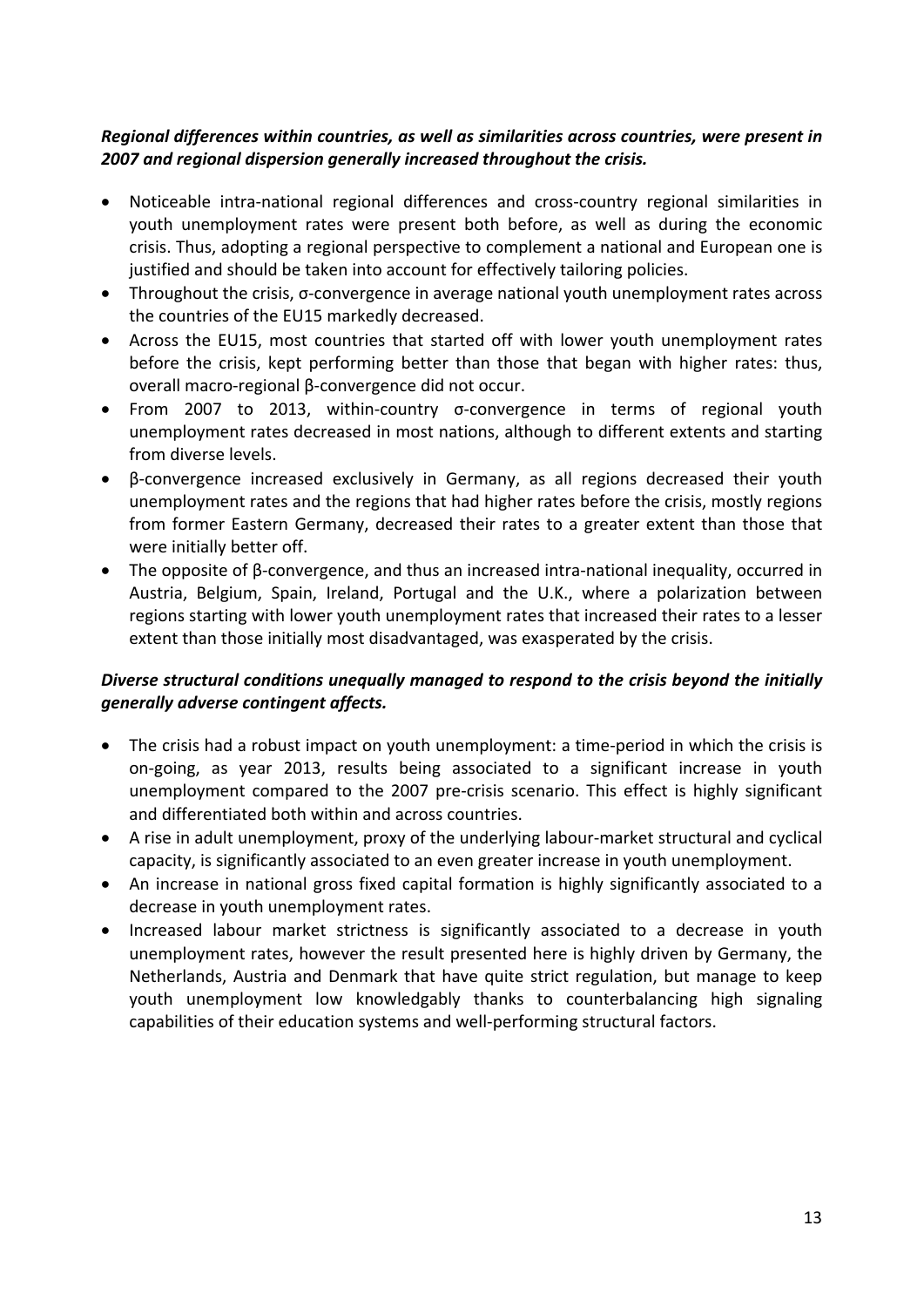# **Chapter 4: Mapping Capability‐Unfriendly Jobs of Young Europeans Before and During The Crisis**

# *Céline Goffette and Josiane Vero*

# CENTER FOR RESEARCH ON QUALIFICATIONS Céreq

The Lisbon strategy, launched in 2000, called for creating "more and better jobs" in Europe. The target in terms of more jobs was that the European Union should have 70% of the working age population in employment. A decade later, despite the fact that the EU27 fell short of achieving its stated objectives, the Europe 2020 policy set a new high‐level target for increasing the employment rate to 75% by 2020 for the 20-64 age group. The objective of "more jobs" addresses something which is clear and in principle measurable through the European Labour Force Survey (EU-LFS). Hence, a lot of attention is paid to the data published in the Labour Force Survey, focusing on the headline employment rate indicator. Five years after the beginning of the financial crisis, and four years into the Europe 2020 Strategy, the employment rate keeps deteriorating. Employment levels declined sharply with the onset of the economic crisis so that, between 2008 and 2013, the overall employment rate in the EU28 fell by 1.9 percentage points (Eurostat, 2014). Youth unemployment is a particularly important issue in the Europe 2020 strategy which points out the importance of policies to foster young people's entry into the labour market.

Against the dominant understanding which limits labour market performance to the enhancement of employment quantity, our research investigates the capability approach as an alternative and normative framework to assess employment quality of young Europeans aged between 16 to 24 years old being employed. In this perspective, what matters is not only the employment rate indicator but the enhancement of young people's real freedom to choose an employment they have reason to value., i.e. the capability for work. The article seeks to contribute to this aim by creating a Capability‐unfriendly Job Index (CaUJI), a composite Index of different aspects affecting both the employment relation and the work itself based on information available in the Labour Force Survey (EU‐LFS). The CaUJI consists of five indicators, namely involuntary temporary contract, involuntary part‐time, involuntary working time, unpaid overtime working hours and looking for another job. Each indicator takes the form of simple 'yes/no' dichotomies where one corresponds to the worst and zero to the best performing situation. Two weighting systems of indicators are used here, one based on Cerioli and Zani (1990) "frequency-based" rule and an alternative option proposed by Betti & Verma (1998), an option based on the double‐weighting rule sensitive to both the relative frequency of items and the correlation among them.

Taking a view prior to the economic crisis of 2008, the empirical analysis over the 2006‐2012 period leads to four main questions: (1) How does the current economic crisis affect the dual objective or more and better jobs in Europe? (2) To what extent does our index of work quality based on the capability approach  $-$  CaUJI $-$  contribute to a different picture from the employment rate? (3) What is the relationship between job quantity and job quality among the European Member States, i.e. does the value of the quantitative indicator related to the employment rate move in the opposite direction or in the same direction as the qualitative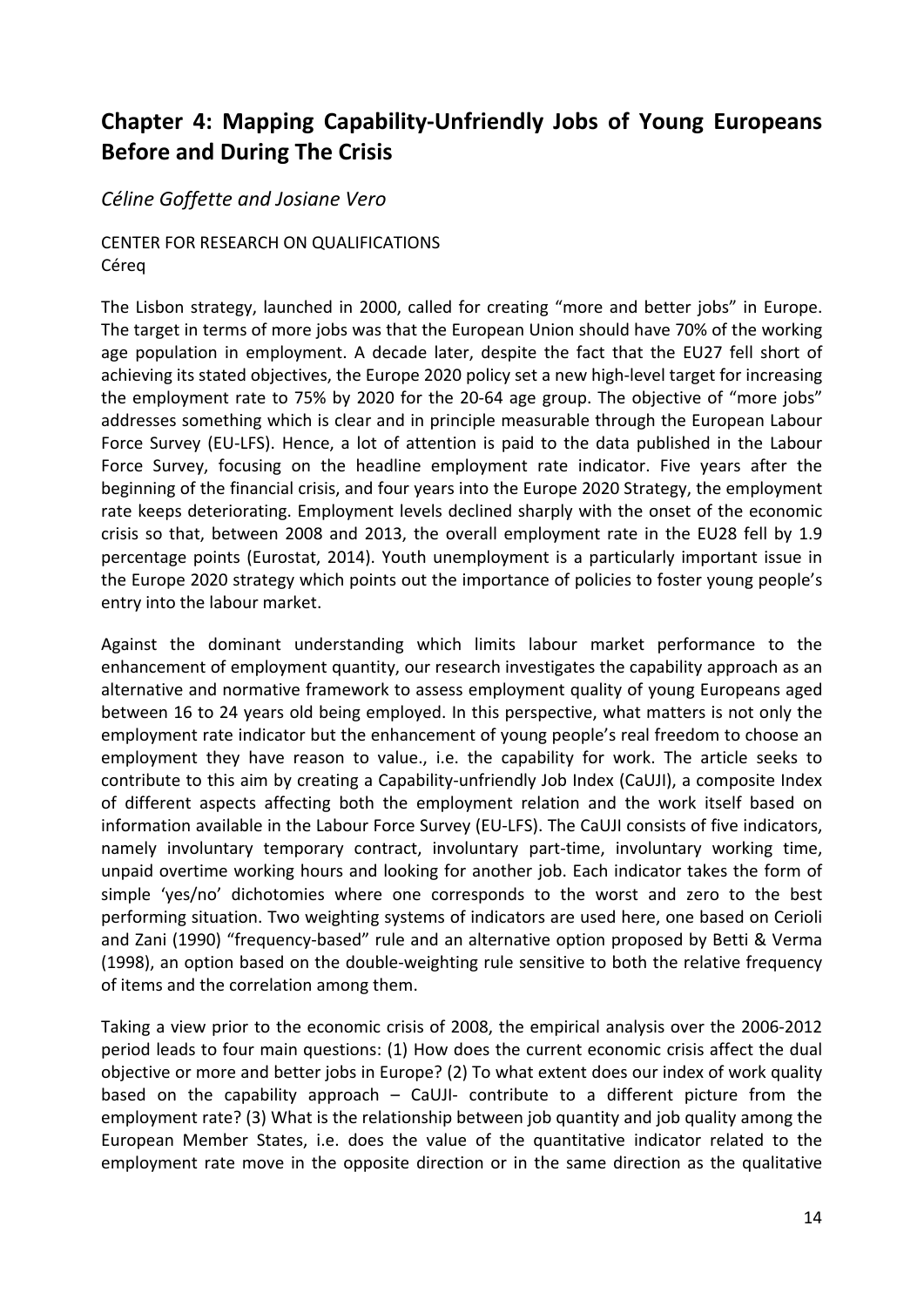results related to the CaUJI over the 2006‐2012 period? (4) Which Member States are particularly hard hit by the crisis and which member States are the best performers?

The empirical analysis leads to the four following results.

- 1) First, it emphasizes the overall impact of the crisis on the employment rate as well as on the capability‐unfriendly jobs of the young Europeans even if the overall incidence of the crisis varies significantly across countries: the quality of employment as measured through the lens of the CaUJI is decreasing over the 2006‐2012 period in Europe and the employment quality is decreasing.
- 2) Second, it supports the hypothesis that, in general, a higher level of employment rate is associated with fewer "capability‐unfriendly" jobs, even if results display variations across countries.
- 3) Third, it highlights important differences across countries, with contrasted evolutions of capability‐unfriendly jobs in Europe.
- 4) Fourth, it reveals that member states experience different challenges with regard to the objective of more and better jobs over the 2006‐2012 period: we find seven countries, i.e. Germany, Austria, Sweden, Norway, Poland, Estonia and Romania in which there is both a growth in employment rate and a decrease in CauJi over the 2006‐2012 period, i.e an increase in terms of job quality. With the exception of these countries, the situation has worsened over the period at least on one of the two indicators. Germany is the best performer in Europe in terms of employment rate increase while Austria is the best performer in Europe in terms of decline of capability‐unfriendly jobs.

Future research will be conducted using the Capability-unfriendly Job Index. The next step will consist in determining the individual and contextual determinants of job quality (as defined through the lens of the Capability Approach). This will be done by enriching EU‐LFS data with macro and meso variables derived from other data sets, such as the Labour Market Policy database. The issue at stake is to understand the relative importance of the various levels (individual, regional, national), therefore multilevel models will be implemented.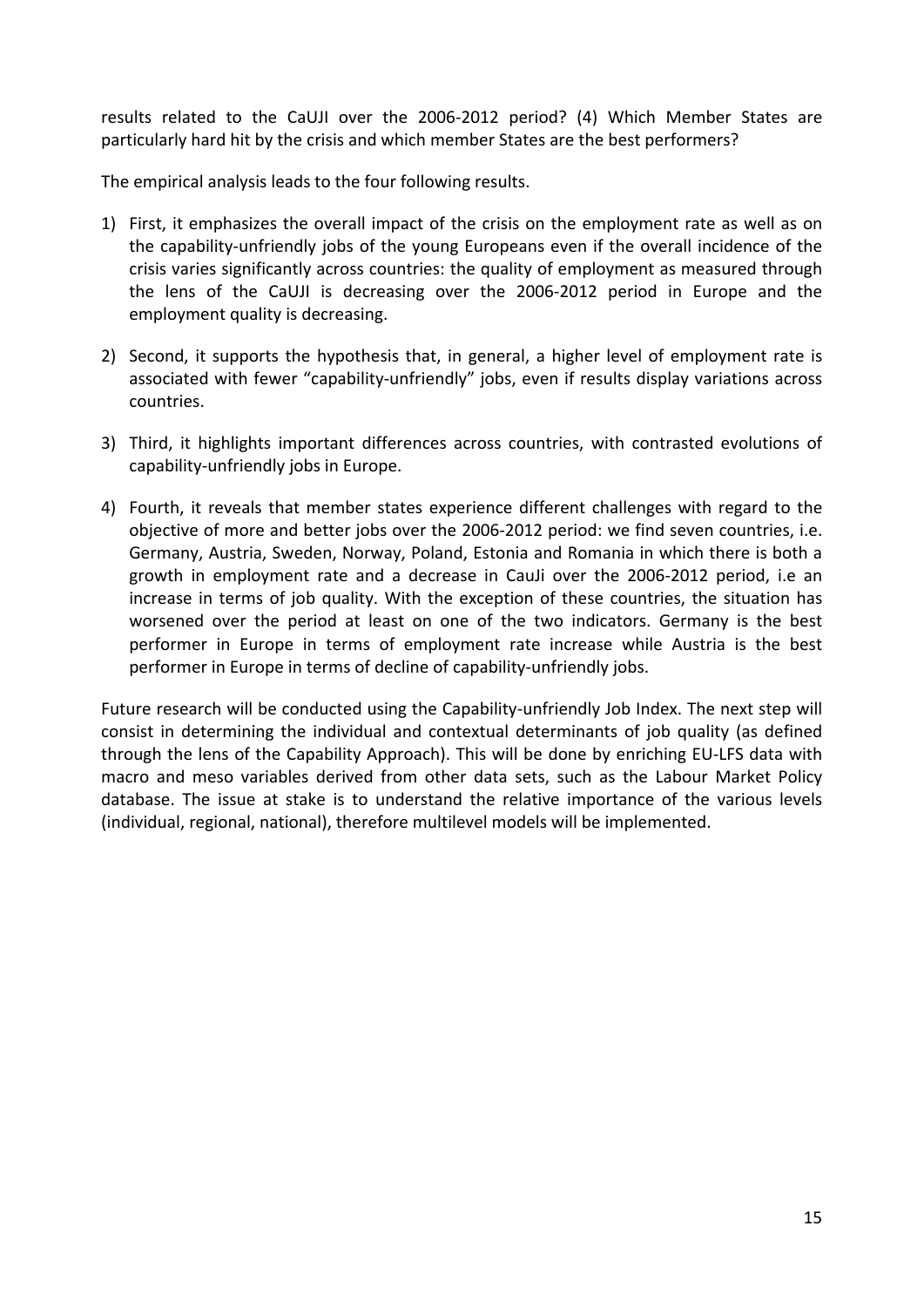# **Chapter 5: Multidimensional Youth Inequality across European Regional Clusters**

*Enrica Chiappero Martinetti, Alberta M.C Spreafico and Agnese Peruzzi* 

UNIVERSITY OF PAVIA Department of Political and Social Sciences

#### **Rationale for the Research**

A second paper goes beyond the univariate perspective, by investigating young people's educational attainments, social and political participation, as well as employment prospects, across diverse socio‐economic contexts in the EU15. The investigation first groups European NUTS level‐1 regions along levels of multi‐dimensional socio‐economic development, drawing upon indicators of healthcare, education and labour market progress as well as purely economic growth. Young people's attainments and relative disadvantages across spheres are then explored within and between clusters. Finally, the interplays amongst youngster's outcomes and the context specificity of these inter-relations are investigated.

This paper contributes to the literature on the assessment of young people's social outcomes, opportunities and inequalities across Europe, as well as to studies exploring diverse socio‐ economic regional progress. From a policy perspective, it can inform both the targeting and tailoring of social policies aimed at youth, as well as those focusing on regional cohesion. In both cases, it does so from a multi-dimensional perspective. Further, through the exploration of context‐specific dynamics of disadvantage, policies can be informed on where "corrosive" clustering of youth disadvantages should be targeted and where, on the other hand, disadvantages have been successfully isolated. Similarly, the analysis reveals attainments that in certain socio‐economic contexts are particularly "fertile" for enabling other important outcomes for young people.

#### **Data and Methodology**

- The analyses focus on the year 2011, when the economic crisis was on‐going; and on a sample of nine countries of the EU15 and relative NUTS level‐1 regions. The countries account for typically diverse European social models: Denmark and the Netherlands, from the Nordic model; the U.K., from the Anglo‐Saxon model; France, Belgium, Austria and Germany belonging to the Continental model; and Spain and Italy from the Mediterranean model.
- Data on contextual multidimensional socio-economic progress is drawn from the EUROSTAT online database.
- Data on young people's educational and labour market attainments are also drawn from the EUROSTAT online database, while data on young people's social and political participation is drawn from the Flash EuroBarometer survey "Youth on the Move" (No 319a).
- Cluster analysis is used to form cross‐national, NUTS level‐1 regional clusters that are homogenous along socio‐economic characteristics.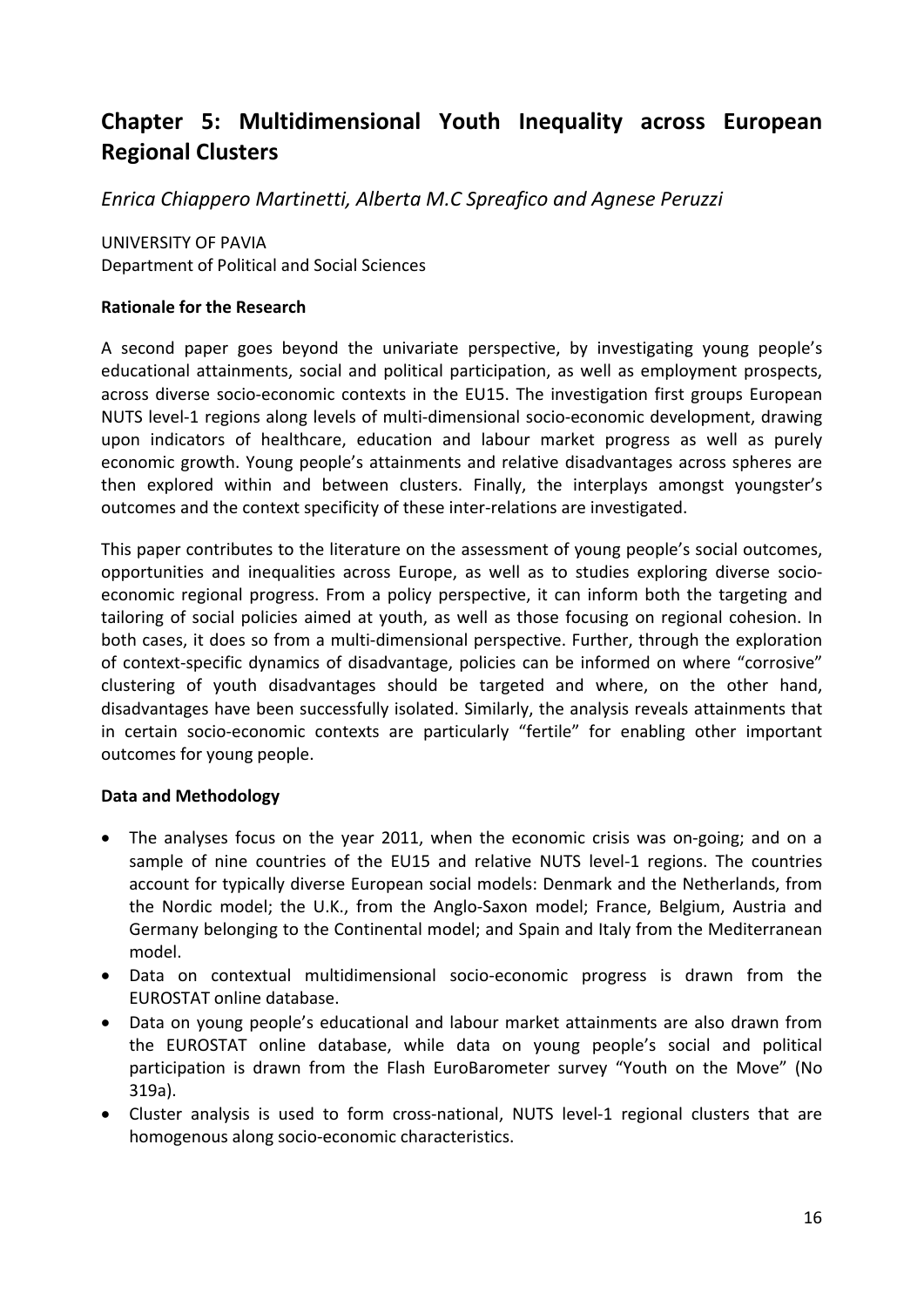- Levels of young people's participation in education, employment, social activities and politics are analysed, also looking at differences by gender, within and across regional clusters regional socio‐economic clusters.
- Correlation analyses are performed for each cluster, in order to explore fertile and corrosive associations across young people's outcomes and their context‐specificity.

# **Main Findings**

### *Multi‐dimensional socio‐economic development differs within countries of the EU15. Regional clusters of socio‐economic progress cut across country boundaries, as well as traditional social welfare categories.*

- Across nine countries of the EU15 six differentiated regional socio-economic contextual clusters were identified, illustratively renamed as: "Most Economically Disadvantaged, but with Higher Life Expectancy", "Highest Post-Compulsory Educational Attainment", "Average Socio‐Economic Performance", "Well‐Off European Regions", "High Labour Market Performance" and "Richest Metropolitan Areas".
- Diverse socio‐economic performance is recorded within countries and similarities are found at the regional level both across countries and across social welfare models.

# *Economic performance purely measured in terms of GDP per capita is not enough to capture socio‐economic development, and it is often inconsistent with indicators of educational and public health progress.*

- A cluster, composed of mostly Southern European regions (from Spain and Italy), resulted to be the most disadvantaged from a standard economic and labour‐market point of view, as well as with respect to educational attainment; however, it outperforms in terms of average years of life expectancy.
- A second cluster, grouping the Eastern regions of Germany (with the exclusion of the metropolitan area of Berlin), outperform in terms of post-compulsory educational attainment (although not tertiary education enrolment), but have the highest long‐term unemployment and lowest life expectancy levels.
- A third cluster, unites regions mostly from the U.K., France and Germany, that perform well relative to unemployment rates and around sample averages in other respects, apart from recording relatively high infant mortality rates.
- A fourth cluster, uniting regions across several countries, behaves along average levels across indicators, but has noticeably below average unemployment rates.
- A fifth cluster, uniting regions across Germany, the Netherlands, Belgium, Austria and Denmark, outperforms in terms of the lowest levels of both regular and long‐term unemployment; yet, it registers the highest infant mortality rates.
- The sixth cluster unites regions with the richest metropolitan areas: Hamburg in Germany, Île de France (where Paris is) in France, the region of Brussels in Belgium and of London in the U.K. This cluster performs particularly well from a purely standard economic point of view, recording the highest average level of GDP – that is over double that of the EU27. Yet, it records a level of unemployment over both sample and EU27 means, and an above average (both sample and EU27) mean long‐term unemployment.
- A multi-dimensional notion of development provides additional information that is often not in line with the purely economic performance of the cluster.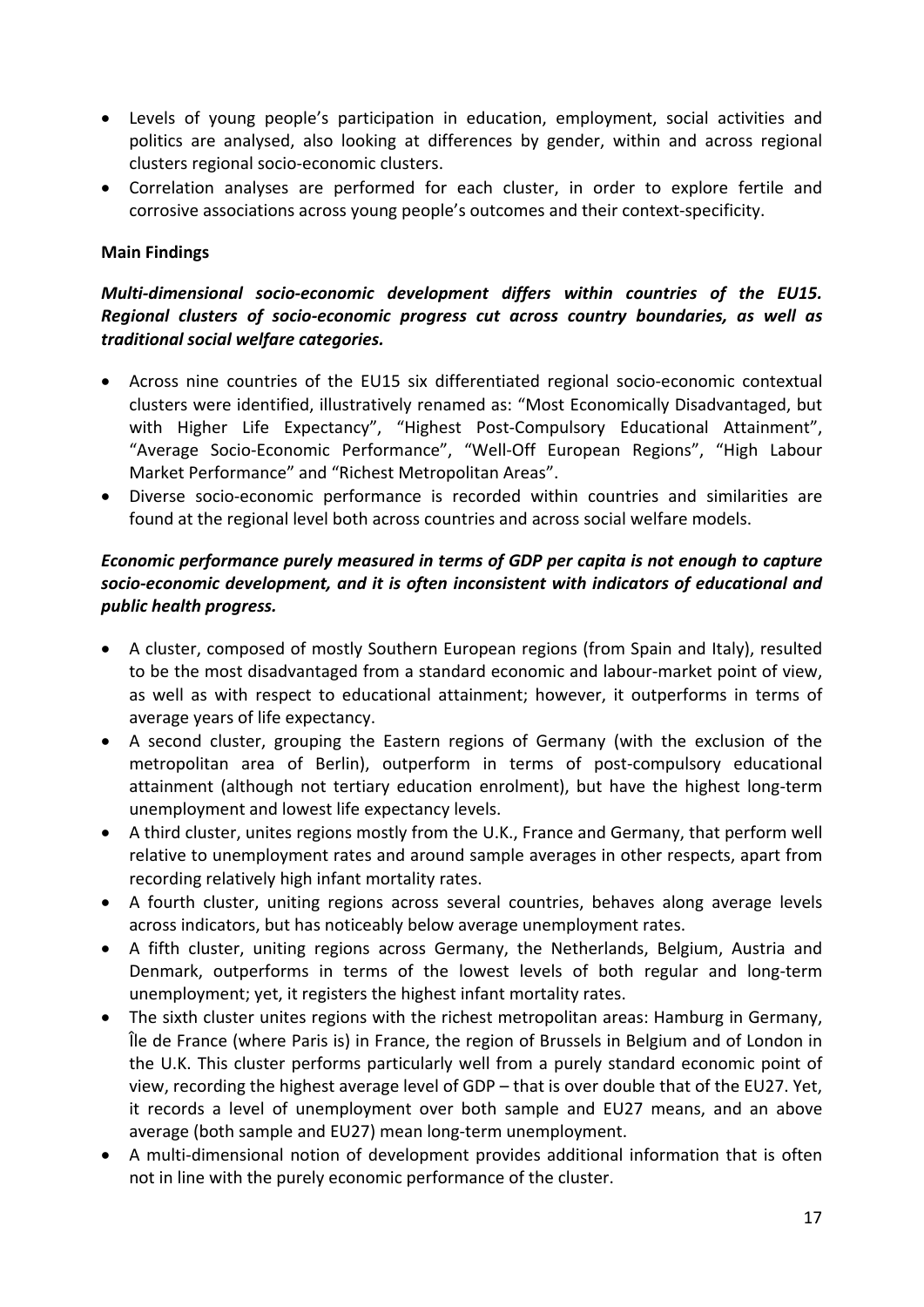#### *Young people's attainments vary within and between socio‐economic contexts.*

- Young people's labour market, educational, social and political participation varies considerably across socio‐economic regional clusters.
- Young people's outcomes are not always strictly in line with those of the aggregate socioeconomic scenario, confirming the fact that they constitute an important population subgroup, one that has been uniquely affected by the 2008 economic crisis, and that requires group‐specific, contextualized, tailored policies.
- Females are structurally disadvantaged with respect to young male across all clusters (except the first) with regards to being NEET. Conversely, females record lower than male average levels of early school leaving across all contexts.
- Young people's labour‐market, educational, social and political participation inter‐relate amongst each other differently across socio‐economic contextual clusters, revealing an important context-specificity of fertile and corrosive relations across outcomes. There is space for policy‐interventions to limit cumulative disadvantages or enable virtuous cycles.
- One particularly cross-cutting corrosive disadvantage is early school leaving. It enhances youth unemployment and a status of being neither in education, employment nor training across all contextual scenarios. However, depending on the socio‐economic context, the corrosive influence of early school leaving is more or less isolated from influencing young people's social and political participation.

#### **Technical Statement**

To perform the analyses of the aforementioned papers there were a series of important data requirements to meet. In fact, one of the reasons limiting the application of both multidimensional and regional analyses is the lack of data. The technical statement included in this report provides a bullet‐point summary of the processes followed to conceive and produce a dataset that would allow:

- 1. Accounting for the impact of the crisis, thereby requiring recent data as well as comparable information for a pre‐crisis scenario;
- 2. Measuring young people's attainments across a multiplicity of spheres, including education, employment and social and political participation;
- 3. Capturing diversified regional contexts within and across countries of the EU15.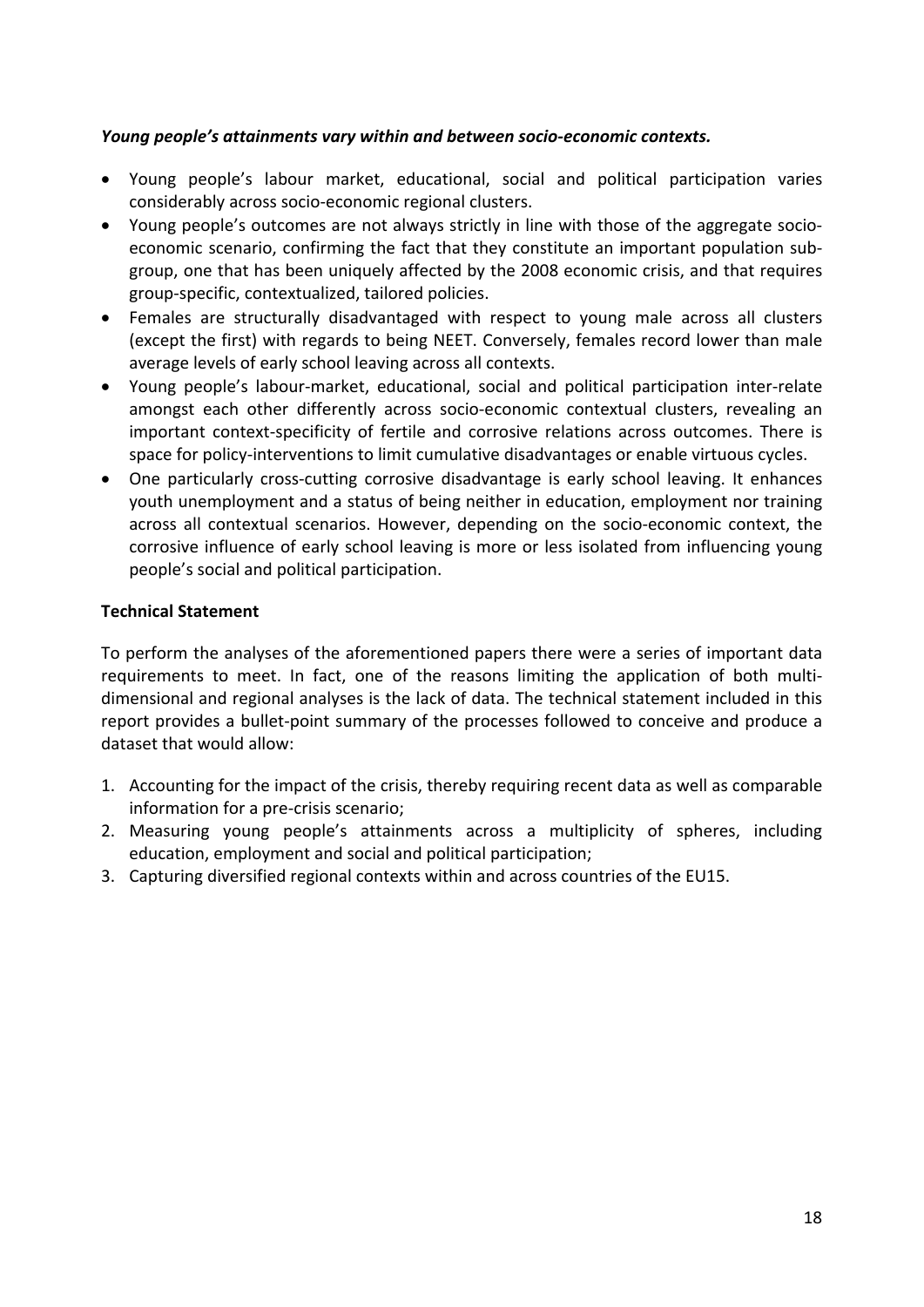# **Chapter 6: Politics of Participation? Soft and Hard Policies in German Youth Policies**

# *Thomas Ley*

BIELEFELD UNIVERSITY Bielefeld Center for Education and Capability Research

This paper focuses on the socio-economic political context and its implications on youth policies in Germany. It examines the issue of inequalities among youth with particular emphasis on "youth poverty" and "youth participation". For both topics, current policies are reviewed. The analysis mainly concentrates on statistics and policies on the national and regional level.

The situation of vulnerable young people is not restricted to aspects of poverty, unemployment, or disadvantages in the educational system. Examining questions of vulnerability and inequalities among young people, always requires to look also at the constraints and enablements of the life young people want to realise, and at their access to objects, relationships and practices they appreciate and have reason to value. Insofar, poverty is not merely understood as material poverty, but as the absence of capabilities.

After an introduction and explanation of the methods used in this investigation (chapter 3) and a demonstration how inequalities are defined and measured in Germany, the report focusses especially on youth poverty as a current issue as well as on the labour market position of young people (chapter 4).

Empirical data and deeper analysis on *youth poverty* is still a desideratum for research in Germany. While there was a main focus on child poverty (and as well "children at risk") in the last years, a discussion about youth poverty remained a blind spot. Anyhow, poverty rates of the age group from 15 to 30 years – and particularly people between 20 and 25 years – are the highest in relation to all other age cohorts. Additionally they were rising fastest in the last 25 – and especially in the last  $10 - \text{years}$ .

Concerning the *labour market position of young people*, the access to vocational training (especially in the dual system) is the main dividing line on the labour market. The three mentioned aspects – inequality in the school system, insufficient training positions on the apprenticeship market and the aspect of "certificate poverty" – are not only characteristic for the situation (and the expansion) of the transition sector, they are relevant to all efforts within this context. Again, the question arises if the established institutions and organisations reproduce inequalities rather than reducing them.

Insofar *youth disadvantage* is predominantly understood in terms of 'NEETs' and subsequently nearly all programmes and measurements are framed within a school‐based and employment‐ centred transition regime. *Youth poverty* is merely measured and evaluated as a high rate of dependence from social benefits. Young migrants are often seen as a relevant target group, but their opportunities are not acknowledged under structural conditions and barriers (i.e. institutional discrimination and spatial segregation). Hence, inequality among youth is not perceived in a multidimensional and intersectional perspective and in addition often as a lack of individual aspirations and secondary virtues. Insofar a multidimensional evaluation of youth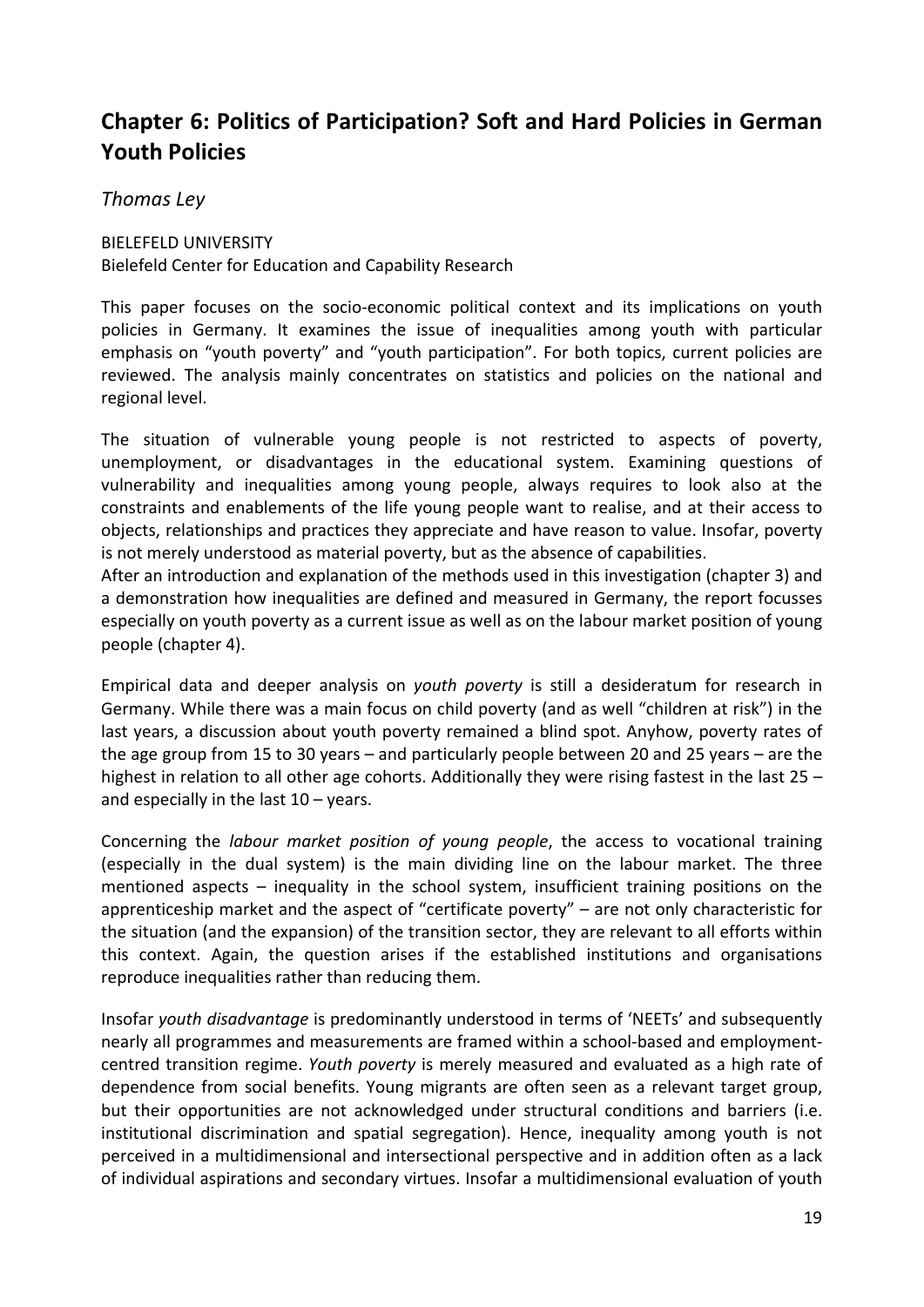poverty for policy making and social accounting, which goes beyond income quality, is still lacking.

Concerning the policies, instruments and levels of intervention (chapter 5) disadvantaged youth are just partly tackled in social policy, labour market policy (especially the transition sector), educational policy and youth welfare (Youth welfare in Germany not only integrates different forms of care - e.g. residential homes, foster families – but as well life-world orientated youth work, such as youth clubs, streetwork etc.). Though, there is no joint‐up policy for disadvantaged youth as such, rather there is a tendency of specialization, juridification and targeting in particular policy areas.

In this manner the political responsibilities for youth policy are not clear cut (chapter 6). While labour market policies are mainly conducted on national level, school policies are a genuine task of the federal states; social policies and youth welfare again are managed on the level of municipalities. Notwithstanding the policy‐making power of national politics concerning for example the conditions and ranges of social transfers/benefits, the municipalities have to manage social services and deal with these target (targeted) groups. In line with Germany's federal structure, youth policy is not only a matter of the national government but also of the federal states, municipal authorities and voluntary child and youth service organisations in the framework of their partnership with public agencies.

Looking at the role of *social innovation* in the delivery and development of existing and new youth policy (chapter 7) one can observe that social innovation was predominantly seen as an institutionally driven perspective, where new programmes and measurements were established and tried to tackle emerging social problems. Governmental and non‐ governmental actors (third sector organisations, charity and social welfare organisations, trade unions etc.) are seen as the agencies for social innovation. Aspects of deliberative democracy (i.e. plebiscites, public hearings etc.) are not at the core of public action.

But youth participation is now seen as the social innovation per se. Derived from the EU youth strategy, several policies in Germany occurred, where an independent youth policy was proclaimed and a broad focus on youth should be established. This paper analyses three main initiatives of this area on different levels: the "Structured dialogue" on the EU level, the "centre for an independent youth policy" on the national level and a regional initiative from North Rhine‐Westphalia called "Umdenken ‐ Jungdenken". These programmes represent one main strand of ‐ participatively applied and politically regulated ‐ policy answers to the situation of young adults and seem to be characteristic for newer ways of dealing with participation of young adults on the one and legitimising policy making on the other hand. In line with these newer ways of dealing with youth policy, participation becomes omnipresent in public discourses and politically postulated and promoted. Nevertheless it has to be questioned if these processes are more than "symbolic innovations" and unveil the vulnerable situation of youth and give rise to the power of young people in policy making processes.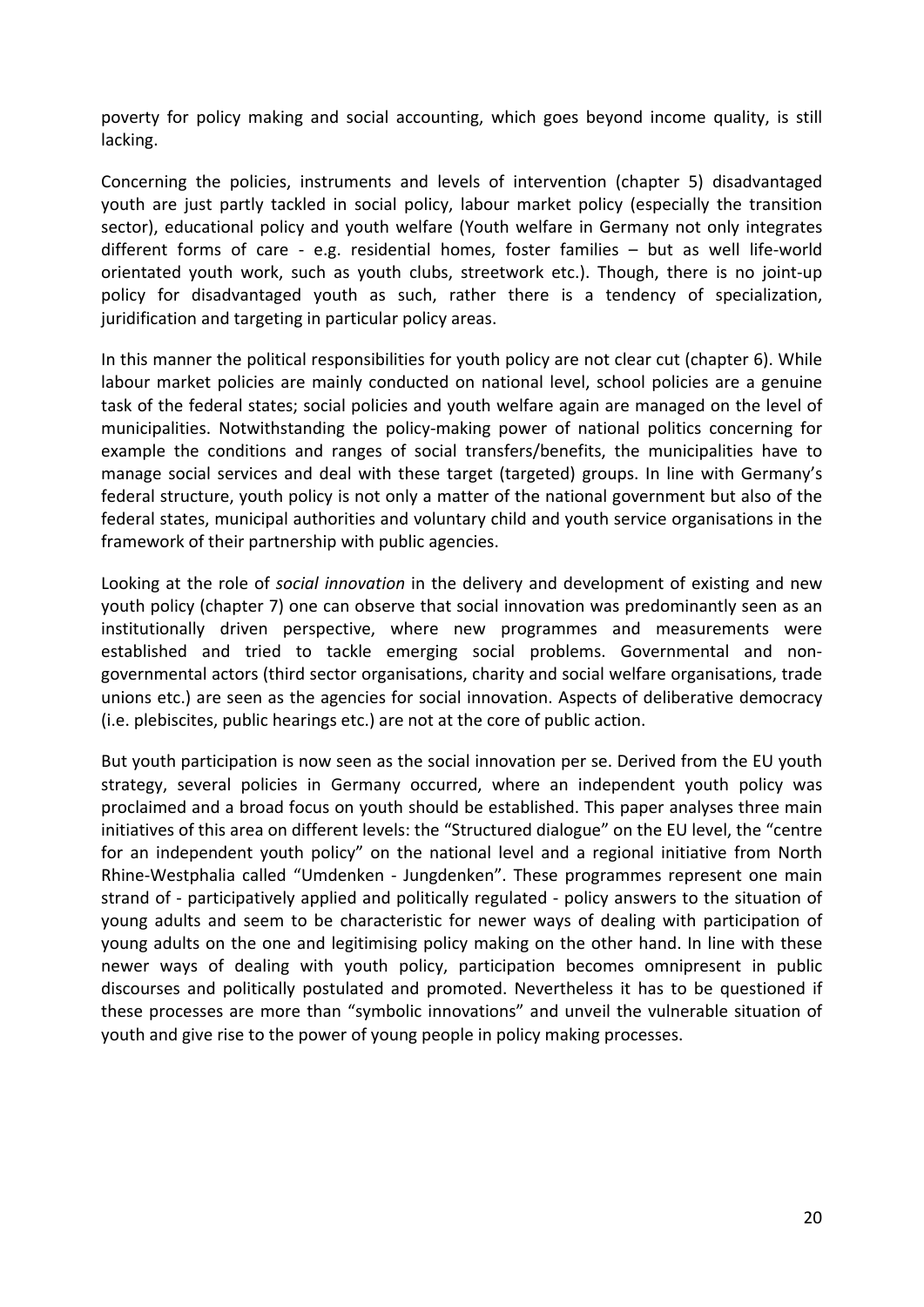# **Chapter 7: The Socio‐Economic Political Context for Addressing Youth Unemployment in Scotland**

*Valerie Egdell, Robert Raeside and Helen Graham*

EDINBURGH NAPIER UNIVERSITY Employment Research Institute

#### **Introduction**

This chapter focuses on national level youth employment policy in Scotland. It provides a Capability Approach informed evaluation of employment policy making in relation to disadvantaged youth by mapping current policy processes and social support measures.

#### **Methods**

The methodology had two components: (1) literature review and collection of available national data; and (2) analysis of the main strategies to support disadvantaged youth and identification of social innovation through policy review and expert interviews.

### **National definitions**

Since the economic downturn, youth unemployment has become an increasingly significant government concern, as young people have been affected by rising unemployment. The economic climate means that more young people can be considered as disadvantaged in the labour market. However, while the young unemployed as a group in general are a policy concern there are certain sub-groups that are identified as particularly disadvantaged e.g. NEETs, care leavers; low attainers. Though the economic recession has had a negative impact on young people; labour market statistics show that even before the recession unemployment was an issue facing young people.

In the main policy and policymakers understand disadvantage in terms of "objective" factors, although the nuances of disadvantage and the difficulties of creating one definition of disadvantage are recognised. As such current understandings of disadvantage are not taking a Capability Approach, focusing of achieved functionings rather than the ways in which these are achieved, and people's freedoms to live a life that they have reason to value.

### **Policies, instruments and levels of intervention**

Welfare is delivered through a single, common policy framework across the UK, but the devolved administrations have powers to implement complementary programmes. Broadly the focus is on the individual job seeker's attributes and deficits, employability and participation (e.g. getting young people into work or providing them with the skills and qualifications) rather than participation in 'quality' employment and wider issues. Policy does acknowledge the importance of 'meaningful' work. But how this is defined, and by whom, is not clear. The focus is on achieving (full-time) job outcomes and there is little recognition of the processes and importance of moving young people nearer to the labour market.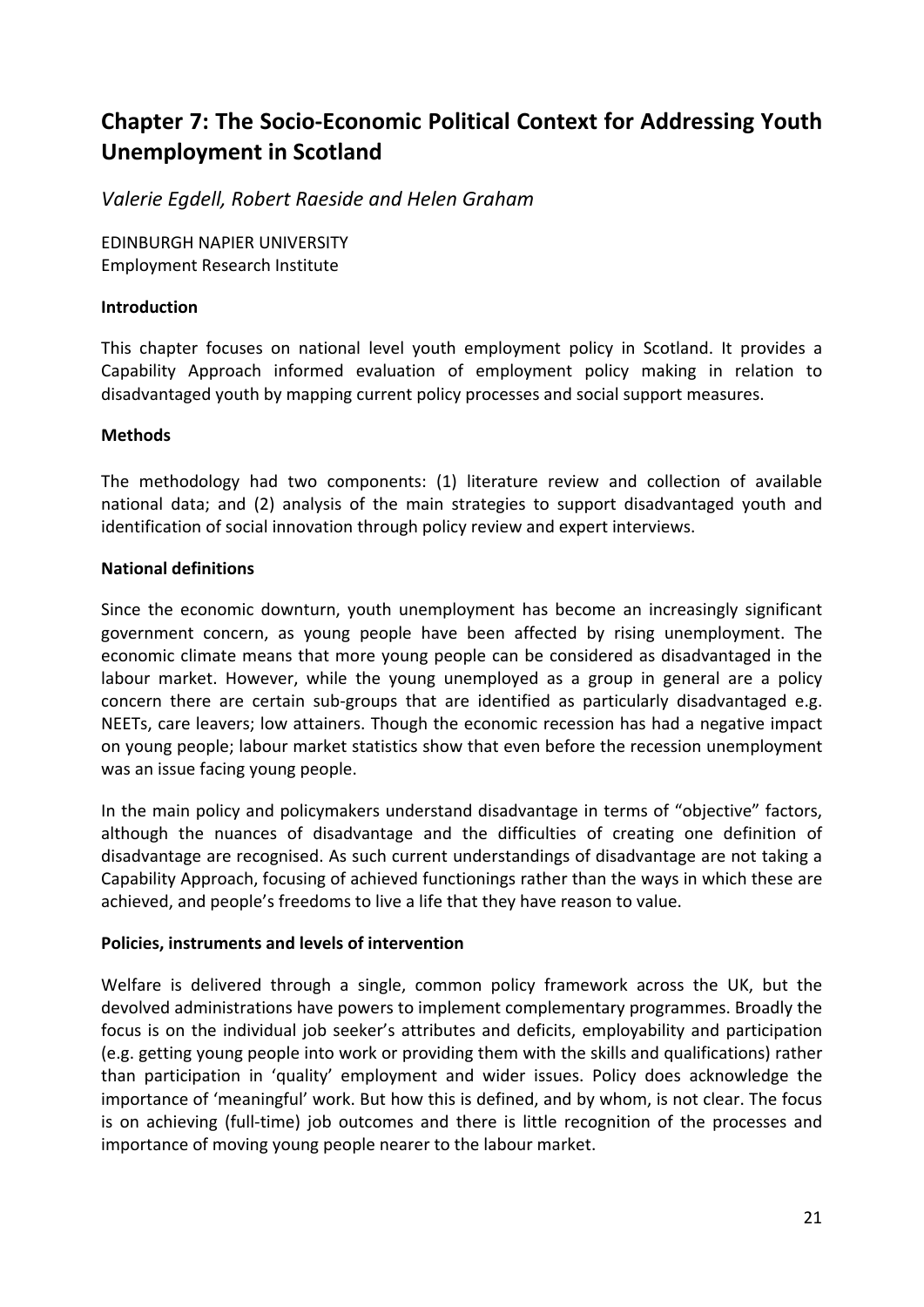#### **Policy making, implementation and participation**

This research has identified national level mechanisms, platforms and champions that have been developed to increase the engagement and participation of young people, developing their capability for voice, in government policy making. Generally young people's participation policy happens through formal channels. Theoretically these formal channels are open to all young people. However, some of the participants felt that it was not always obvious to see whether any information gathered is reflected in any strategies or policies. There are however, examples of ways in which young people can effect change in policy making. While there are mechanisms are built into programmes for feedback and evaluation and some flexibility in programmes to the needs of young people, the fundamentals of programmes stay the same because of the needs of commissioners thus hampering young people's capabilities for voice and choice.

### **Social innovation and the role of social innovation in the delivery and development of existing and new youth policy**

For many of the participants the term 'social innovation' was not a term that they engaged with and they were unsure of what it meant. In terms of whether youth policy was socially innovative, some policy examples were given, as well as funding streams that seek to encourage innovation: however generally the participants felt that there was a lack of a systemic innovative approach in all government departments. Examples of social innovation cited by participants have the common thread of being concerned with empowering service users. As such, social innovation appears to be a mechanism through which engagement and a capability for voice can be developed. Innovative activity was more often cited as happening in the third sector. In the main, social innovation is seen to occur at the local. However, innovation in the third sector and more generally was thought to be stifled by the way in which services are tendered.

#### **Discussion and conclusions**

The findings provide insights to the national Informational Basis of Judgement with regard to disadvantage in the labour market. The understandings of disadvantage and the policies and programmes used to address youth unemployment focus is on the individual job seeker's attributes and deficits, employability and participation in any employment rather that participation in 'quality' employment and wider issues e.g. wellbeing and satisfaction with life and the value attached to job outcomes. Policy does acknowledge the importance of 'meaningful' work. But how this is defined, and by whom, is not clear.

The findings suggest that policy tends to focus on certain dimensions of disadvantage and discard others as policies tend to be focused on particular target groups. However, the findings presented in this chapter have also highlighted that the national Informational Basis of Judgment regarding disadvantage in the labour market has broadened as a result of the economic downturn. The interview participants' narratives indicate that policymakers and those delivering policy on the ground understand that defining disadvantage can be difficult, and that blunt measures may overlook those facing complex and multiple barriers.

This chapter has shown that engagement and co-productive activity is an important part of the asset based approach that has increasingly informed the development of Scottish Government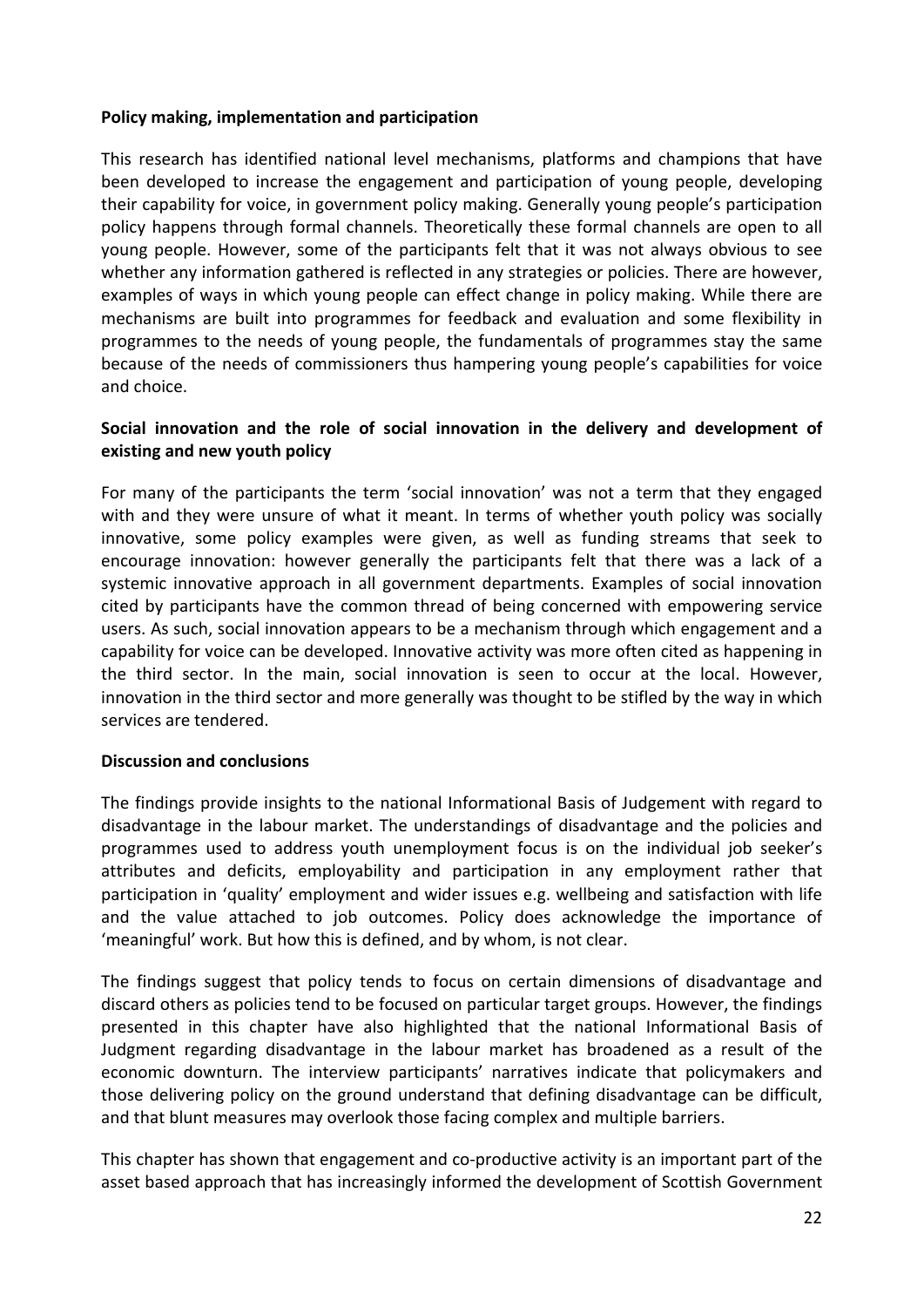policy. Generally the way in which young people can realise their capability for voice in the development and delivery of government policy is through formal channels. There are also mechanisms built into programmes for feedback and evaluation, and some flexibility in programmes towards the needs of young people, although the extent to which service users can negotiate the content of a programme is limited. Theoretically these formal channels are open to all young people; however, this chapter has highlighted reservations amongst key stakeholders as to whether the views of young people influence the overall direction of policy, and whether the views of those most disadvantaged are always heard because of barriers in the way that young people's voices are sought.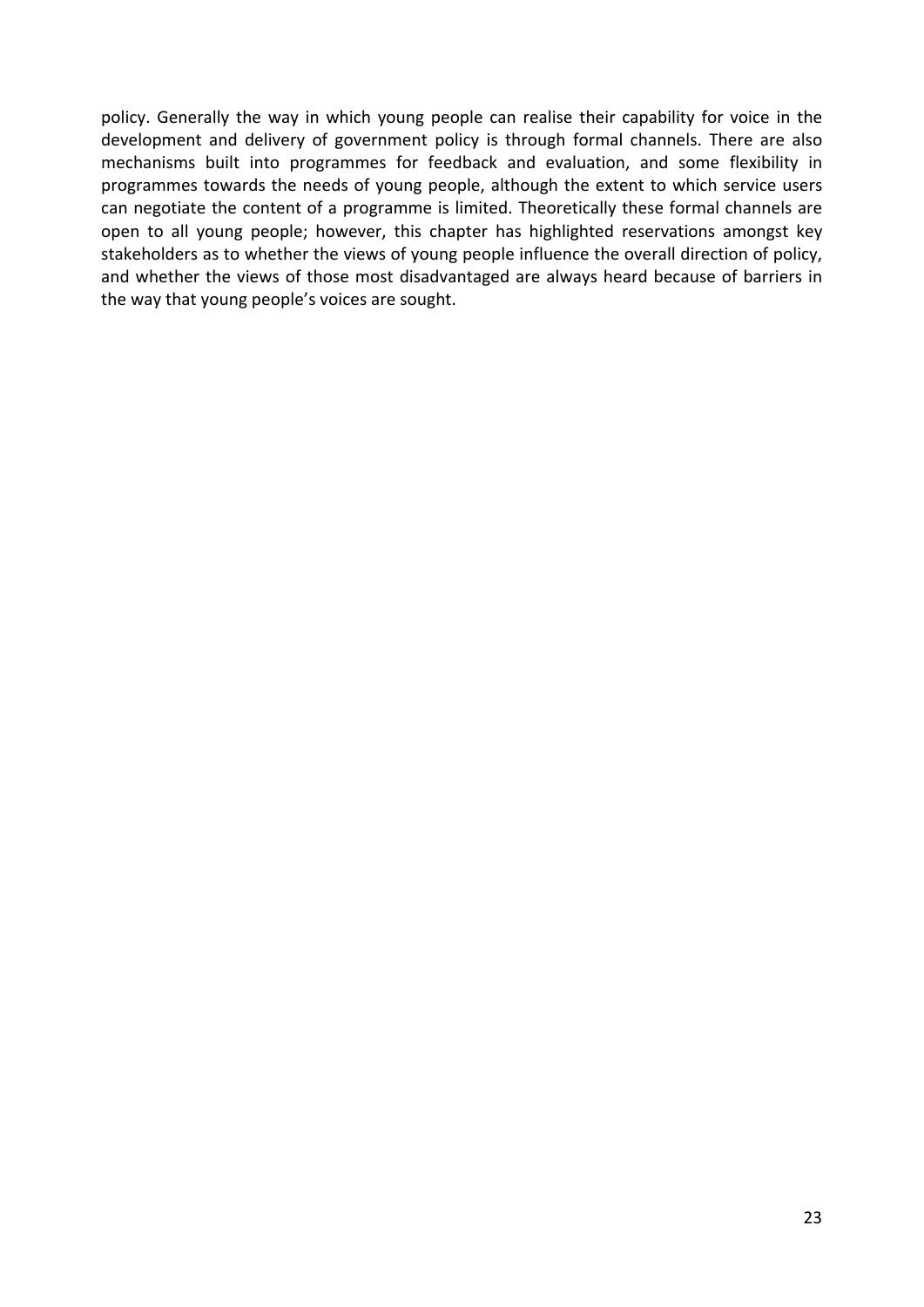# **Chapter 8: An Overview of the French National Youth Policies and Socio‐Economic Political Context**

# *Véronique Simon\* and Thierry Berthet^*

\*CENTER FOR RESEARCH ON QUALIFICATIONS Céreq ^ CNRS

### **Youth, a critical situation and a recent policy**

It is only from the early 80s that the efforts of the State focused on the social and professional integration of young people heavily affected by the phenomena of insecurity, impoverishment and unemployment. Despite their individual aspiration to autonomy, thirty years later, the French youth is increasingly dependent on families. The French youngsters remain particularly exposed to the risk of poverty: in 2008, for 20% of them the income is below the poverty line (13 % in the general population). The government then initiated various measures aiming at supporting information, apprenticeship and professionalization for the less than 26 years, and also developing guidance and vocational training. In 2009, a Fund for youth experimentation was created with a budget of € 200 million. In 2010, two additional levers were implemented: the creation of a civic (voluntary) service and an experimental youth minimum income scheme. In 2013, with the change of government, a new policy entitled "Priority to Youth" aims to reform public policy for youth. It focuses on four areas: accessing social rights; empowering young people and securing their life course (training, housing, health, etc.); fighting against inequalities and discrimination; encouraging youth participation in the public debate.

### **Disadvantaged youth: a double exclusion**

Disadvantaged youngsters are excluded from the wider community enjoying a so-called "normal" standard of living but also from the smaller community of the supported poor. Before the age of 18, minors confronted to intense family or social difficulties are taken in charge through the Child Welfare. At the age of 25, the poorest are eligible to the minimum income scheme. But no general caring obligation is raised for the society between these two time lines. Thus, up to 24 years, the youngster's social rights are attached to his family, not to him as an individual. Between these two limits, we find a "left behind age class".

#### **Deprived of a fundamental right: the right to education**

The rate of early school leaving without qualification is a key indicator of persistent inequality factors: "*13 % of young people [leaving school] without training without qualification every year and this figure does not move now since last 10‐15 years* "(National Observatory of Poverty and Social Exclusion). As shown by all scientific studies, educational inequalities largely reflect social inequalities. If some dropouts succeed to "bounce", for most of them the lack of degree results in a chaotic social and professional integration covered by the principles of a meritocratic system: "It is as if there was no inequality at the outset.  $(...)$  It is in an illusion of equality of opportunity for all with respect to the system while this is so precisely a great, great, *illusion*"(Expert interview).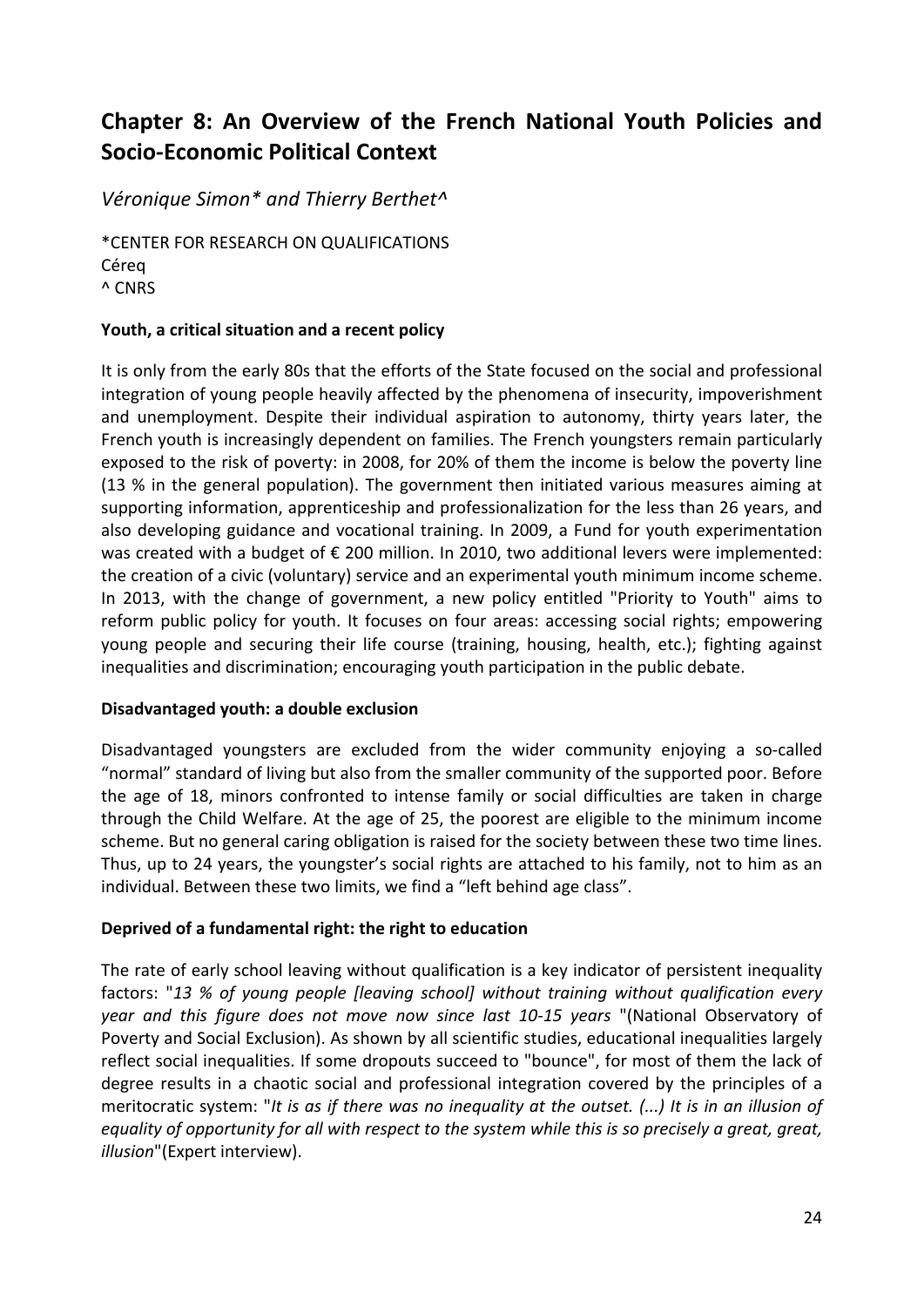#### **Stroked by the crisis**

The economic downturn has increased both the youth's vulnerability and its position on the political agenda. Vulnerability factors have developed facing the crisis. So that the unemployment rate for young boys became higher than girls, while it has never been the case. French youth is also fragmented by geographical origin at different scales. The economic context creates or reinforces territorial disparities but at the same time has also increased the concern and efforts in public policies.

#### **And not constituting a specific target of social action**

If the difficulties of youth access to employment have increased, their permanence questions. Since the 70s, the failure of public policy to fulfill youth employment, including for the less skilled, suggests the existence of structural mechanisms. In France, young people do not constitute a specific target for social benefits. As mentioned by the National Institute for Youth and Popular Education (INJEP) "*civil majority is not social majority* ". Hence, it is when young people leave their families that the risk of falling into poverty can be extremely important. For young people who have no family or whose family cannot provide assistance, the lack of targeted social policies expand the risk of social exclusion is huge.

### **A national scope for youth policy**

In France, Policies fighting youth inequality and poverty is far from being an integrated one. The multiplicity of policy instruments, geographical scales and levels of governance produces a great complexity. But what appears central is that the two main levers – school and employment – remain centralized policies while youth policy is based on many programs and actions, controlled and financed by various ministries. These programs are plural in their content and embodiment, centralized or decentralized, purely state‐driven or enrolled in a conventional framework involving government agencies, local authorities or associations. This multiplicity of policy instruments, territorial scales and levels of intervention produces a complex system whose scarce visibility constitutes a factor explaining non take‐up of rights and services. For what concerns the ongoing program "*Priority to Youth*", some references are made to the situation of youth in Europe but no direct link is made in the official documents with the European policies. In fact, the term "Europe" is used 3 times in this 80 pages programming document and not to refer to any existing European program for youth. A large partnership is proposed with public agencies, local communities, regional authorities, NGOs, etc. but significantly Europe is never mentioned as one of these partners.

#### **A scarce voice given to young people in the policymaking process**

No institutionalized or formal forms of participation or voice are given to youngsters in education and employment policies. Youngsters and youth associations are not enjoying a positive role over the agenda setting, the decision making process or the implementation chain. The main barriers are related to a lack of status given to youngsters and a political/firm decision‐making system owned by adults. The existing forms of representation appear lean and powerless. The only capability for voice given to youngsters can be identified only at the local level in the case managing relation and is highly dependent on the street level bureaucrats' discretion.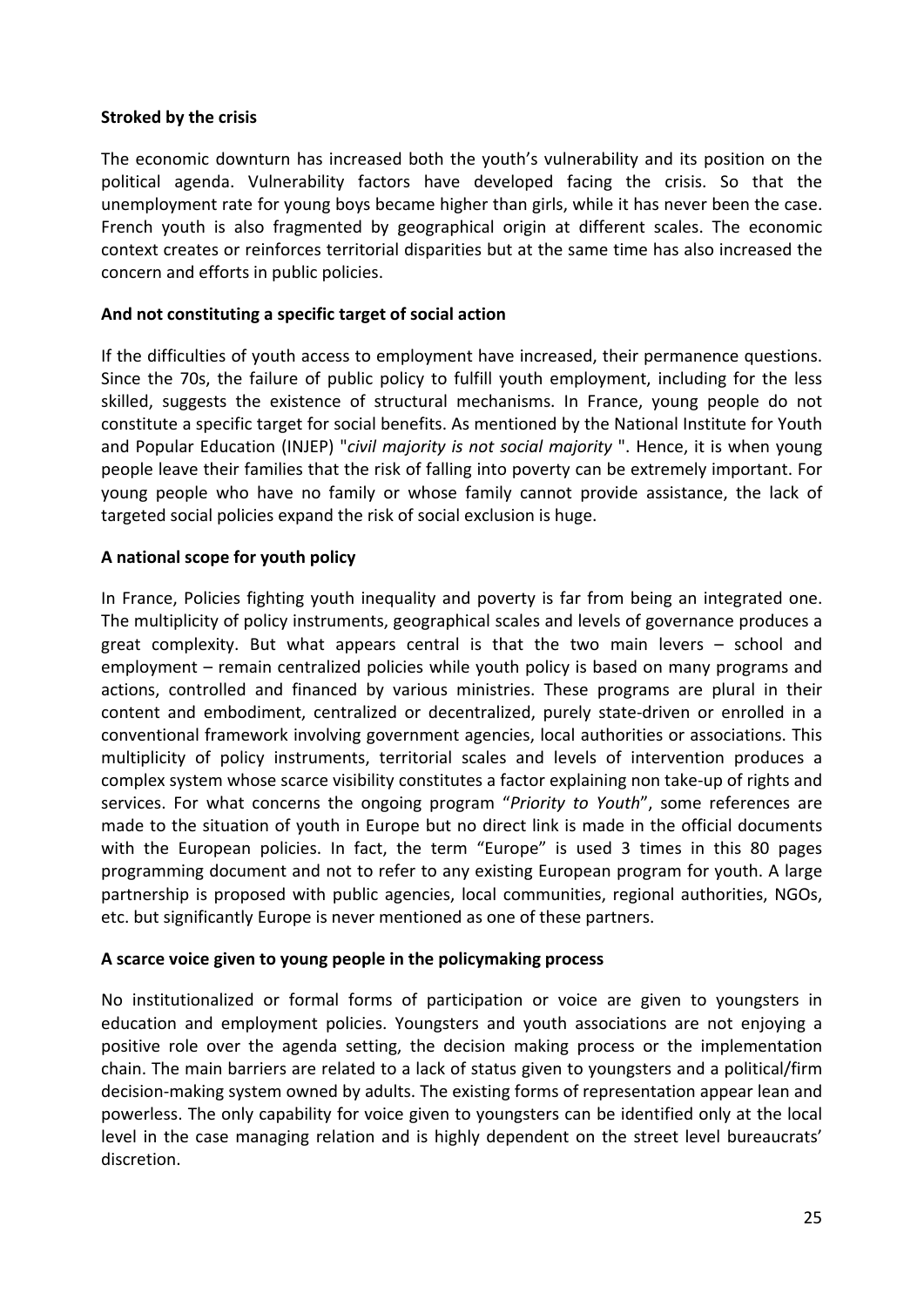# **Chapter 9: Danish Report on the Socio‐Economic Political Context**

*Christian Christrup Kjeldsen and Niels Rosendal Jensen*

AARHUS UNIVERSITY Department of Education and Pedagogy

#### **Introduction**

The political context in Denmark is characterized by a tension between national and local political level. As the Danish state structure is highly decentralized, it became necessary to analyze reform activities in central and local government. In addition, it was necessary to take other changes into account – primarily what is labeled the transition from a welfare state to a competitive state. This transition emphasizes a change in policies related to the selected area of investigation (Svendborg Municipality and a social housing area which former was on the so called "Ghetto-list" – due to rates of unemployment, ethnic minorities and criminality) implying that policies and interventions are multidimensional, ranging education, training, employment, day care institutions and lived experiences.

In order to identify relevant policies the approach used was two‐dimensional – top‐down and button‐up approach – a logic that highly influenced the methodological design.

#### **Methods**

The methods applied in the case are interrelated in a research design where both a qualitative content analysis (QCA) on a purposive sample of policy documents where conducted. This was done upon a inductive sampled corpus of policies. This induction was done as a result of s*emi‐ structured life‐world interviews* with experts of the field. 11 interviews were conducted. Two of these were group interviews. The interviews followed an interview guide prepared in advance.

### **Policy making and implementation**

The analysis states that interventions from the state as well as interventions thought as marked‐directed have not solved the problems of the particularly disadvantaged social housing estate. Voluntary work has been helpful to a certain extent, but civil society is overburdened with social tasks which used to be part of the state or municipality policy.

# **Social innovation and the role of social innovation in the delivery and development of existing and new youth policy**

Therefore, social innovation has been seen as a proper remedy. The report states that social innovation is a contested terrain, and at this early stage of analysis local dimensions of social innovation still have to be evidenced. Obviously, different forms of social innovation are established at a local level, because local institutions have to execute national and local policy with constrained resources. However, examples of social innovation have been identified  $-e.g.$ local day care institutions have to develop solutions of heavy social problems by using innovative ideas in the cooperation between professionals (teachers, social pedagogues, family therapists, etc.) and between professionals and parents/children.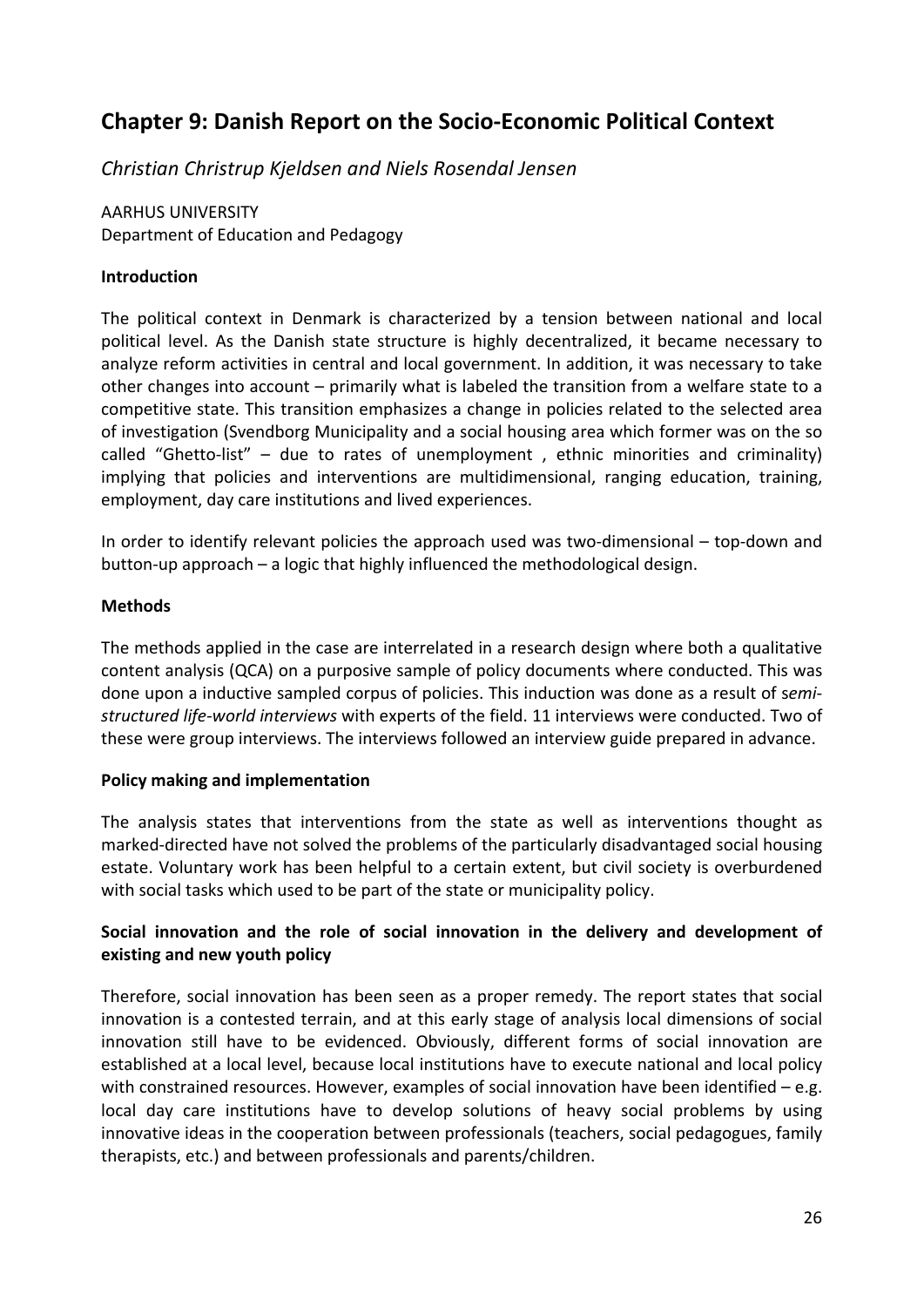#### **Discussion and conclusions**

The most important conclusion seen from a comparative perspective is that no exclusive youth policy is defined. Youth policy in Denmark is a mixtum compositum of various policy fields (education, preventive work (e.g. against criminality), empowerment, and developing local employment in the municipality of Svendborg. Further, the informational basis for judgment of justice (IBJJ) is to some extent construed, and forms of social innovation are identified. A belief system that is predominant produced within discourse both form and is formed by the existing social practices, and that produces and reproduces social structures. The discourse that produces and reproduces this heuristic model is furthermore strengthened by a mutual interdependency between the construction of the belief in this relationship in discourse and the actual national statistics.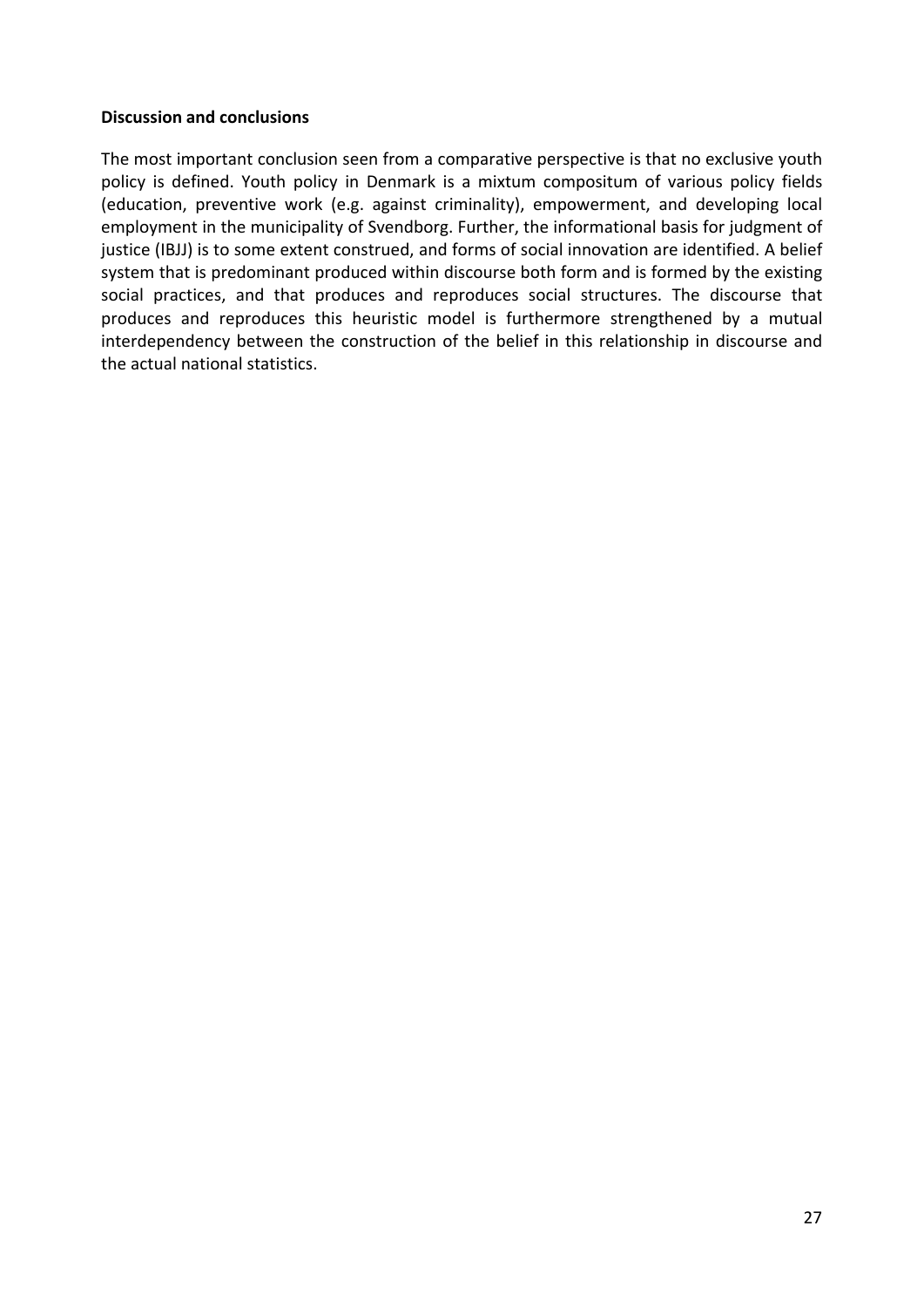# **Chapter 10: Youth Unemployment and Public Policies in Italy**

*Giuseppe Acconcia\* , Alberta M.C. Spreafico^ , Enrica Chiappero Martinetti^ and Paolo R. Graziano°*

\*UNIVERSITY OF PAVIA ^UNIVERSITY OF PAVIA AND IUSS °BOCCONI UNIVERSITY AND IUSS

This chapter identifies and evaluates relevant existing employment youth policies in relation to disadvantage; more specifically, it analyses which actors are responsible for the development and delivery of employment policy, what is the relationship between the state and various actors, what are the forms of social innovation and its role in the delivery and development of existing and new youth employment policies.

### **Methods**

The qualitative methodology adopted has two components: (a) Literature review and collection of available national data; (b) Semi‐directive interviews. The interviewees have been conducted with prominent stakeholders engaged in the definition of public policies tackling problematic issues related to youth unemployment.

#### **National definitions**

Inequalities are examined with respect to three dimensions relevant for youth well‐being: education, employment and participation. The aim is to explore inequalities in terms of opportunities, capabilities and outcomes, adopting the multidimensional definition of disadvantage and corrosive disadvantage.

The stakeholders interviewed highlighted that the most disadvantaged amongst young generations are the long‐term unemployed young people (the 15 to 24 years old ones) with low educational levels. Disadvantage is mainly related to educational processes, e.g. mismatch between the skill demand and supply, early school leaving and the diffused absence of familial support. In addition, the economic crisis brought about by an increase in the number of young people who are excluded from the labour market and unable to be agents of processes of empowerment.

On the labour market, youth (15‐24 years old) unemployment rate has increased almost consistently from 2007 to 2013 and the gap between youth and overall unemployment rate has widened. The Italian labour market situation is also greatly unequal across regions, with the South showing the highest overall unemployment rates as well as youth unemployment. In addition, the number of youth Neither in Employment nor Education nor Training (NEETs) is particularly high in Italy: 21.4% at the end of 2012. Breaking down the age group of young people into 15‐19 year olds and 20‐24 year olds, the length of duration of unemployment is higher amongst the older group of youth, suggesting that the risk of long-term and permanent unemployment increases along the transition from school to work.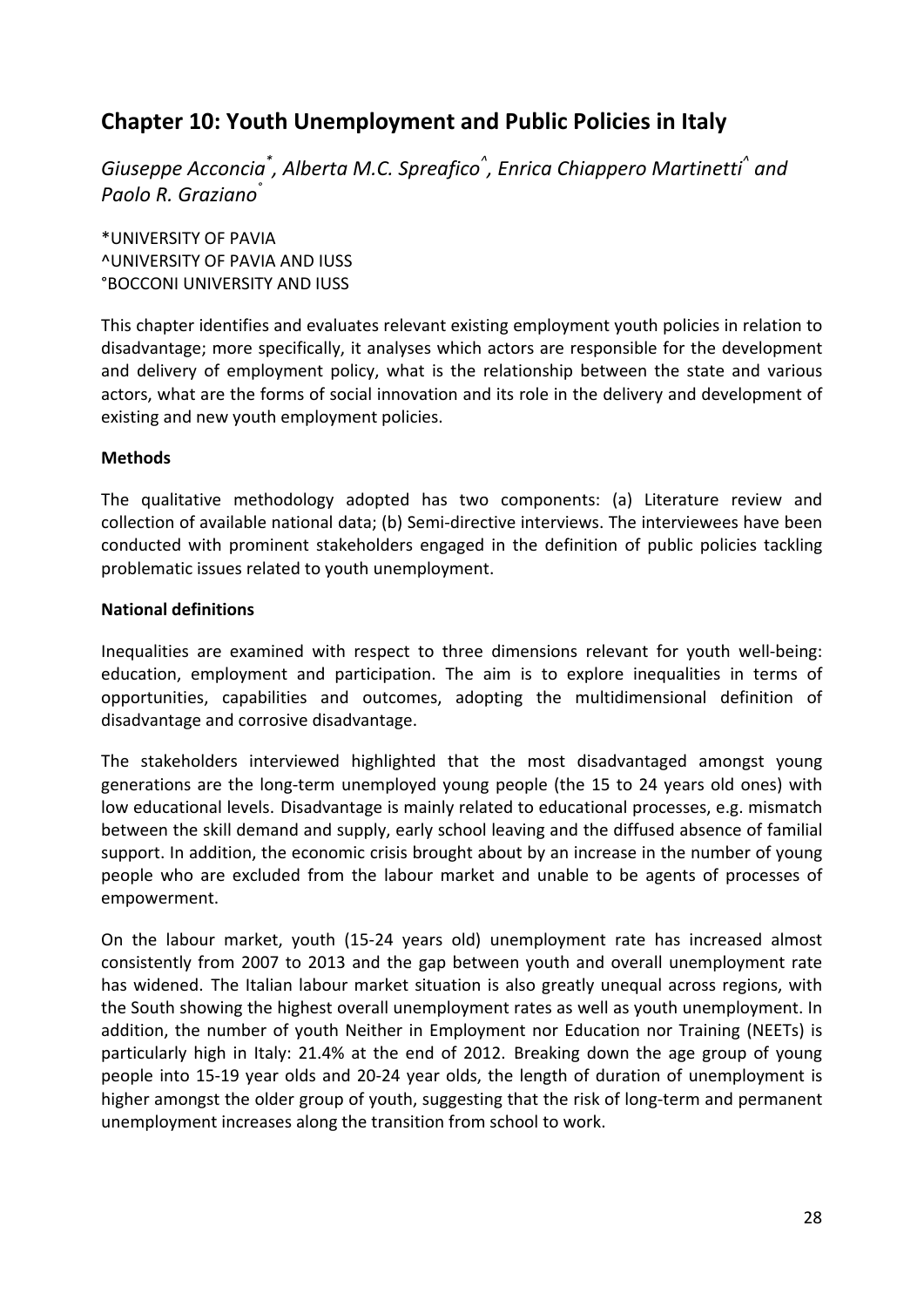#### **Policies, instruments and levels of intervention**

The stakeholders involved in the research agreed on the lack of well-targeted policies and sufficient financial resources dedicated to contrast youth unemployment; existing policies often appear to overlap and are scarcely integrated at the national and regional level; the young unemployed are not sufficiently involved in policy making and their participation is generally not incentivized.

The main policies available to young people, in the Italian labour market, have been analysed: Law 196/1997 introduced apprenticeship contracts (*apprendistato*) for young people (16‐24 years old) in all work sectors; the Biagi reform (2003) introduced flexibility in the labour market enhancing various forms of atypical contracts; *Decreto Lavoro* (Law 76/2013) provided incentives in order to employ young workers (18‐29 years old). The *Youth Guarantee* (2014‐ 2020) is beginning a long‐term plan to tackle youth unemployment in Italy with the aim to favor fixed term contracts, auto‐entrepreneurship (e.g. start‐ups) and to contrast social exclusion in the Southern Italian regions.

A lack of tertiary education enrollment and attainment (University), compared to other European countries, has also been highlighted. Moreover, resources for employment support services are significantly lower compared to other European countries. A general lack of youth participation in influencing public policies aimed at tackling unemployment has been outlined. If disadvantage is identified but not institutionally addressed, several actors intervene as substitutes of the State: for a general impoverishment of families and the third sector organizations, commonly young unemployed people turn to the black‐market in order to find a job.

### **Policy making and implementation**

The stakeholders outlined general limits in the development, delivery and implementation of current public policies tackling poverty and inequalities. Young unemployed appeared not sufficiently involved in policy implementation processes and they rarely turn to existing local employment support services available for delivering re-qualification programs to favor the entry in the work market or municipalities in order to apply for the *Social Card*.

The policies tackling inequalities involve national and local levels of interventions. With regards to the implementation of the *Decreto Lavoro*, the Ministry of Labour has normative, monitoring and controlling responsibilities at the national level. The resources available for tackling poverty at the local level appeared hugely inadequate. However, the *Social Card* is gradually becoming a subsidy to unemployment. A minimum income, networks of support for labour market entrance and during the transitions between two works are needed.

# **Social innovation and the role of social innovation in the delivery and development of existing and new youth policy**

A general absence of social innovative policies oriented to disadvantage youth in Italy has been outlined. The involved stakeholders quoted a number of good practices in reference to innovative services that aim to tackle social needs and to contrast youth unemployment, especially at the local level.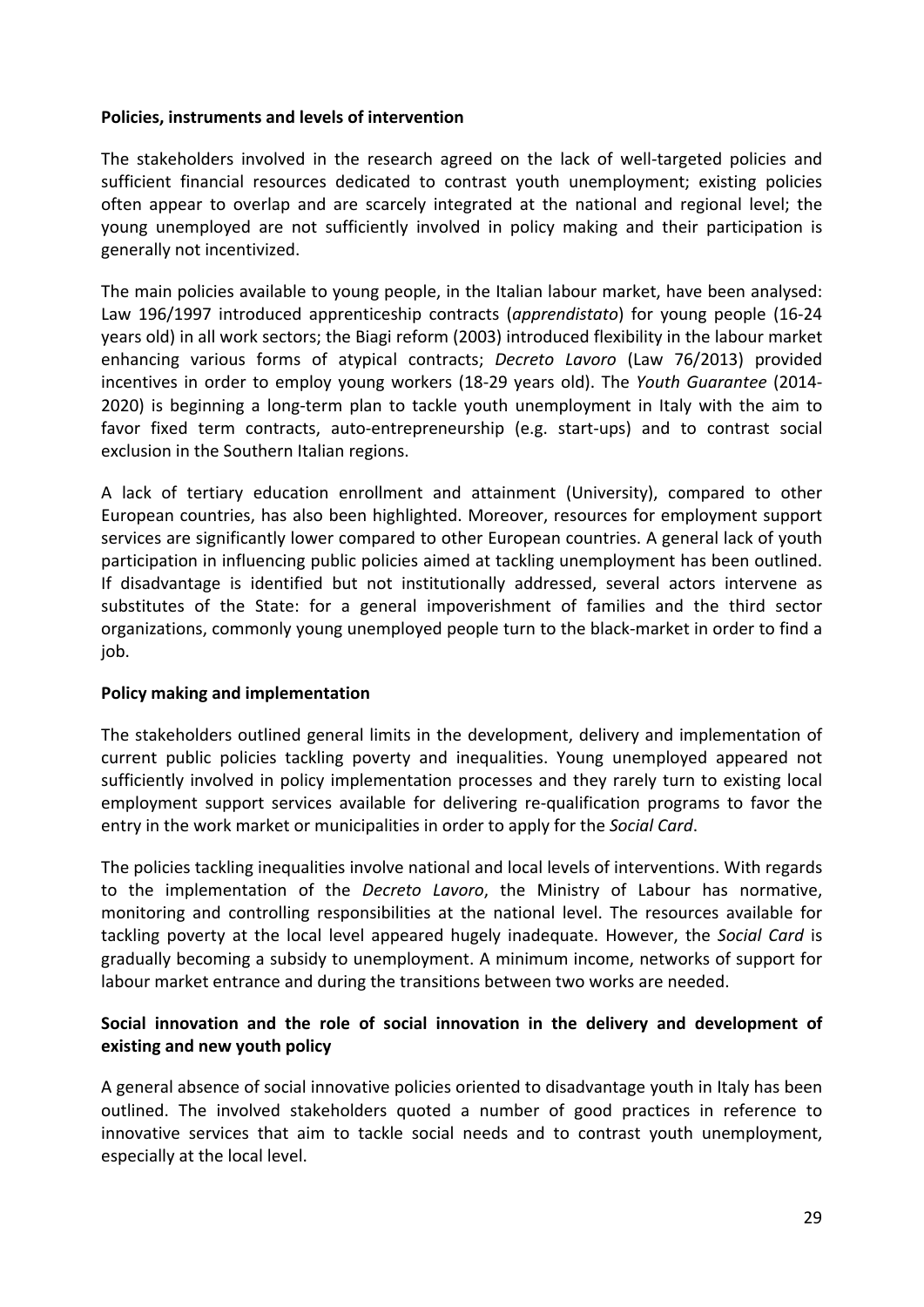All the interviewees gave a very broad definition of social innovation. The existing policies are generally perceived as not socially innovative. All the interviewees outlined a general need to support the introduction and implementation of innovative ideas. Third sector organizations are especially prone to realize new bottom‐up ideas. For example, *Legacoopsociali* quoted several examples of social innovation policies (e.g. start‐up projects).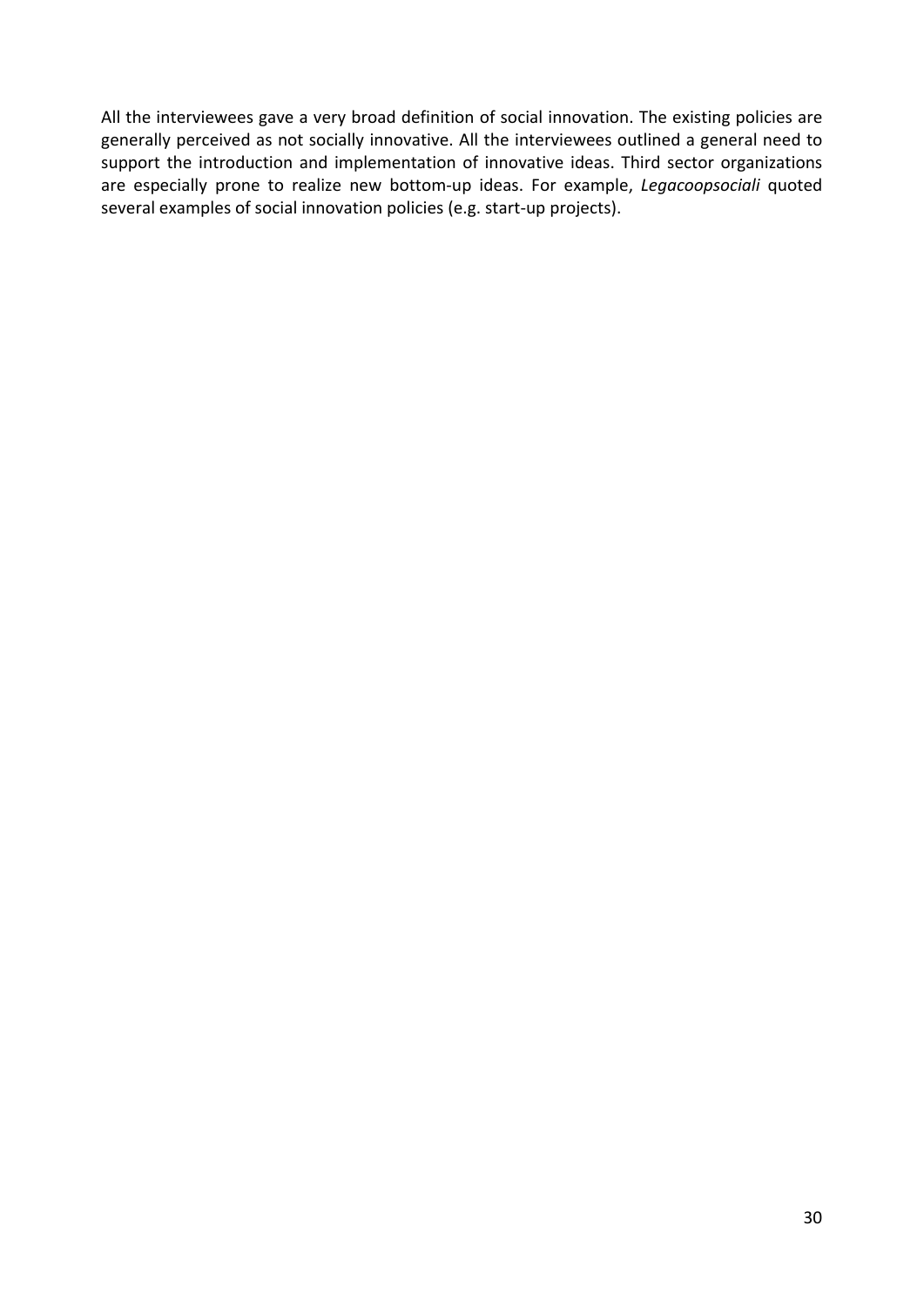# **Chapter 11: Socio‐Economic Political Context: The Netherlands**

*Evelyne Baillergeau, Nicole Cuijpers, in cooperation with Jan Willem Duyvendak*

# UNIVERSITY OF AMSTERDAM

Amsterdam Institute for Social Science Research

### **Introduction**

This report focuses on the Dutch national socio‐economic and political context. Despite the relatively late birth of the Dutch welfare state, social provisions and welfare arrangements have eventually been established to a high degree, so as to keep social inequality -largely regarded a non‐desirable development in the Netherlands‐ at a low level. Nowadays 'disadvantage' as such is not explicitly addressed in Dutch social policies, and related issues are predominantly framed in terms of 'risk' or 'vulnerability'. Consequentially, this report on disadvantage affecting young people draws up reviewing a collection of policy areas related to youth vulnerability. Although this foremost appears to be associated with school dropout, links are also regularly drawn between school dropout (and risk of), youth unemployment, and criminality.

# **Methods**

Because of the rather extensive literature on Dutch welfare policies, this report primarily draws upon a detailed document analysis (n=115), mainly concentrating on the period 2009‐2014. Additionally, semi‐structured interviews were conducted with both scientific and field experts (n=17) to double‐check findings and address pending questions. Because it proved particularly difficult to detect 'the voice' of young people in the literature and policy documents that were analysed, this was the most central topic of the interviews.

### **National definitions**

This section focuses on how social problems relating to youth are conceptualised by national governmental agencies in the Netherlands and addressed through statistical data produced at the national level. It therefore draws on content analysis of policy documents meant to design special measures for certain sections of youth, defined as in need of intervention, and on statistical data produced by Statistics Netherlands (CBS) and accessible to a large audience via the web. Risk‐based conceptualisations such as 'risk youth' and 'vulnerable youth' are outstanding in policy literature. The relatively high unemployment rate among youth of extra‐ European descent is argued to only partially be explainable by differences in level of education and work experience, and to hence also be attributable to discrimination on the Dutch labour market, which especially affects non-western young men as they are often associated with nuisance, unreliability, and threat.

### **Policies, instruments and levels of intervention**

Youth policy is not one, single policy area in the Netherlands. Rather, youth issues fall into the remit of a few ministries. Although the overall coordinating responsibility for youth policy in the Netherlands lies with the Ministry of Health, Welfare and Sport (VWS), its actual implementation is rather fragmented and occurs at multiple levels: municipalities are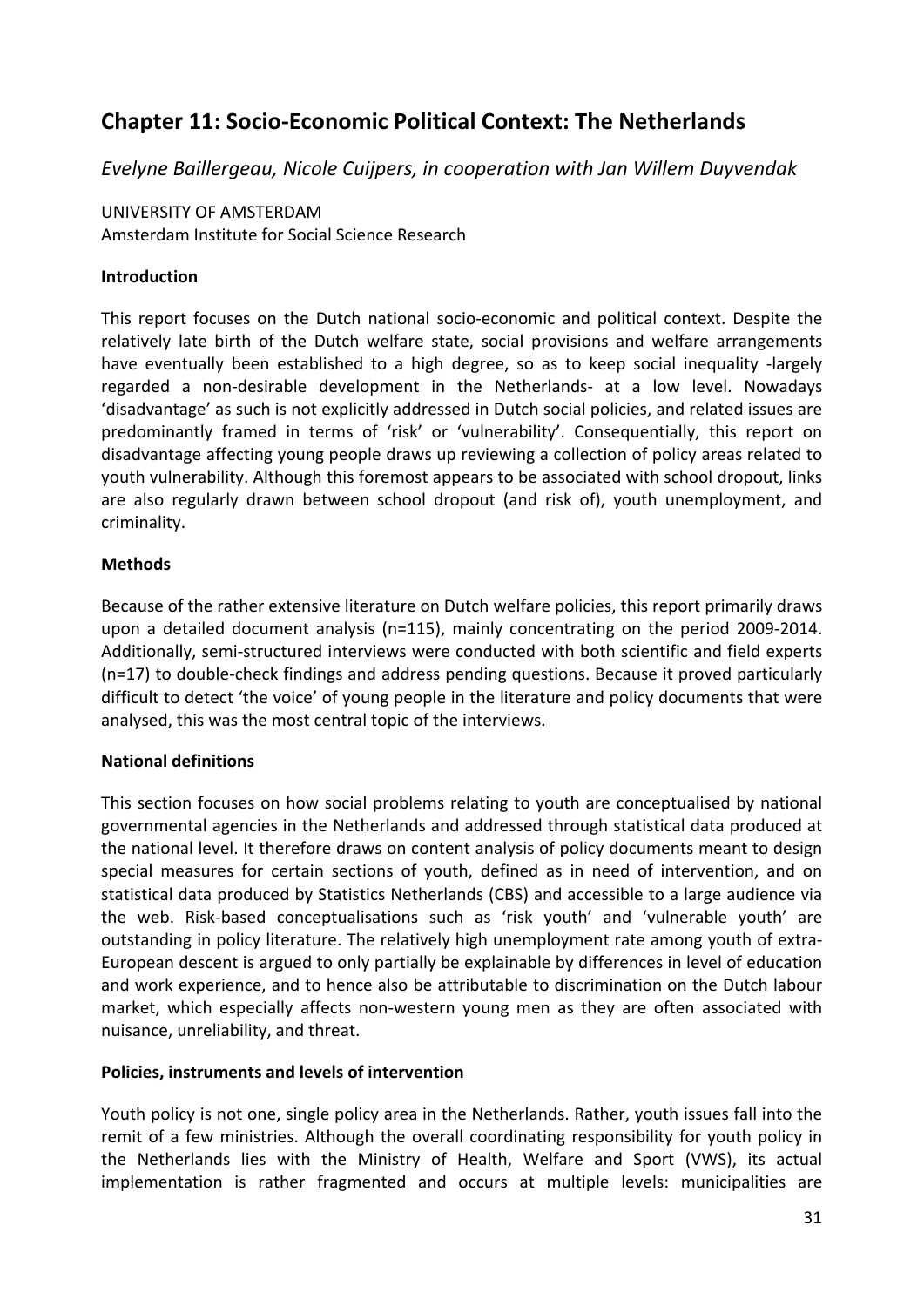responsible for issues related to education and employment, whereas targeted services for young people in need of special care are at present coordinated at the provincial level (soon to be transferred to the municipal level). The Dutch government predominantly 'translated' the Lisbon Agenda (2000‐2010) into objectives to drastically reduce the number of school dropouts. The need for this has sometimes been explained by pointing at the negative effects which early school leaving may have for young people themselves; such as feelings of distress and unworthiness. Often, however, emphasis is predominantly put on the disadvantageous consequences for society at large. In this regard links are usually drawn between school dropout and social problems such as nuisance, criminal activities, and/or extra costs caused by 'those who no longer participate in society'.

#### **Policy making, implementation and participation**

We could not find much evidence of the voice of young people in the policy areas under investigation: prevention and/or reduction of school drop-out. Policy-making seems to draw upon interdepartmental consultation primarily, also on research findings and on policy monitoring. Youth councils are consulted on policy matters, but rather not explicitly on social policy. However, most of the measures regarding prevention and/or reduction of school dropout are implemented at the local level. Therefore it is not highly surprising that there is no aggregate data regarding actual space for participation in the Netherlands at large. Overall there is no policy talk on aspirations in the Netherlands. In measures related to social services such as the special departments for youth, the aspirations of young people are officially explored but there is no evidence that the capability to aspire is actually addressed. On the contrary, it seems that the recipients are expected to display capacity of self‐discipline and motivation for programmes that are designed elsewhere. In certain care organisations operating in the larger cities, there is a focus on hidden talents that are to be discovered, especially those that could prove useful to facilitate fitting in the labour market and ensuring financial autonomy. Beyond such a utilitarian purpose, discovering hidden talents may also contribute to fulfil one's aspiration to find one's way in society and achieve a desirable social status, but this is scarcely an explicit goal of talent development projects.

### **Social innovation and the role of social innovation in the delivery and development of existing and new youth policy**

The term 'social innovation' is not frequently employed in the Netherlands, beyond a general commitment to increase policy efficiency and diminish costs. Therefore section 7 focuses on‐ going 'changes' in youth policy. Besides, since most respondents in our research highlighted a discrepancy between participation among 'highly‐educated' young people and participation of the 'least‐educated' young people, they were asked about suggestions to develop youth participation, which are reflected in section 7.2.

### **Discussion and conclusions**

Though not a commonly discussed issue in the Netherlands, there are contrasted takes on the voice of young people in general and disadvantaged youth in particular. In policy talk regarding enhancing participation, different types of participation may be discerned, i.e. economic (being in paid labour and financially autonomous); social (displaying involvement to one's surroundings); and political (having opportunities to influence decision making processes). In Dutch policy reports, the type of participation which is referred to when discussing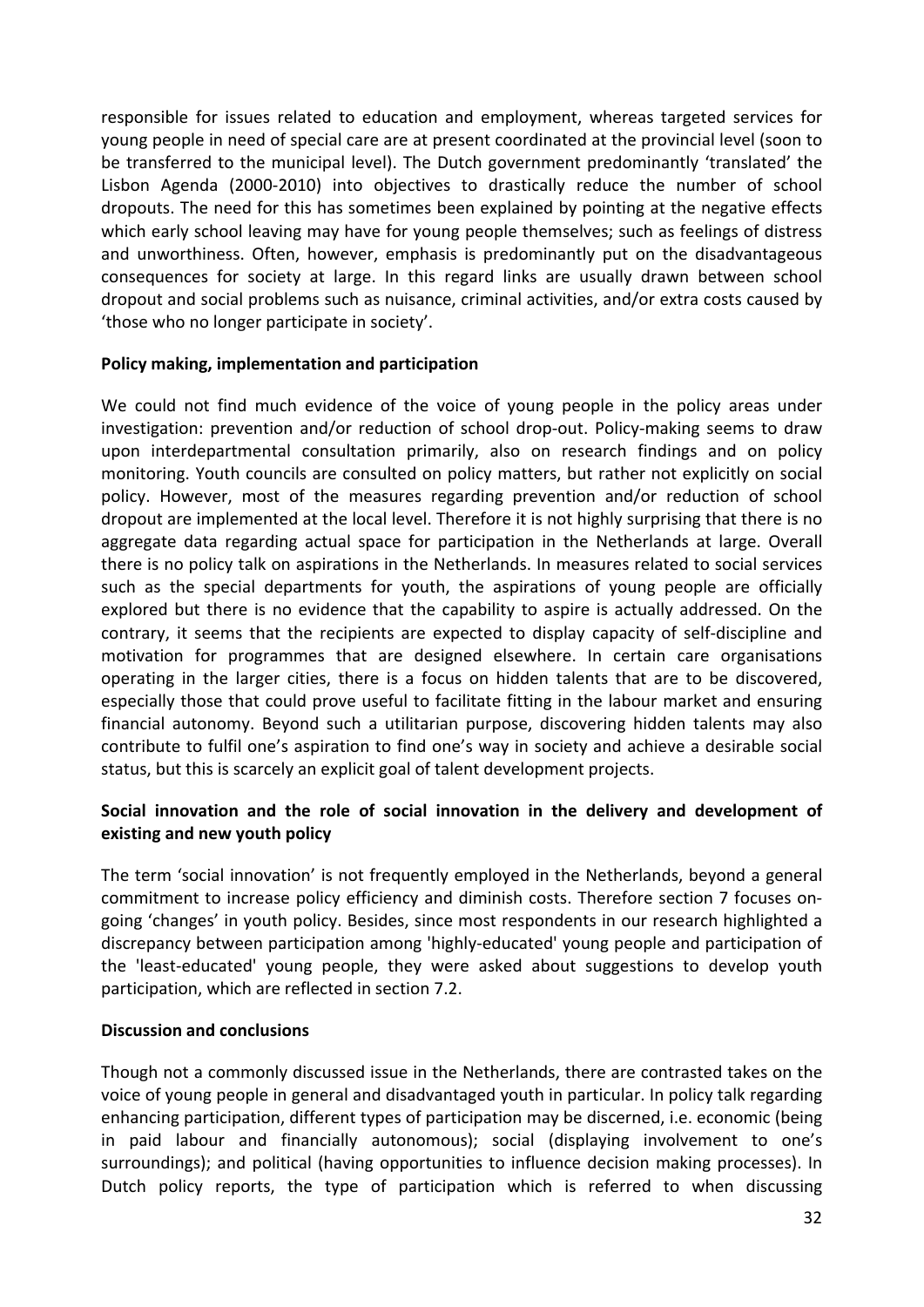participation issues is usually not specifically indicated. However, the meaning given to 'participation' and 'active citizenship' has changed over the last decades: it is not anymore about political involvement, in a say in policies, but all about employment, social participation. Consequently, measures aimed at enhancing participation among disadvantaged youth scarcely endeavour to enhance the voice of disadvantaged youth. So far, it seems that a step towards a multidimensional understanding of promoting participation among disadvantaged groups still has to be taken in the Netherlands. Yet there are worthwhile foundations for this within the social sector, thanks to a long commitment to reducing social inequality in the Netherlands.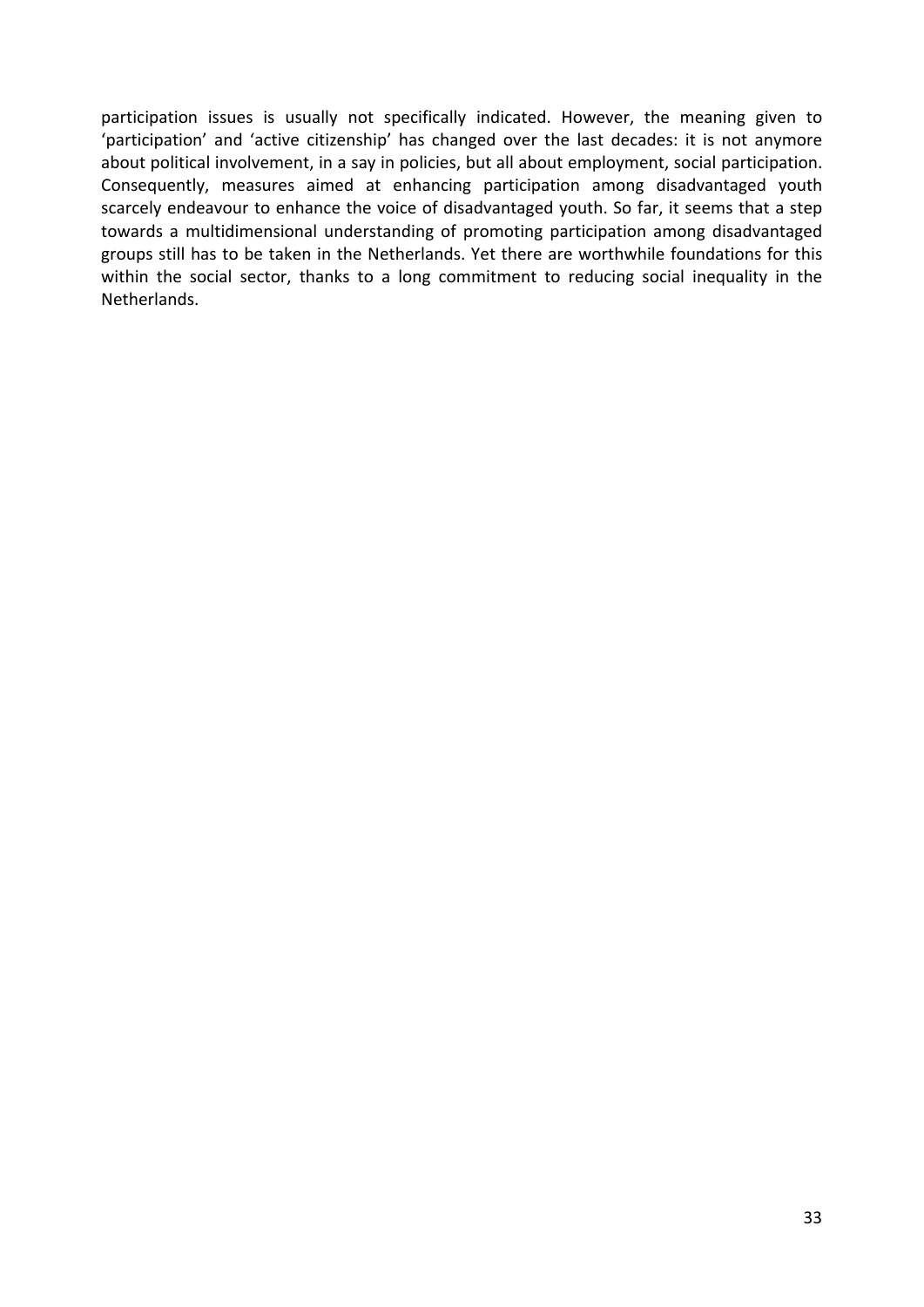# **Chapter 12: Belgian Report on the Socio‐Economic Political Context**

*Caroline Vandekinderen and Rudi Roose4*

UNIVERSITY OF GHENT Department of Social Welfare Studies

### **Introduction**

This chapter briefly sketches the specificity of the Belgian situation with regard to policy towards youth, which unavoidably brings different interrelated policy domains into the picture: youth policy, education policy, poverty policy, welfare policy, labour market policy etc.

# **Methods**

In this section, we focus on the methodological part of the research. We combined two complementary research techniques. These methods included semi‐structured interviews on the one hand and document analysis on the other hand. The research data were analysed in an interpretative way by means of a "qualitative content analysis".

# **National definitions**

In this chapter, we give a concise overview of the evolution of poverty risk for young people and we explore the dimensions and definitions, used to capture 'disadvantaged youth'. Considering the evolution of poverty in Belgium between 2005 and 2009, we can say that the poverty risk of children and young people has significantly increased and seems to be situated in urban contexts in the first place. In Flanders, disadvantaged youth is often indicated by the term "socially vulnerable youth". In accordance with this definition, social vulnerability is described in the Flemish youth policy plan (2010‐2014) as "the risk to be repetitively exposed to negative situations (control, sanctions) when dealing with social institutions and profit less from the positive provisions". This description emphasizes a multidimensional perspective on disadvantage, as it integrates a variety of aspects, referred to as "risk factors" for social vulnerability. The SES of the parents (profession, work status, financial resources, educational level as interlinked factors) and the ethnic‐cultural background of young people (often in combination with religion) are often identified as the main predictors of social exclusion in various domains of social life, including leisure, health, law, labour and education. Additionally, living in a single‐parent family is found to augment the risk. Another important factor for being excluded is young people's own educational attainment. The Flemish poverty monitor (Studiedienst van de Vlaamse Regering, 2013) indicates both work and education/training as protective factors against poverty. As such, a strong focus in policy discourse lies on "NEETS" and those young people passing under the institutional radar, not taking up employment, education or training.

 $4$  We want to thank Prof. Dr. Hilde Van Keer and Dr. Griet Roets for their valuable comments on this report.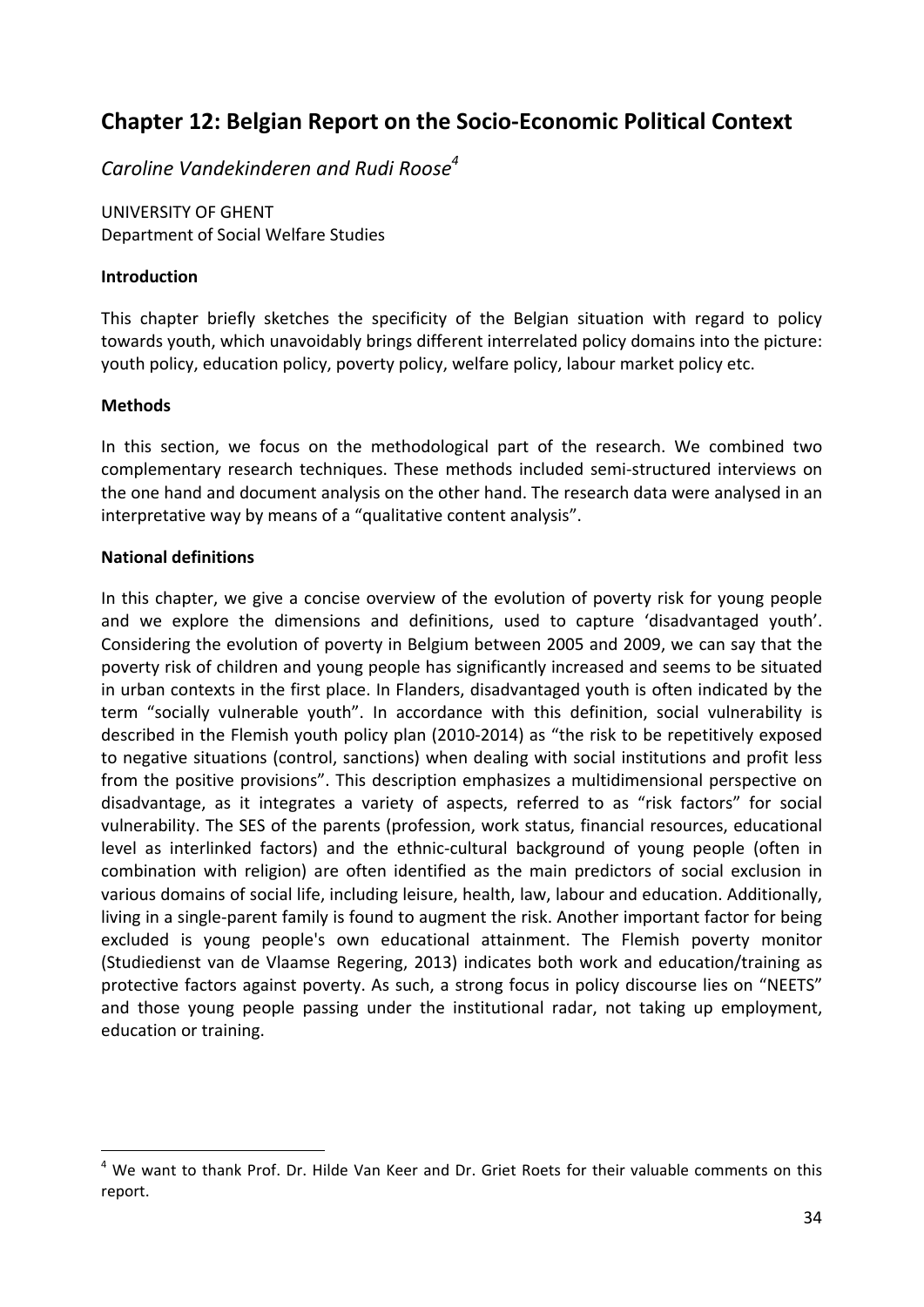#### **Policies, instruments and levels of intervention**

In this part of the report, we describe the main policy strategies and instruments to address disadvantage. Combating poverty and social exclusion is stated as a top priority for the Flemish Government. In order to combat poverty in a coordinated manner, the Flemish Government has a coordinating minister and a coordination committee of poverty reduction, who are entitled to pursue a horizontal poverty policy, which is strengthened through the establishment of a knowledge platform with stakeholders. The Flemish Government draws up a continuously adjusted Flemish Action Plan on Poverty Reduction every five years.

The seven basic assumptions of the plan in realizing this mission are: 1) an empowering policy, 2) a participative policy, 3) a preventive policy, 4) an inclusive policy, 5) an integrated policy, 6) a persistent policy, and 7) an evaluated and evolving policy. The objectives of the Flemish Action Plan on Poverty Reduction are formulated according to ten social constitutional rights. In this chapter, we investigate the intersection of poverty reduction policy and youth policy through the diverse policy domains (reflected by ten constitutional rights). We explicitly address the participation opportunities, which are translated in a strategic goal in the Flemish Youth Policy Plan (2010‐2014) for Flemish young people.

### **Policy making, implementation and participation**

In this chapter, we explore more in depth the definition of poverty in Flanders. Although the Flemish approach combines aspects of both a cultural and a materialistic definition of poverty (as reflected in the policy strategies, f.e. the basic act on Flemish social protection, study grants, social housing), the definition of poverty largely shifted to non‐materialistic, cultural and psychosocial aspects. We describe the parallel with the definition of social vulnerability, which is also largely based on cultural and psychological aspects, rather than on structural characteristics. In this Flemish approach of poverty and social vulnerability, the role of government intervention and the welfare sector is to help to bridge this cultural gap, so that people in poverty can find connection with general services (f.e. education, health care…) of society. We briefly light up policy strategies and practices concerning disadvantaged youth in three domains: (1) youth work, (2) employment and (3) youth care, which are translations of the cultural/psychosocial interpretation of poverty/disadvantage.

### **Social innovation and the role of social innovation in the delivery and development of existing and new youth policy**

This section explores the concept 'social innovation' in a Flemish context. As a knowledge economy, Flanders wants to endorse the smart, inclusive and sustainable growth objectives of the Europe 2020 Strategy and innovation is considered a crucial factor in this. In this chapter, we explore the diversity of definitions and interpretations of the concept social innovation. Summarized, we perceive a tension between two approaches concerning social innovation. One the one hand, there is a top down approach, based on an economical logic and implemented systematically. On the other hand, a bottom up approach is mentioned, inspired by a participative process and reflecting the perspective of the youngsters.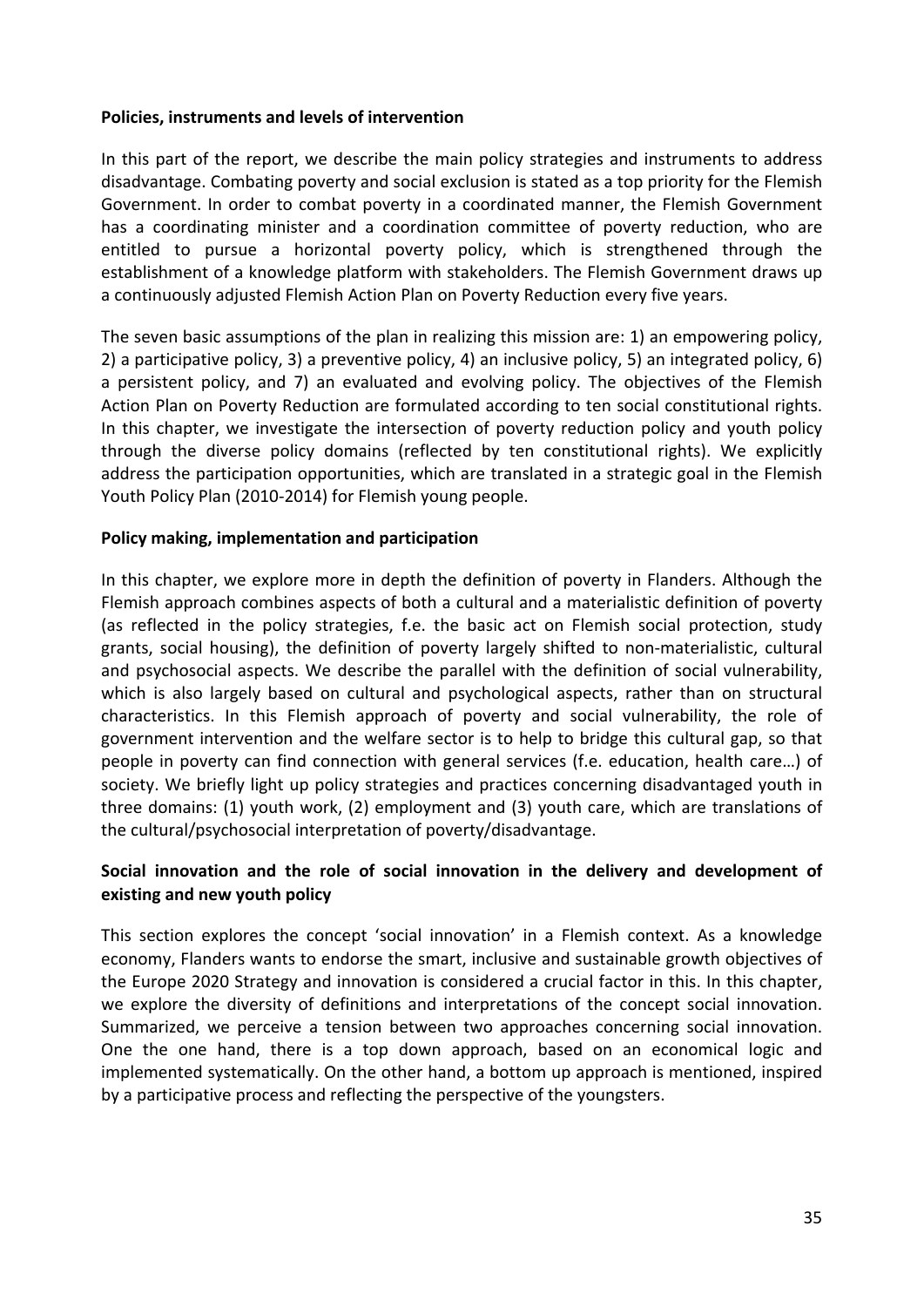#### **Discussion and conclusions**

In this last chapter, we return to one of the central concepts of the Capabilities Approach and focus, in particular, on the Informational Basis of the Judgements in Justice with regard to disadvantaged youth. We will resume Flanders' broadly accepted foundations for the construction of disadvantaged youth and the resulting content and purposes of policies and practices. To conclude, we formulate some recommendations. With regard to one of our central findings of the report, in particular the focus on integration and participation strategies on the domain of employment and education, we suggest, 1) to explore the meaning of these domains and of (non)participation to these institutions from the perspective of the youngsters, 2) to explore this meaning in relation to other integration strategies and broader social, political and economic issues, 3) to explicitly link recognition policies (enhancing the involvement and participation through empowering support) to redistribution policies (more structural factors). Concerning social innovation, we suggest that social innovation should go beyond an organisational top down perspective, and should by inspired by a participative process with youngsters that reflects their perspective and the diversity and plurality in our society.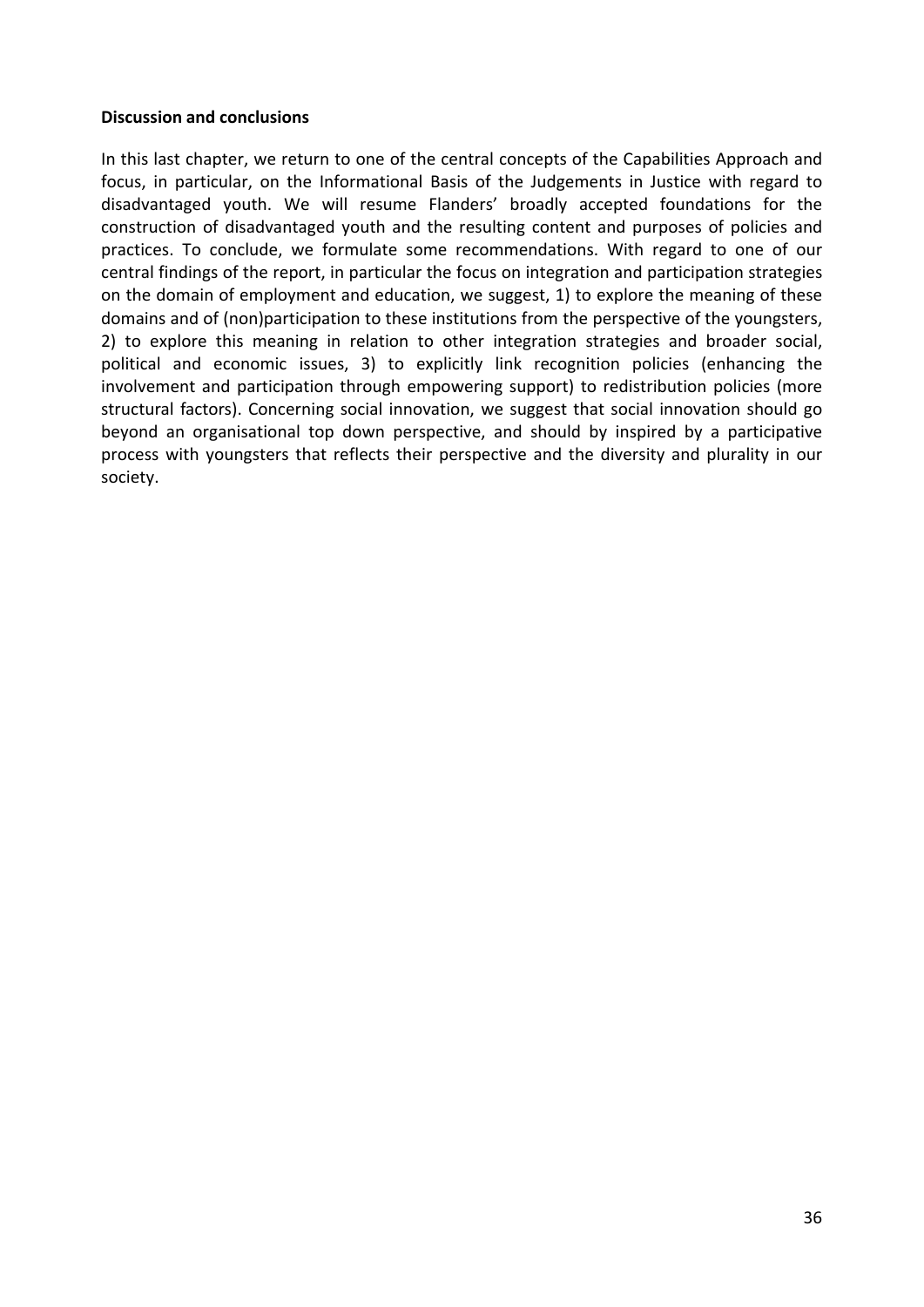# **Chapter 13: The Socio‐Economic Political Context of the Young in Spain**

# *Andrés Hueso and Alejandra Boni*

UNIVERSITY OF VALENCIA

Group of Studies on Development, Cooperation and Ethics

#### **Introduction**

In times of crisis, Spain is undergoing rapid changes in its socio‐economic political context, and the youth is especially affected by this. Therefore, as much as it is complex, it is crucial to analyse this context and what the prospects are for the disadvantaged youth. That is what this report intends to do.

### **Methods**

The methodology is based on literature review and collection of available data and interviews to more than 20 key informants –policy makers, experts, youth professionals, youth representatives– in Madrid and Valencia about the disadvantages of the youth, youth policies, policy making and innovation.

#### **National definitions**

A new view on youth disadvantage or risk of social exclusion –the term preferred in Spain– has emerged during the crisis. As compared to the classical view identifying the risk of social exclusion with a collusion of factors such as early school dropout, low income or breakdown of family and social network, this new view considers the youth as a whole as a disadvantaged collective, due to the differential effects of the crisis on them, limiting their possibilities of fulfilling their personal and professional aspirations. A key aspect of both views is the precarious position of the youth in the labour market. They are suffering high rates of unemployment and worsening working conditions (flexibility, low salaries, temporary jobs…). Those in high risk of social exclusion have less alternatives and options to avoid its impacts.

#### **Policies, instruments and levels of intervention**

Youth policies and general policies that affect youth, instead of helping remediate these situations, have contributed to worsen them. Both programmes targeting the most excluded sections of the youth and activities oriented to 'normalised' youth have been reduced or eliminated. In addition, legal changes have limited the access of the young to health and education and weakened their labour rights. The few progressive measures taken are related with entrepreneurship, but there are questions about their effectiveness and their impact in terms of equality, as well as about the fact that they are a way of putting on the shoulders of the individual a social problem the state is responsible to solve. In all these programmes, the views and aspirations of the young are rarely taken into account –with the exception of a few municipal level initiatives– and programmes are instead designed in offices far from the everyday reality of the young.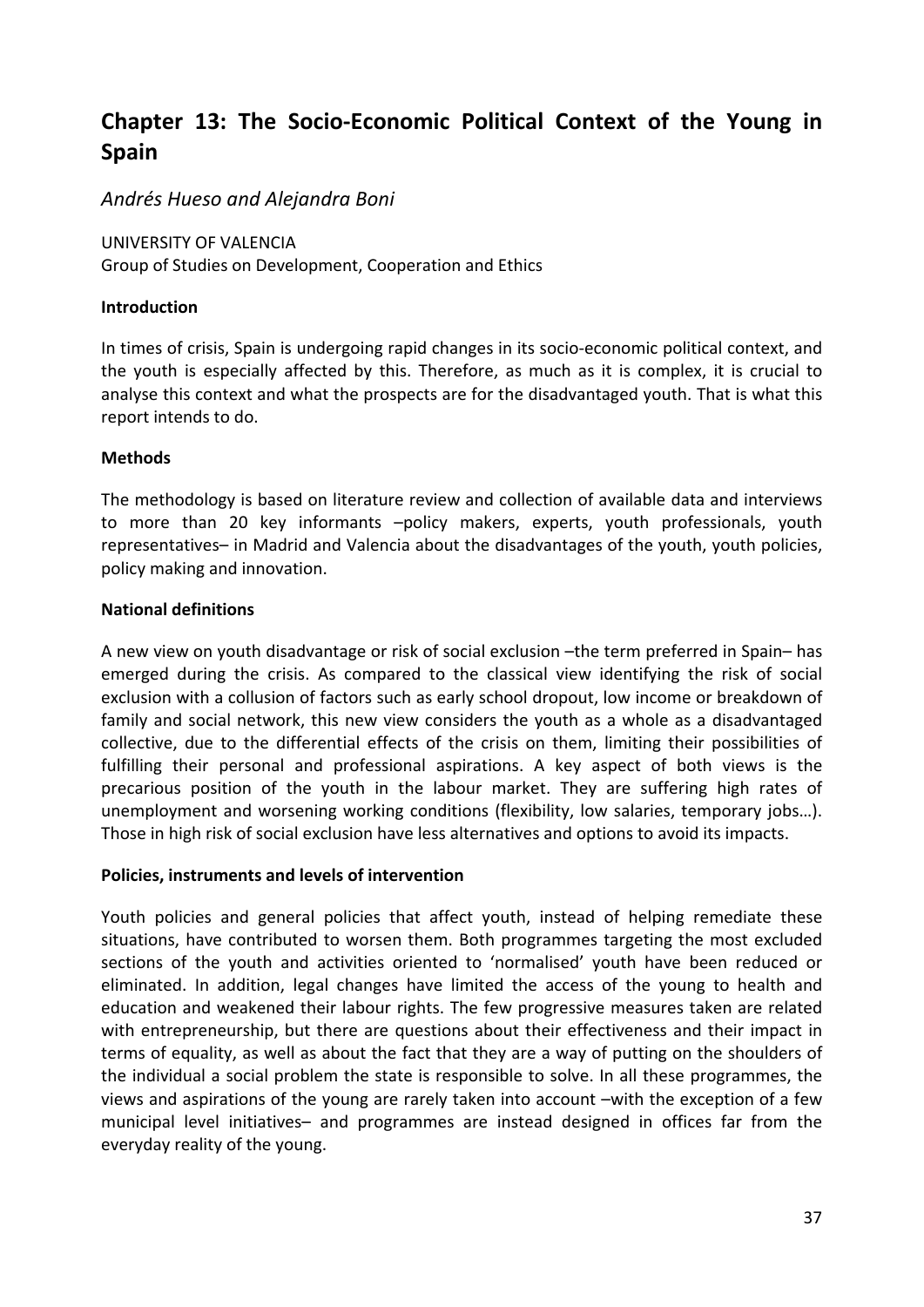#### **Policy making, implementation and participation**

This has its reflection in the policy making process, which is very technocratic and does not allow for the involvement of local level actors having a clear perspective of the situation of the youth and experience on how to work with them. This affects municipal youth councillors, youth professionals and third sector organisations. To what concerns the participation of the youth, there are institutionalised interlocution mechanisms between the youth councils and the administration. However, many youth councils are being shut down or have become underfunded, which adds to their pre‐existing limited representation and mobilisation capacity.

### **Social innovation and the role of social innovation in the delivery and development of existing and new youth policy**

Social innovation is still a concept with blurred boundaries in Spain. Its trajectory and uses by different actors have favoured a top-down, individualised and market oriented perspective, neglecting collective social innovations. There is very little support from the administration to youth‐related social innovation, and most of the existing initiatives come from the third sector or exceptional local administrations. As a whole, youth policies are not innovative but rather regressive, eliminating or downgrading programmes that effectively reduced inequalities and disadvantages.

#### **Discussion and conclusion**

The findings of this research provide insights to the national informational basis of judgement in justice (IBJJ). The current IBJJ does neither capture the new view on the risk of social exclusion of the youth, nor identifies adequately those most deprived. A more multidimensional IBJJ is thus needed.

Despite the rigidity of the IBJJ, social and political attention has geared towards the current situation of the youth. Nevertheless this attention has remained at a rhetorical level and youth policies have been rather regressive. The government has applied severe cuts and withdrawn measures for the youth, especially for those in high risk of social exclusion, increasing inequalities within the youth and between the young and older generations. The exception is the measures for entrepreneurship promotion, but being entrepreneurship the sole focus is problematic and illustrates the single‐dimensional look of decision makers.

The reason of the lack of priority of the young is related to their negligible participation in the policy making process, limited to the interlocution through the youth councils, which on the top of that are being downgraded by the government. The picture is even bleaker for the young in high risk social exclusion, whose limited capacity of voice reduces their possibilities of defending their rights and making their situation noticeable.

Given this outlook, it is important to bear in mind that political decision making is not that much determined by the IBJJ used, but rather by partisan interests and political calculations, which need therefore to be taken into account when analysing youth policies.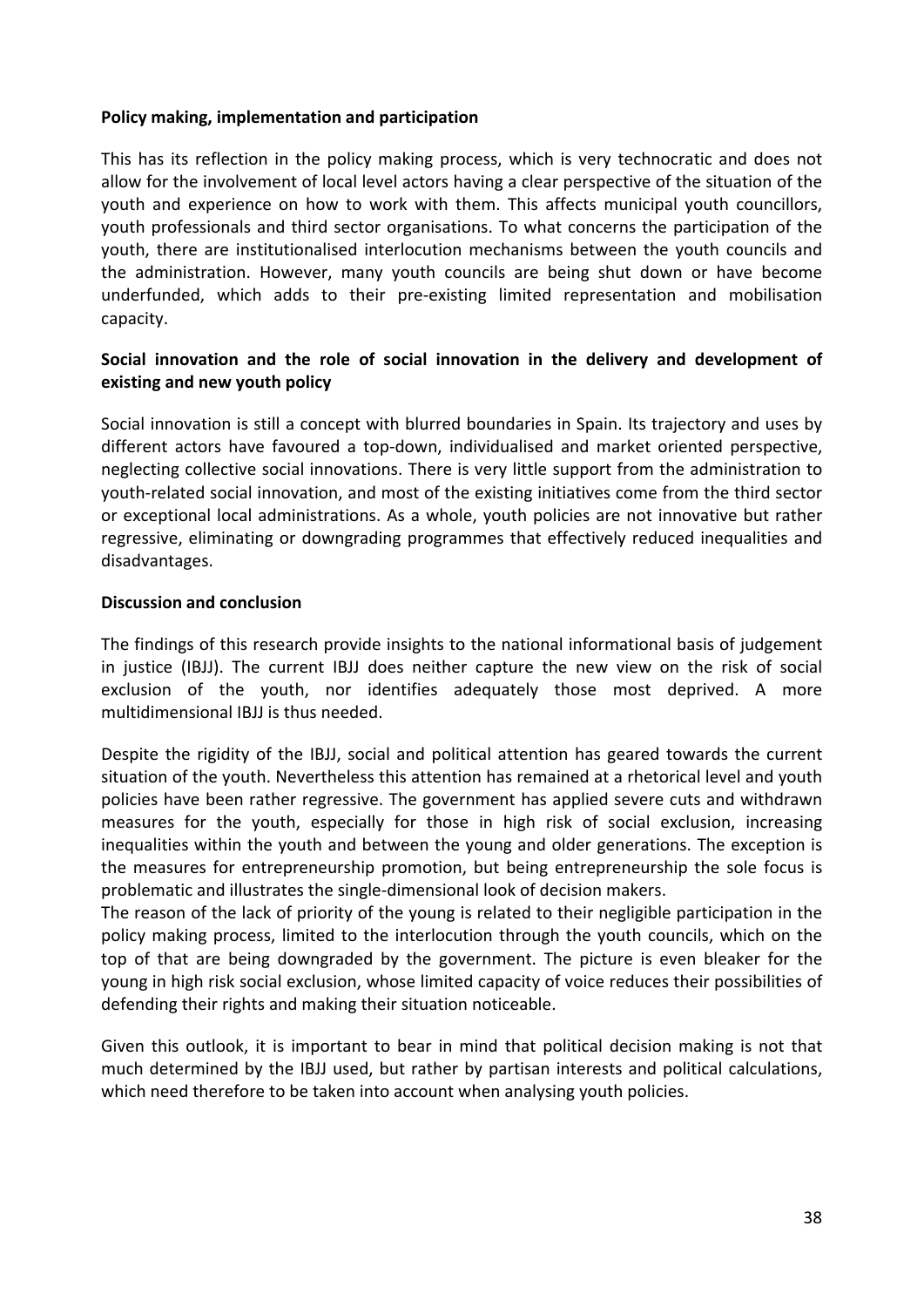# **Chapter 14: The Socio‐Economic Political Context for Addressing Youth Employment in Romania**

*Adrian Dan, Oana Banu and Marian Ursan*

UNIVERSITY OF BUCHAREST Faculty of Sociology and Social Work

#### **Introduction**

This report aims to analyses youth policies in Romania. It provides a multi‐level analysis of actual policy making in relation to disadvantaged youth. Young people represent a highly important social group in nowadays Romania, not only because of their number / share in total population but because even they represent the future for Romania, they are one of the most excluded groups. The actual high rate of social exclusion of young people (especially from the labor market, but also from adequate / correlated education and other significant spheres of public life such as involvement in making decisions related to their future) it's partly a result of inadequate / neglected policies in the last 24 years focusing youth.

#### **Methods**

The research process comprised three levels: *a*) Literature review at national level; *b*) Official public policy documents envisaging young people integration; *c*) Based on a semi‐structured guide interview were taken 20 interviews (including over the phone) with various stakeholders having relevant experience to the in focus topics.

#### **National definitions**

Although the share of young population in Romania is above the EU27 average of 25.1% (2012), the decrease in the last 10 years is more pronounced in Romania. EUROSTAT projections show it expects a sharp decline by 2060 the share of young people in the total population. Romania is among the countries heavily affected by this trend. According to the "National Strategy for Youth Policy 2014‐2020" in Romania, the categories of disadvantaged young people affected by social exclusion are: young homeless people, young people that are leaving public residential care institutions, young people from territorially compact poor communities, young Roma people, teens with at least one parent working abroad, young people living with HIV / AIDS, victims of labor exploitation with sexual purposes, youngsters discriminated on grounds of age, gender, ethnicity, nationality, sexual orientation, young people with disabilities.

### **Policies, instruments and levels of intervention**

"National Development Plan 2007‐2013" proposed by the Government establishes the issue of integration of young people into the labor market as one of the priorities for action, as a result of rising unemployment rates. Government documents set the labor market integration of young people in close correlation with the ability of the education system to provide relevant skills and qualifications tailored to the market needs. Consecutively, the National Youth Strategy 2014‐2020 addresses the situation of youth and policies for youth 14‐35 years, as stipulated by Youth Law. Outside the National Development Plan, the Romanian legislation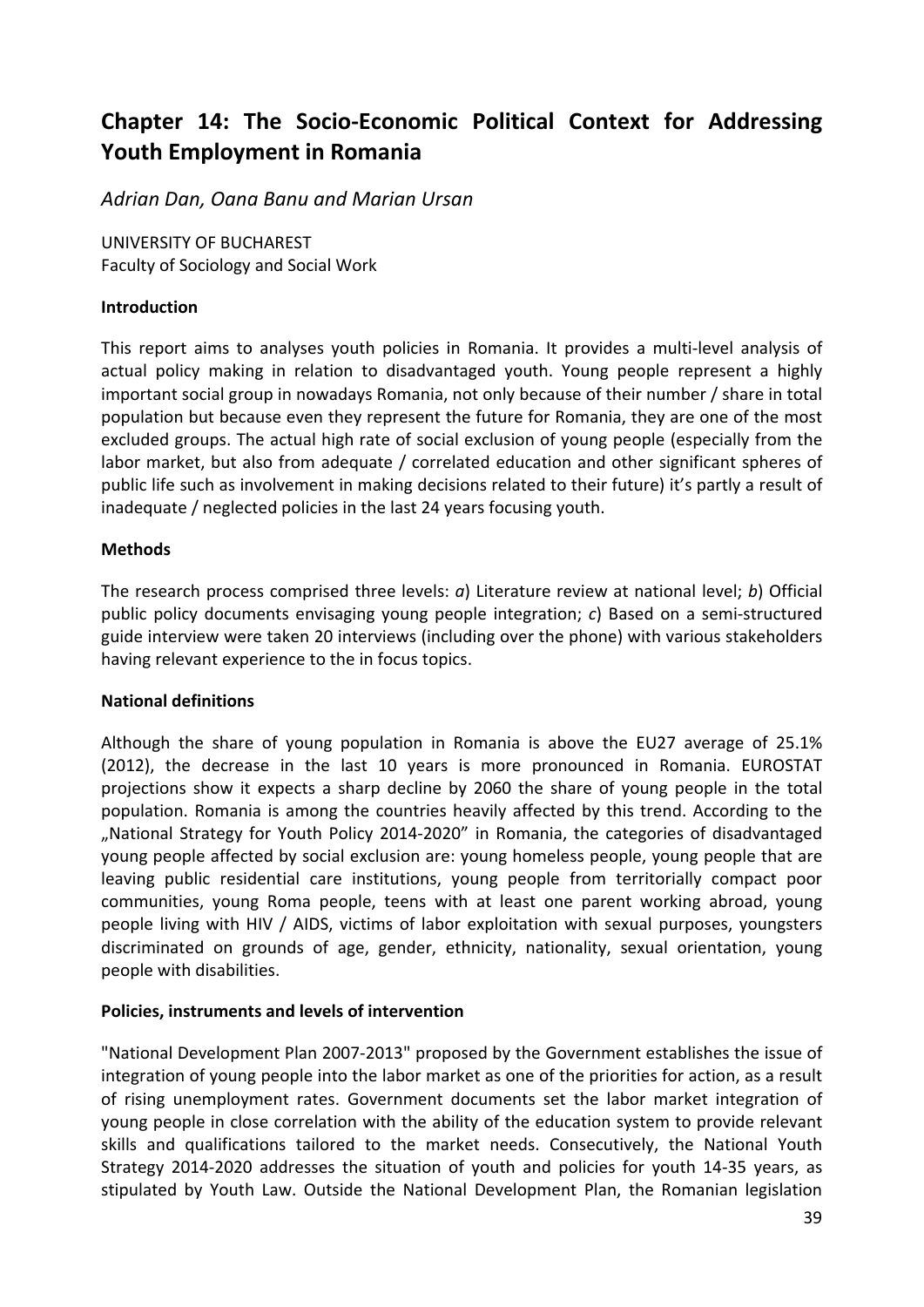does not elaborated, however, a stable framework regarding labor market integration of young people in the sense that there is no specific law in this area.

### **Policy making, implementation and participation**

From an institutional perspective and in close connection with the rights guaranteed by the Constitution, the main institutional actors are MECTS, MMFPS, MECMA and MADR. Through subordinate structures at regional, county and local level they implement programs aimed at both young people in general and those in rural areas. MECTS is responsible for implementing the law of education as well as sports and leisure activities for young people. MMFPS support youth employment in particular through ANOFM, organizing job fairs and providing grants to employers. MECMA through AIPPIMM support youth entrepreneurship in particular by the START program launched in 2011 to develop entrepreneurial skills among young people and facilitating their access to finance. Eligible youth must be aged up to 35 years and to establish for the first time a company with limited liability. MADR finances through APDRP a program named "Installation of young farmers" for farmers of up to 40 years. At the end of 2013, there has been a debate on youth involvement in decision making at high level, debate organized and coordinated by youth delegates of Romania to the United Nations. In this debate has presented a new initiative for youth involvement in decision‐making processes: Program Youth Delegate to the UN. In short, the program has five main objectives: 1) Direct involvement of young people in international youth policy development; 2) Sustainable development of society and democracy by facilitating youth participation at all levels of decision; 3) Promoting youth policies, mechanisms for youth policy coordination among young at a national level and the importance of youth programs as part of socio‐economic; 4) Familiarize young people in Romania with global development issues and opportunities of involvement they have in this regard; 5) Support activities and initiatives of the youth of Romania.

### **Social innovation and the role of social innovation in the delivery and development of existing and new youth policy**

Social innovation takes several forms adapted to the specific of particular public institutions. For example, the National Agency of Public Finances (ANFP) aims social innovation in 3 directions: administration between systemic constraints and development of the human factor; social media ‐ a mechanism to facilitate dialogue with citizens; partnership ‐ the formula for successful performance institutions for citizens. Theoretically, in the last 4‐5 years the legislative and institutional framework in Romania feature / support implementation of the greater social innovation. But implementation of innovative ideas and initiatives is difficult sometimes because of lack of experience of the implementers, and the lack of support and know‐ how, assistance and continuous monitoring. Competitions for grants that help to implement ideas and new solutions to social problems of young people (and others) are not always fair play. There are people specialized in writing projects ("soldiers of fortune") which charge a fee of 10‐25% of the total value of the project if it is funded. Unfortunately in many cases the winning institution / organization have no real capacity of implementation and execution, or to assure sustainability, and finally positive effects on target groups are negligible.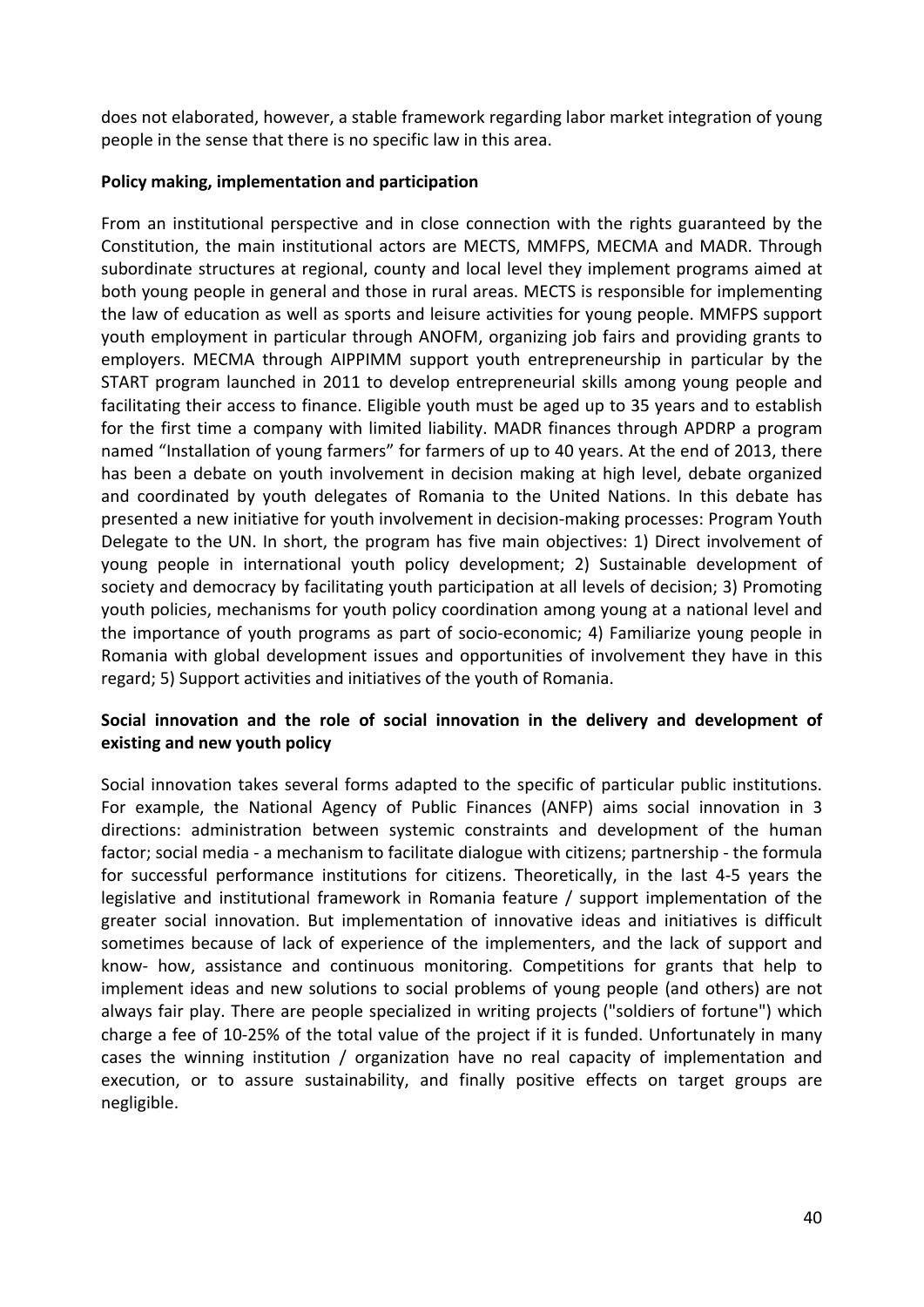#### **Discussion and conclusion**

The fieldwork and policy/ documents reviewing process drove to some significant, particular findings (conclusions) regarding social exclusion / disadvantage the Romanian youngsters are facing nowadays. The actual high rate of social exclusion of young people (especially from the labour market, but also from other significant spheres of public life such as involvement in making decisions related to their future) it's not only the result of the actual deep economic crisis started in 2008 and /or a consequence of our "communist totalitarian heritage" but also to inadequate policies (or neglected policies) in the last 24 years envisaging youngsters. Social exclusion of young people is a cumulative result of some structural/ systemic factors the adversely affected this social group. The *main factors* (and consecutively areas of urgent intervention) are: a) *Increasing public social expenditures*, mainly in the area of education / labour market / jobs creation; b) *Focus of support policies on disadvantaged individuals living in deprived areas*, such as rural area, small towns and the deprived neighbourhoods of big cities. Reducing youngsters' dependency by the social support / welfare through active employment (and consecutively citizenship) is a key factor not only for avoiding dependency trap but for a flourishing independent way of life which could be a strong example to follow for the next generations; c) *Diminishing the gap / lack of correlation between educational system and what the labour market is looking for*.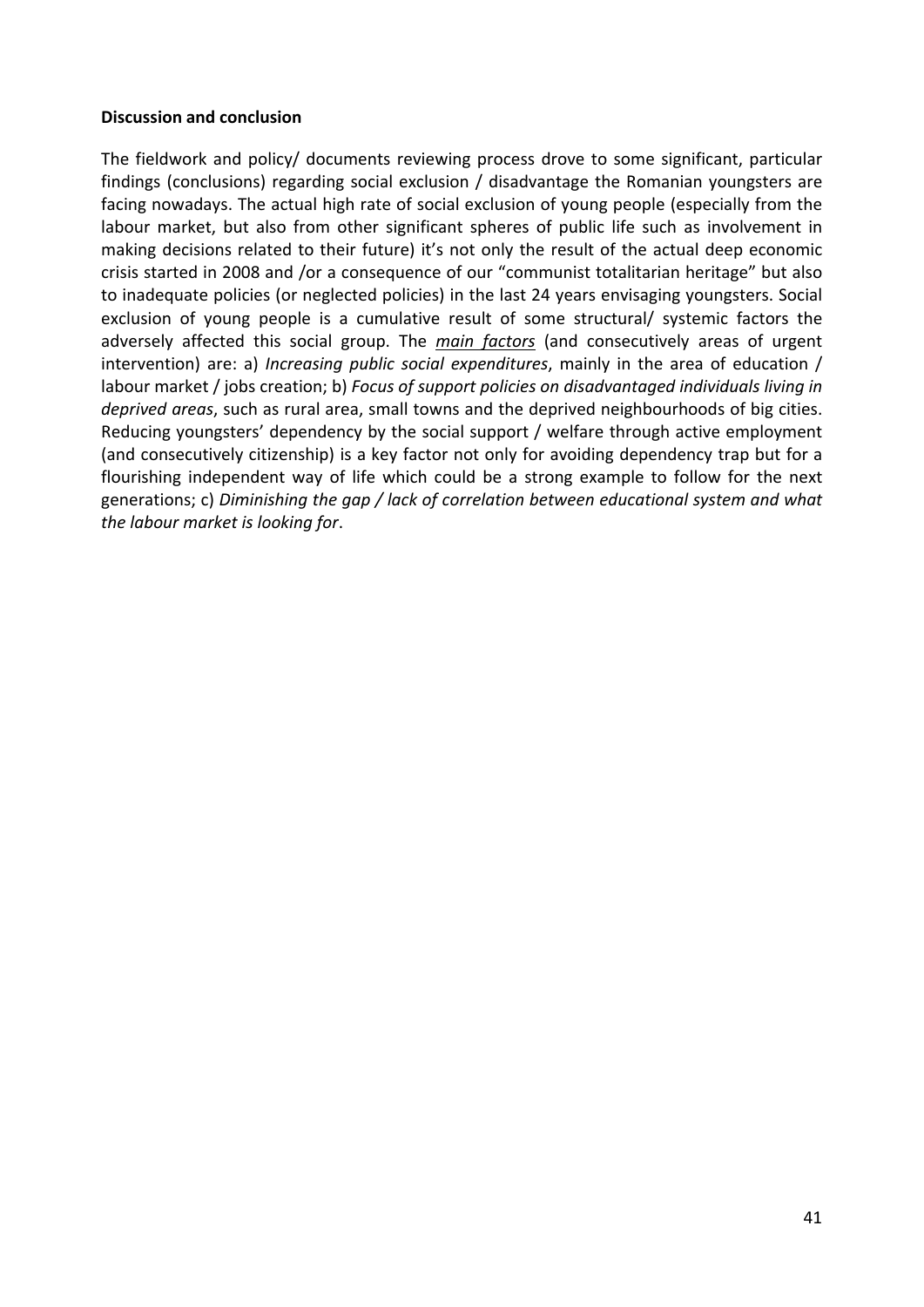# **Chapter 15: Youth Poverty, Youth Inequality, and Youth Policy in Austria. Experts' Perception of Youth Poverty and Inequality – Active Labour Market Policies and Youth Work – Opportunities of Participation – Social Innovation**

*Alban Knecht, Karin Kuchler and Roland Atzmüller*

JOHANNES KEPLER UNIVERSITY OF LINZ Department of Theoretical Sociology and Social Analysis

In this chapter, we describe and analyse policies related to inequality and poverty regarding young people in Austria. Based on expert interviews and a document analysis, we first examine the various definitions of the notion "disadvantaged youth". In the next step, we look at interventions and measures (against youth inequality) taken in different policy fields, and identify areas of non-intervention. We then analyse young people's opportunities to participate in policy making, in the implementation of youth policy, and in political decisions on a larger scale. In the course of our analysis we also raise the question in which way the concept of social innovation is used in the development of youth policy.

Besides the description of inequality ascriptive criteria such as migrant background and gender, the discussion on disadvantaged youth is shifting more and more to the causes of inequality – and here especially to the education system. Since PISA it has become increasingly evident that the Austrian education system is highly selective: The school enforces social inequality between different family backgrounds. It reinforces these differences by allocating students to different types of schools/tracks and qualification levels. Which qualification is obtained highly predetermines the choice of vocation, the opportunities available on the apprenticeship and job market, and the future level of income. The focus on the system of education resulted in a new ways of describing inequality, and early school leavers and youth in a NEET situation became more visible in research but as well in politics.

Regarding measures and interventions, we found that there is a broad range of measures aimed at improving the situation of disadvantaged youth. Most of them are designed to help with particular problems regarding school, apprenticeships, or jobs, and are not anti-poverty measures, except financial support for poor families. This also holds true when it comes to youth work. Although in principle youth work offers leisure time facilities for all youngsters, in actuality they function as a supportive service for disadvantaged youth. Another finding is that the Austrian school system maintains and reproduces inequalities as it is highly selective and does not respond to the educational needs of disadvantaged youngsters. This has an impact on the amount of early school leavers and youngsters in a NEET situation.

The focus on interventions is concerning the vocational training of young people as making an apprenticeship is considered to be the best way to avoid future unemployment or poverty. This training system, however, has negative aspects, too: There are not enough apprenticeship places and their amount is diminishing continually. In addition, the quality of the training is very low in some companies, so that youngsters have difficulties to pass the final apprenticeship examination; half of the apprentices are dissatisfied with their training and the dropout rate is high.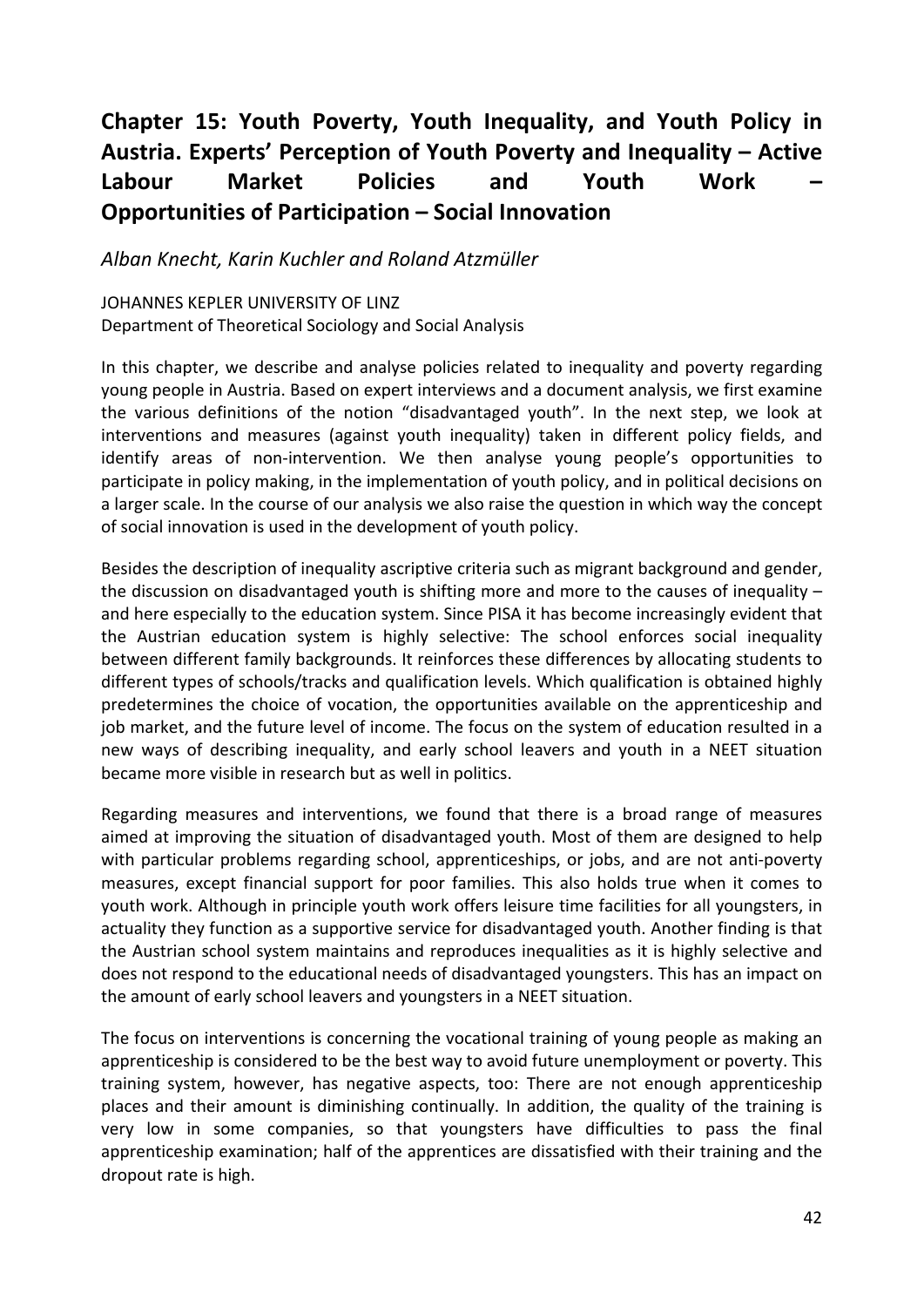The fact that there is no co-ordinated anti-poverty youth policy is reflected in the policy making process. The procedures in the field of financial, educational, and vocational measures follow different rationales. Federalism, and the Austrian system of Social Partnership, which includes representative organisations of employees and employers, yield widely spread influence and power. This makes decision making difficult and opaque. This multi‐level governance system places high demands on co‐operation, a fact that has come to be understood by an increasing number of actors; albeit young people themselves are barely included in decision‐making processes.

There is the National Youth Council and some advisory boards, which include young people; however these institutions are more or less toothless. Rather, they are to be seen as "trainings for (democratic) participation" than participation in and for itself. Moreover, they do not reach disadvantaged young people. Two other measures are more useful for youngsters: firstly, the system of youth work councils in companies, and secondly, the lowering of the voting age, which is accompanied by large-scale information campaigns and makes young people a more valuable demographic for politicians.

All in all, there are many measures taken to improve the situation of disadvantaged youth. Most of them, especially in the field of vocational training, work in a paternalistic way: the programmes are mandatory and the possibility to choose between these programmes or to participate in decision making is limited. Often, they do not get sufficient information on their rights. Most of these programmes are oriented towards employability rather than the development of capabilities. Youngsters perceive these programmes as stigmatising. As concerns politics, disadvantaged youth is usually not engaged; at least youth work tries to make political topics attractive to them, and offer them the opportunity to make the experience that their actions can result in real-world changes.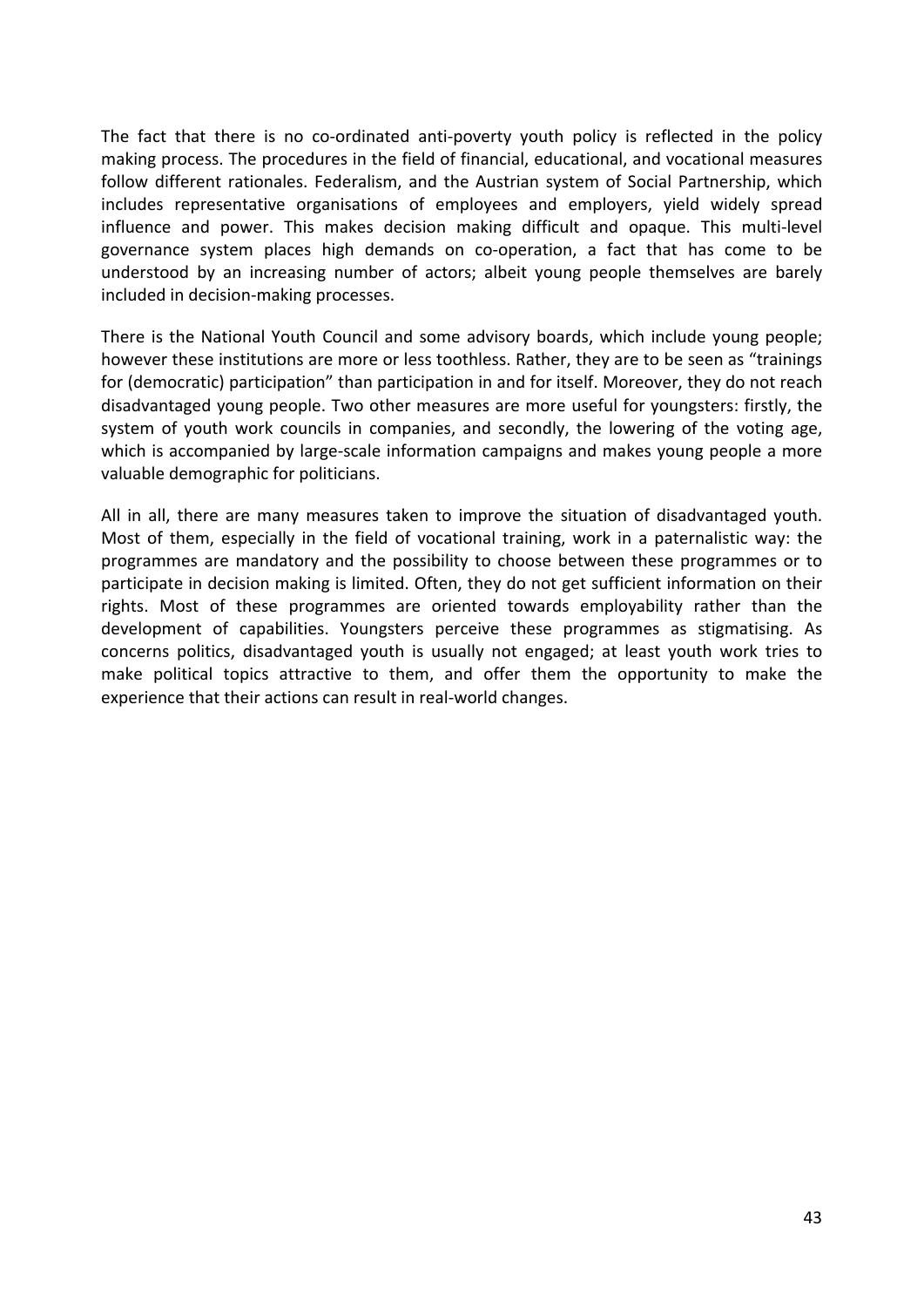# **Chapter 16: The Socio‐Economic Political Context for Addressing Youth Unemployment in Switzerland**

*Benoit Beuret, Jean‐Michel Bonvin and Stephan Dahmen* 

UNIVERSITY OF APPLIED SCIENCES WESTERN SWITZERLAND Centre for the Study of Capabilities in Social and Health Services

### **Introduction**

This report focuses on youth policies in Switzerland. It provides a multi‐focal analysis of current policy making in relation to disadvantaged youth. Due to Swiss federalism, it considers both the federal orientations in this realm and their implementation at a regional level, in relation with existing support network and local issues concerning youngsters.

# **Methods**

The methodology entails (1) a literature review that integrates legislation, official reports, and parliamentary discussions in order to track the policy‐making process; and (2) a discourse analysis of expert interviews, focused on the identification of main developments, issues and trends, as well as the construction of youth as a target group of policies.

# **National definitions**

*Disadvantage* is far from being a "common" word in the vocabulary of policy-makers, especially when it comes to youth. Nevertheless, debates and initiatives have emerged during the last decades to tackle the NEETs phenomena and provide individualized measures for bettering "employability" and transitions to work. The Swiss transition regime is usually described as "employment centered" and characterized by a highly stratified educational system and the predominance of (dual) vocational training. Employers decide autonomously if they provide apprenticeships and whom they provide apprenticeships, which foster competition between pupils coming from socially highly hierarchized school tiers. This leads to a negative group stereotype about the low "employability" of school leavers from the lower tiers, who are more likely to meet the NEETs categorization and enter social assistance, where a third of all recipients are below 18 years (75.000, resp. 29.9%, OFS 2013). This is especially true for youngsters of the economically less well‐off families. Switzerland's transition regime has, like other continental welfare states, a familialist character in comparison to "universalist" transition regimes. The institutional specificities of the Swiss educational and welfare system thus generate specific groups of disadvantaged: young persons with migration background (three tier school system and selection processes at the entry into working life), young persons with single parents (due to the relatively strong male-breadwinner orientation) and those growing up in "poor" families.

### **Policies, instruments and levels of intervention**

Swiss federal authorities carry out few national measures which explicitly tackle inequalities and disadvantage among youth. As many interviewees confirmed, competencies towards children and young people are essentially left to cantons and municipalities, the federal state playing a subsidiary role (i.e. supporting specific initiatives). The federal level governs only VET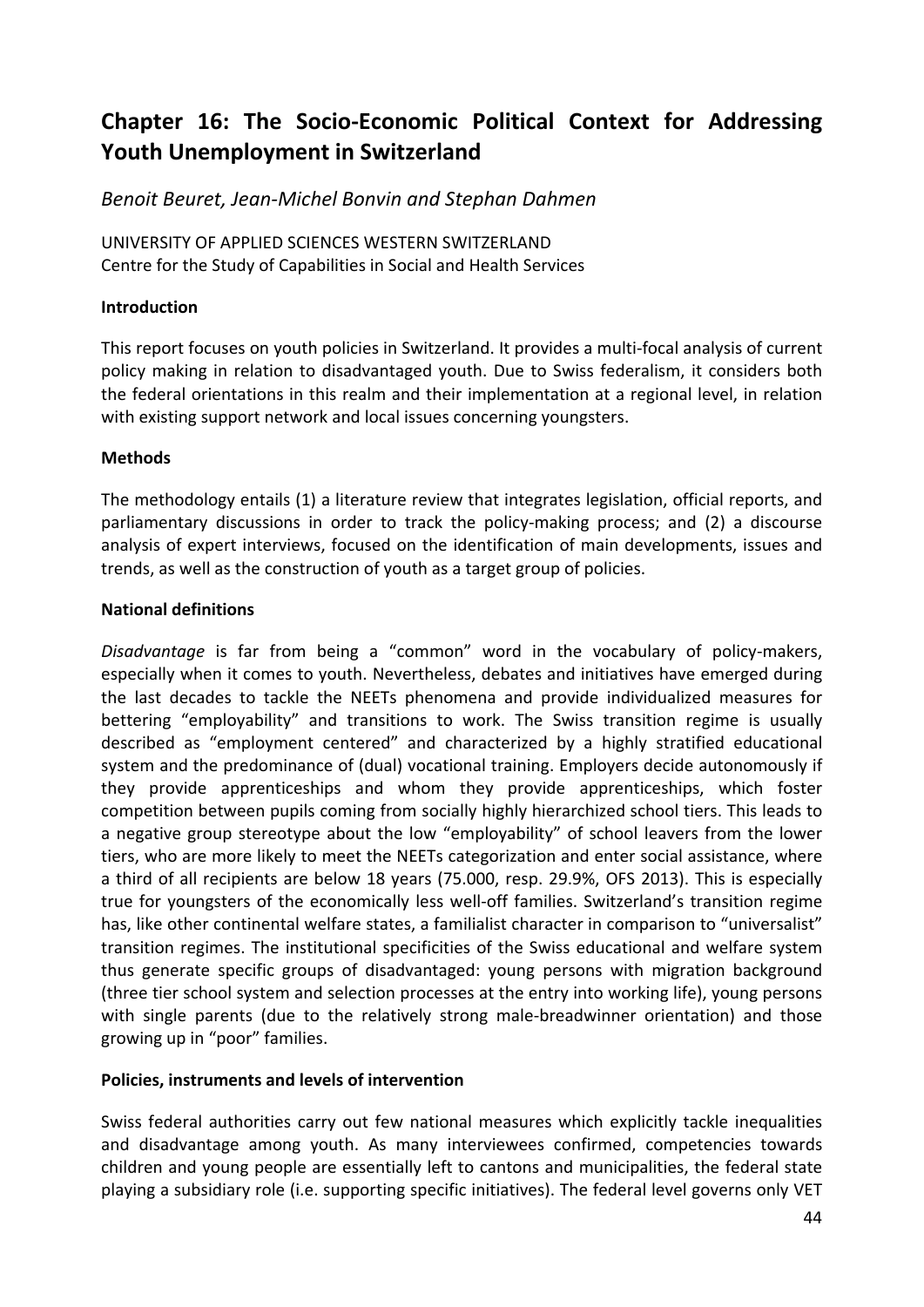and upper secondary education, the unemployment insurance and some minimal regulations for youth and children rights (fixed in constitutional articles). As the cantons are also responsible for the implementation of these policies, even these more "standardized" approaches show a high degree of regional variations in the line of executive federalism. As a common characteristic (both at the federal and the cantonal level), youth policies are usually not conceived as including fields like education, employment and training, even though they have a considerable impact on the living conditions and capabilities of youngsters.

#### **Policy making, implementation and participation**

Swiss multi‐level governance system involves a broad range of actors and gives birth to various institutional arrangements, according to the characteristics of the regional context (political majorities, geographical location, economic networks, etc.). Focusing on the case of the canton of Vaud, our analysis highlights the various measures targeted at "youth in difficulty" as well as the actors involved. The implementation of the FORJAD scheme, for example, is based on a "social investment" approach to "youngsters in difficulty", in which considerable resources are devolved to the labor market integration of young persons. A multitude of local, third‐sector organizations are subcontracted by the state in order to provide integration services. The governance of provider organizations is on the one hand accompanied by a focus on performance indicators, mainly the rate of persons who could find an apprenticeship after participation, and on the other hand, seems to involve a lot of negotiation and exchange between providers and purchasers. As youngsters' needs and aspirations are barely audible in the realm of "hard" policies, unless they meet the requirement of "realism", youth participation appears to be circumscribed in the official democratic organs (youth councils and commissions) and in the design of projects, which refer to a narrow conception of youth policy (open youth work, youth forums, etc).

### **Social innovation and the role of social innovation in the delivery and development of existing and new youth policy**

Social innovation is an implicit topic in Swiss policy-making. As described above, due to the separation of competencies about youth related issues both at the horizontal and vertical level, the national state can influence policies concerning youth only in a sectorial and limited manner. We identified two ideal‐types of social innovation. Social innovation can happen in a top‐down way, insofar it is used as a policy coordination tool at the federal level. In this case, social innovation is used by central state actors to foster local experimentation (at the cantonal or communal level), which is then disseminated across different levels and spheres. Social innovation may also happen in a bottom‐up manner. In these cases, local actors develop innovative policies, identify local needs and flexibly respond to these needs. Whether or not these policies are later on institutionalized and up‐scaled, these processes often entail a process, in which a social problem is re‐framed from a new perspective.

#### **Discussion and conclusions**

Despite the fact that our report could discern certain critical policy shifts, leading to a better consideration of young persons in some policy domains, institutional specificities lead to slow processes of political reforms ‐ this can amongst others be observed in the case of the new law on youth policies. The weak thematization of disadvantage and inequalities in youth policies is also an outcome of a fragmented political system with responsibilities at different